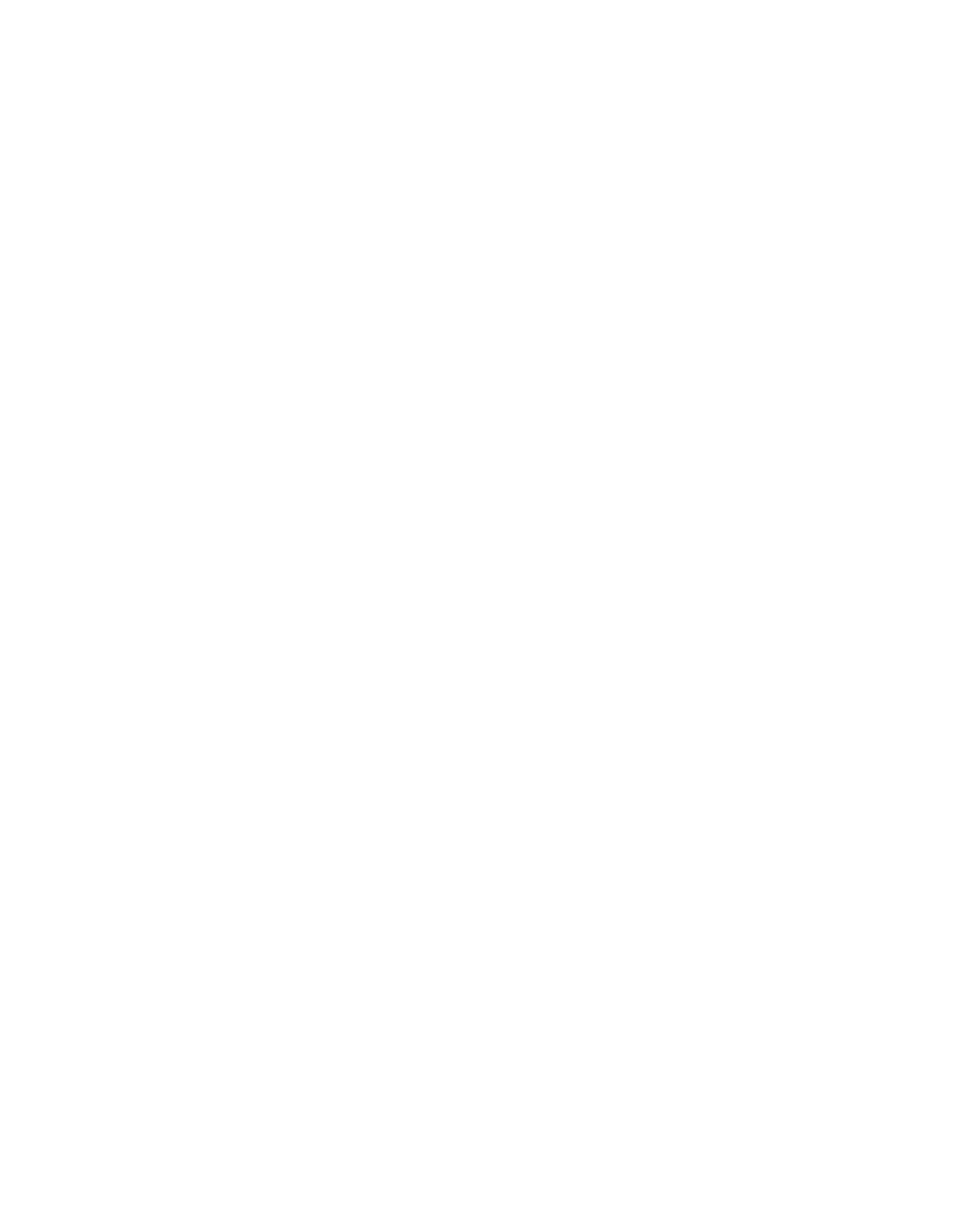

# **Pre-K for All 2014-15 Evaluation Response Memo**

Pre-K for All is New York City's historic initiative to provide every four-year-old with access to free, full-day, high-quality pre-kindergarten through a two-year expansion that began in the 2014-15 school year. Before Pre-K for All, only 19,287 four-year-olds were enrolled in full-day pre-K in New York City; as of the 2015- 16 school year, enrollment was 68,647.

The City implemented the rapid, at-scale universal pre-K program within a short two-year timeframe because filling the gap in access to full-day pre-K was crucial—four-year-olds eligible to enroll in September 2014 would not get another chance to attend pre-K. The City secured funding and quickly began to prepare for the 2014-15 school year. In the summer of 2014, the NYC Department of Education (DOE) and partner agencies worked closely with pre-K providers to ensure they were ready to open their doors on the first day of school. At the same time, the City launched an unprecedented grassroots campaign to recruit and enroll families. This included establishing an Outreach Team of dedicated pre-K enrollment specialists to call families and canvas local communities.

The City's comprehensive approach was grounded in creating a sustainable, high-quality, full-day pre-K model. From its inception, the expansion focused not only on ensuring access but also on investing in pre-K quality. The City built a single system of free, full-day, high-quality pre-K and developed a quality infrastructure to support long-term sustainability and quality improvements. The DOE's model provides all pre-K programs with differentiated support at the classroom- and program-level that focuses on implementing research-based instructional and family engagement practices. Some examples include: free and targeted professional learning for leaders, lead teachers, assistant teachers, and paraprofessionals; on-site support for leaders and teachers from Instructional Coordinators (ICs) and Social Workers (SWs); and guidance through online tools and other resources.

The first year of the expansion marked the beginning of a rigorous two-part research study of this work. The DOE, in conjunction with the NYC Center for Economic Opportunity, collaborated with Westat, Metis Associates, and Branch Associates, with supplemental support from the New York University's Institute for Human Development and Social Change, to undertake a study to inform future years of program delivery as well as lay the foundation for long-term research in the future. The Year 1 evaluation of Pre-K for All included an evaluation of the effectiveness of the implementation process and a snapshot of student learning in the first year of the Pre-K for All initiative.

This memo summarizes the findings of the Year 1 evaluation of Pre-K for All and concludes by outlining accomplishments and improvements made in the 2015-16 school year that address many of the report findings.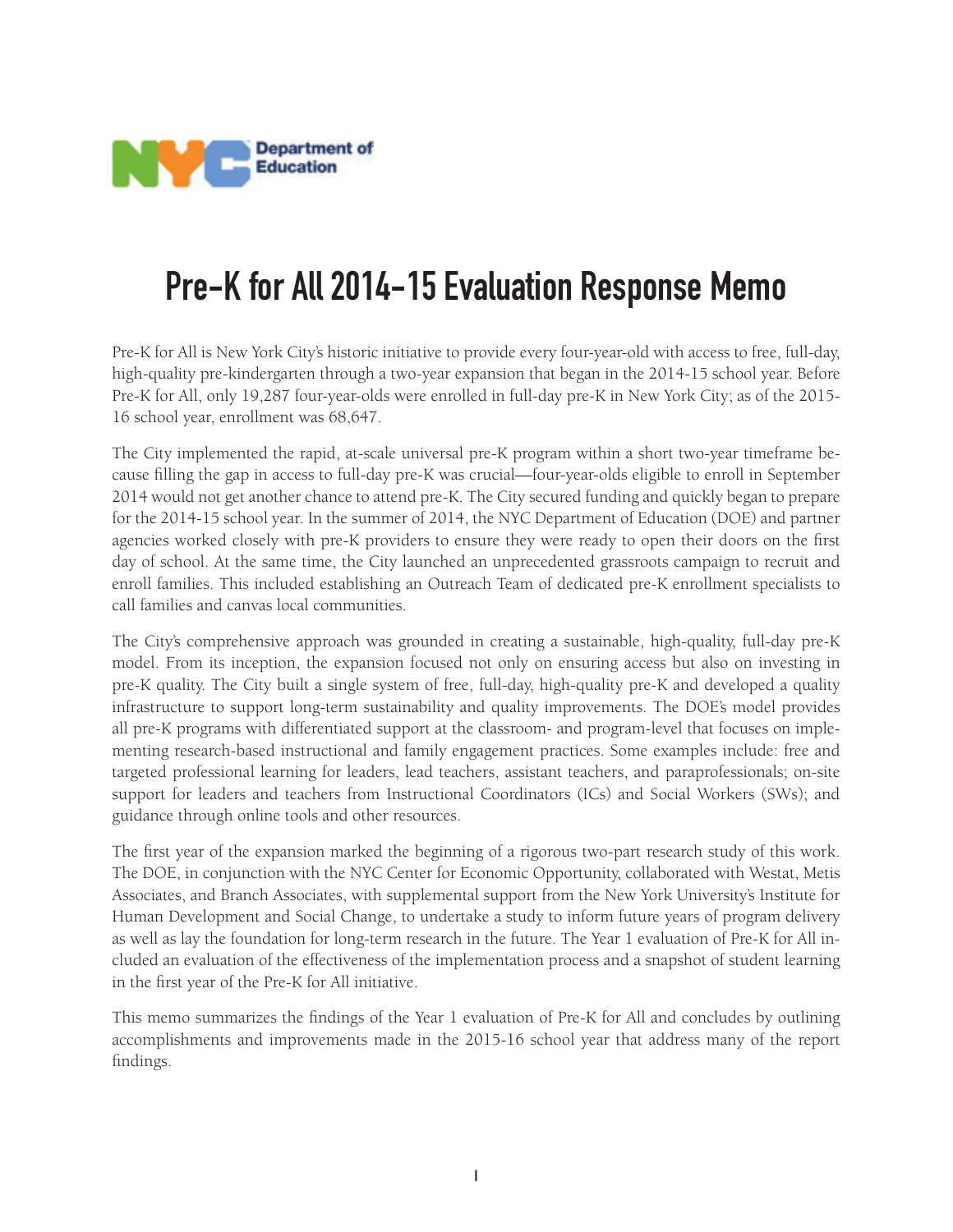# **Year 1 Evaluation Overview**

The analysis conducted over the course of the 2014-15 school year was based on surveys, focus groups, interviews, and assessment data from a variety of stakeholders including parents, teachers, principals, site directors, DOE staff, and staff from other City agencies. The evaluation covered seven areas of Pre-K for All's implementation and are captured in separate reports:

- 1. Family perceptions of the program
- 2. Family engagement and communication
- 3. Curriculum and instruction
- 4. Using data for programmatic and instructional purposes
- 5. Expansion rollout
- 6. Program supports
- 7. Executive functioning and academic skills

Overall, the studies found:

- 92 percent of surveyed parents rate the quality of their child's pre-K program as "good" or "excellent" and 83 percent of surveyed parents report that Pre-K for All improved their child's learning and behavior "a lot."
- o Sites offering Pre-K for All report using a variety of family engagement and communication practices.
- o Sites offering Pre-K for All report that they feel supported by the DOE in implementing curriculum.
- o Sites offering Pre-K for All report using a wide variety of data to inform instruction and make programmatic decisions.
- o Most providers that applied to offer free, full-day Pre-K for All report that the application process was clear and well-supported.
- o Nearly 80 percent and 88 percent of site leaders report that staff recruitment and staff retention, respectively, did not pose significant challenges.
- o A majority of site leaders and teachers report using each type of support provided by the DOE *(ex: coaching, professional development, etc.)*. In general, Pre-K for All sites report that these supports are helpful.
- o A positive impact on students—across income levels, race, and home language status—was seen through their gains in executive functioning skills and academic skills over the course of the study period.

# **Year 1 Evaluation Report Summaries**

#### **1. Report on Family Perceptions**

- 92 percent of surveyed families rate the quality of their child's pre-K program as "good" or "excellent," and 83 percent report that Pre-K for All improved their child's learning and behavior "a lot."
- Nearly 80 percent of surveyed families report receiving resources from their Pre-K for All program to support learning at home.
- Families report that the availability of Pre-K for All affected decisions about child care and labor force participation.
	- o Of the families that were surveyed, more than half (56 percent) report a decrease in spending on childcare from 2013-14 to 2014-15. Surveyed families report an average decrease of \$78 per week in spending.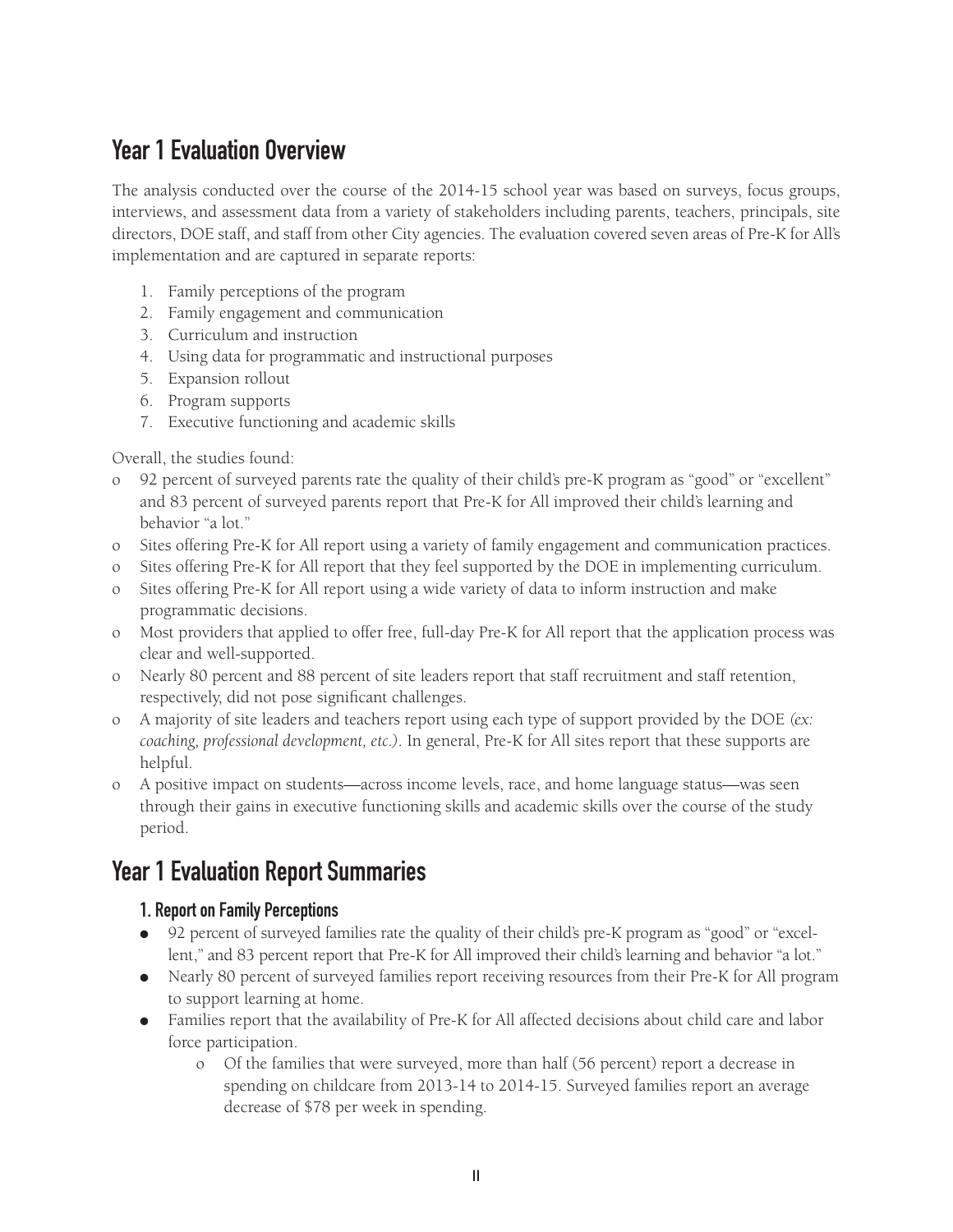o Of the families that reported that Pre-K for All affected the number of hours they worked, half report an increase in hours worked, which they attribute to the availability of full-day pre-K.

#### **2. Report on Family Engagement and Communication**

- Overall, sites report undertaking a variety of family engagement and communication practices as a component of Pre-K for All. These include, but are not limited to: using face-to-face communication, providing updates on students' achievements, having accessible program staff and multi-lingual staff, translating communications, using family input to make decisions, and providing opportunities for families to be involved with the program.
- Survey and interview findings also demonstrate that site leaders and instructional staff express a commitment to involving families in the education of their children.

#### **3. Report on Curriculum and Instruction**

- Overall, Pre-K for All sites report using a range of curricula to meet the needs of their students and that curriculum satisfaction is high among staff.
- The large majority of site staff report that their curriculum is vertically aligned to kindergarten and beyond, either to a moderate or large extent.
- Pre-K for All sites report using their curricula effectively and confidently to meet students' needs; however, program staff also report requests for continued training and support to improve quality.

#### **4. Report on Use of Data for Programmatic and Instructional Purposes**

- Overall, Pre-K for All sites report using a wide range of data to inform site-level programmatic decisions and classroom-level teaching practices, which include: authentic assessments of children's learning, program quality assessments, and feedback from DOE support staff and families.
- Authentic assessment data is a valuable data source for children's learning and development and 89 percent of sites report using these data for a variety of purposes. However, sites' perceived comfort with the authentic assessment systems vary by site type.
- 89 percent of site leaders report that their site uses data to engage families to a moderate or large extent.

#### **5. Report on Pre-K for All Expansion Rollout**

- Most providers that applied to offer full-day pre-K report that the application process was clear, easy to navigate, and well-supported. In general, sites report understanding how to be in compliance with DOE and Department of Health and Mental Hygiene (DOHMH) expectations.
- Key stakeholders report that the engagement of a large number of key players and City agencies, increases in City agency capacity and infrastructure, and collaboration within and between City agencies, demonstrated a high-level of commitment to reach the initiative's goals and were major successes.
- Nearly 80 percent and 88 percent of site leaders report that staff recruitment and staff retention, respectively, did not pose significant challenges.
- On average, lead teachers report having five years of experience in a pre-K educational setting and almost 13 years in any educational setting. Approximately eight out of every ten lead teachers report having the NYS Early Childhood certification and almost all of those who did not have certification were currently pursuing it.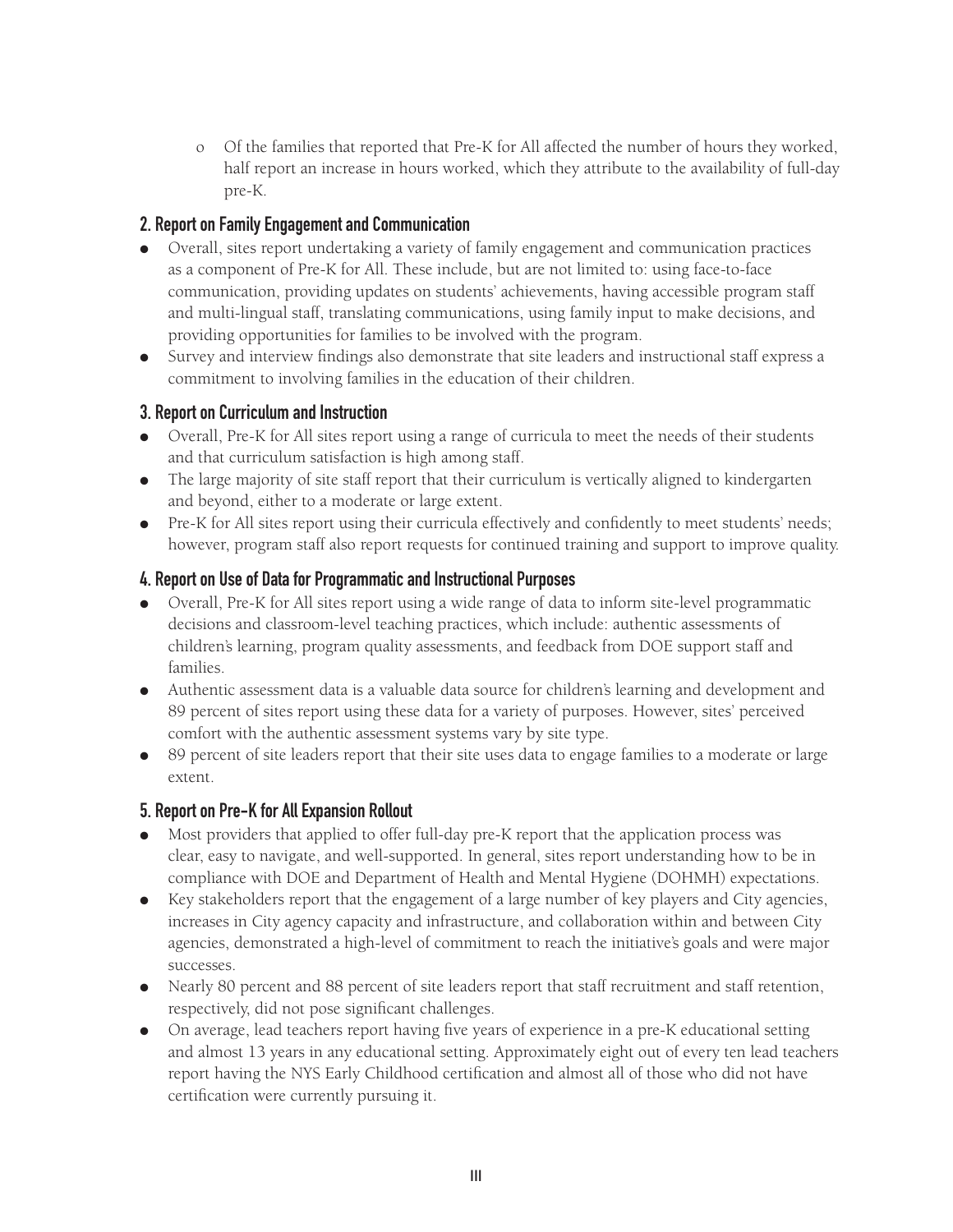● Overall, the large majority of surveyed pre-K instructional staff report being "satisfied" or "very satisfied" with their pre-K teaching experience in 2014-15.r pre-K teaching experience in 2014-15.

#### **6. Report on Program Supports**

- A majority of site leaders and teachers report receiving or using each type of support provided by the DOE *(ex: coaching, professional development, etc.)*, and a majority also report that each type of support was "moderately" or "very" helpful.
- Nearly all site leaders (96 percent) report that they or their staff participated in the DOE-sponsored training that took place four times during the year. Overall, the large majority of site leaders and instructional staff (80 percent) report finding each of these professional development opportunities to be helpful.
- Sites report using a variety of resources and materials to support implementation of their Pre-K for All program. Nearly all site leaders (96 percent) report that their site used the DOE website to access units of study, lesson plans, and guidelines for the daily schedule, among other resources. They report the website is useful.

#### **7. Report on Executive Functioning and Academic Skills**

- A unique feature of this study is the collection of data on children's executive functioning skills, a set of skills that includes their inhibitory control, working memory, and ability to shift between pieces of information, that together support children's self-regulation. Executive functioning skills were measured by two widely-used assessments known as the Pencil Tap task and the Hearts and Flowers task.
- Statistically significant fall-to-spring gains were observed in both measures of executive functioning. The gains in the percentage of correct responses in the Pencil Tap and Hearts and Flowers tasks were 10 percent and 18 percent, respectively.
- Children attending Pre-K for All made statistically significant gains across all academic skills (Letter Recognition, Pre-writing, and Early Math) over the course of a 5.5-month testing window. By the end of this time period, Pre-K for All children outpaced the learning of four-year-olds nationally and were classified as being in the average range across all academic skills.
- This study featured a pre-post design without a comparison group, which means that observed gains in child learning cannot be attributed solely to participation in Pre-K for All. Children naturally learn and develop over time, and the study design means that these gains are confounded with the effects of the Pre-K for All program. Therefore, we cannot estimate the extent to which Pre-K for All was responsible for the children's learning and development.

# **2015-16 | Year 2**

#### **Updates**

The accomplishments and improvements in the second year of the expansion build on the work done in Year 1 to develop a high quality Pre-K for All system. They were informed by the results from the 2014- 15 evaluation of Pre-K for All, feedback from Division of Early Childhood Education (DECE) field staff, ongoing program assessments, and partnerships with early childhood education experts.

In the second year of the expansion, the DOE introduced the Pre-K for All Program Quality Standards (PQS), which define the DOE's vision for high-quality Pre-K for All programs in NYC. The PQS describes the key practices of family engagement, rigorous and developmentally appropriate instruction, professional collaboration, and leadership that support children in gaining the knowledge and skills outlined in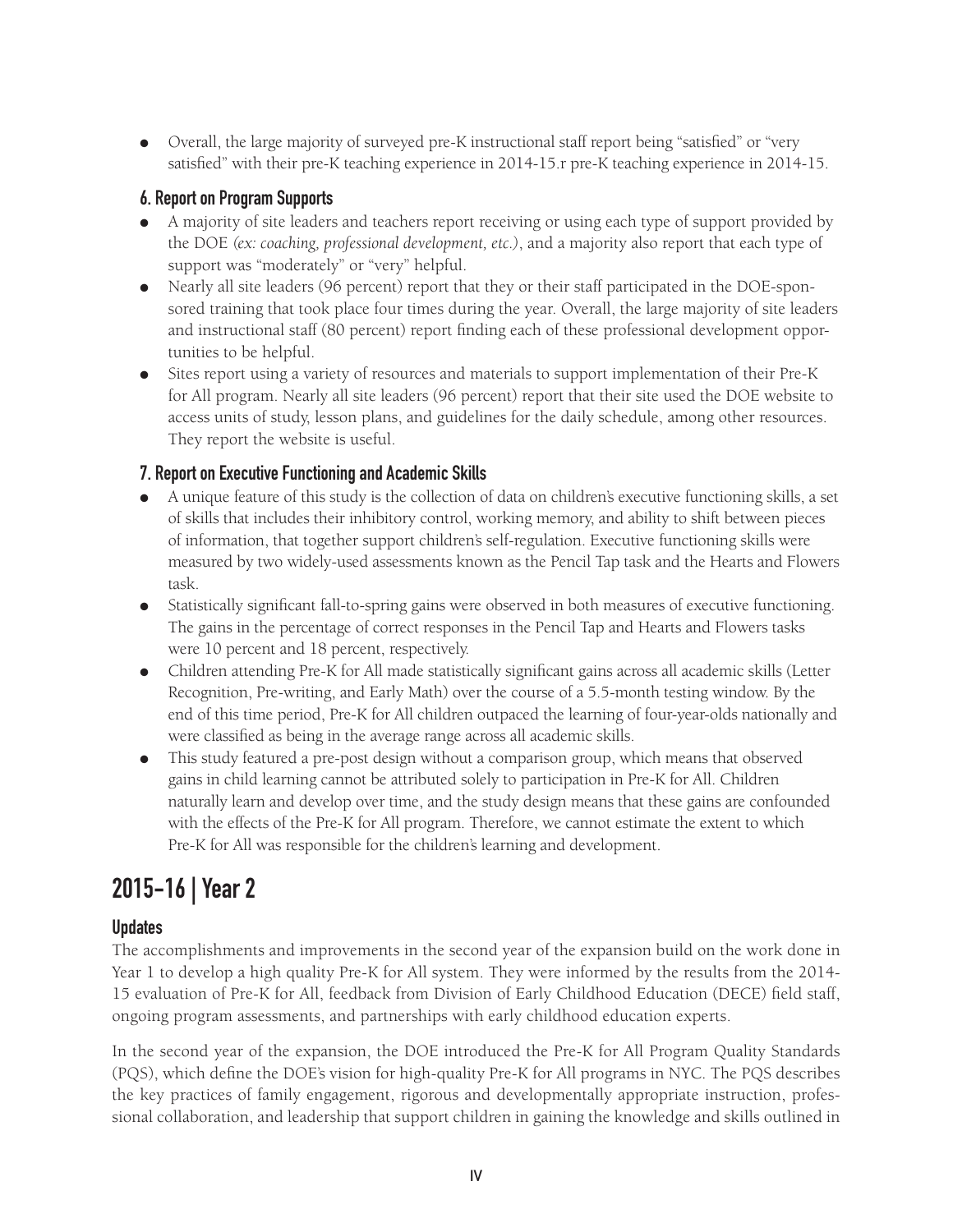the http://www.p12.nysed.gov/ciai/common\_core\_standards/pdfdocs/nyslsprek.pdf. The PQS establishes a shared set of expectations for all pre-K programs; the DOE, leaders, educators, and families all use the PQS to understand and advance program quality.

#### **EXPANSION AND POLICY**

- The 2015-16 school year marked the first time that every four-year-old in New York City had access to free, full-day, pre-K. As of the 2015-16 school year, 68,647 children were enrolled across all Pre-K for All programs—a number more than triple the number of children who were enrolled before the expansion and larger than the entire school population of major cities like Boston. Enrollment is high across every community, with the highest participation among low-income families.
- The DOE introduced a streamlined pre-K enrollment process for families, which provides one application for families to apply to pre-K programs. Overall, 88 percent of families received a pre-K offer to one of their top three choices through the new streamlined application process.
- The DOE developed and shared critical policy guidance for NYC Early Education Centers (NY-CEECs) to ensure they are adequately supported as they join or continue as Pre-K for All partners.

DIFFERENTIATED SUPPORTS: In 2015-16, the DOE continued to advance its differentiated supports to all programs, tailoring support to each program's needs in order to meet Pre-K for All's Program Quality Standards.

#### **Instructional Tracks and Lanes**

- The DOE launched its Pre-K for All Instructional Tracks, providing every pre-K site with differentiated professional learning through a Summer Institute for teachers and leaders and a series of four teacher sessions and three leader sessions during the school year. Based on a variety of factors such as interest, demonstrated need, recommendations from Instructional Coordinators and Social Workers, site quality, and geography, sites were selected to participate in one of the following professional learning tracks and lanes:
	- o *NYC Pre-K Explore:* Pre-K sites that participated in the Explore track used the evidence-based Building Blocks math curriculum together with the Pre-K for All Interdisciplinary Units of Study. Paired together, these materials provide a comprehensive, developmentally-appropriate approach to learning in pre-K.
	- o *Advancing Social Emotional Development:* Pre-K sites in this lane advanced ways to support pre-K learners in developing social emotional skills needed to build a positive sense of self, form positive relationships, self-regulate, and adapt to change.
	- o *Using Data to Inform Instruction:* Pre-K sites in this lane moved each child forward by learning new strategies to identify and meet each learner's needs, using authentic assessments and other data points.
	- o *Supporting Linguistically and Culturally Diverse Learners:* In this lane, pre-K sites built on the diverse backgrounds and languages children and families brought to the classroom, with strategies for developing learning environments in which all children can thrive and all families are strong partners.

#### **Coaching**

The DOE expanded its cadre of staff to provide on-site support to programs, including Instructional Coordinators and Social Workers.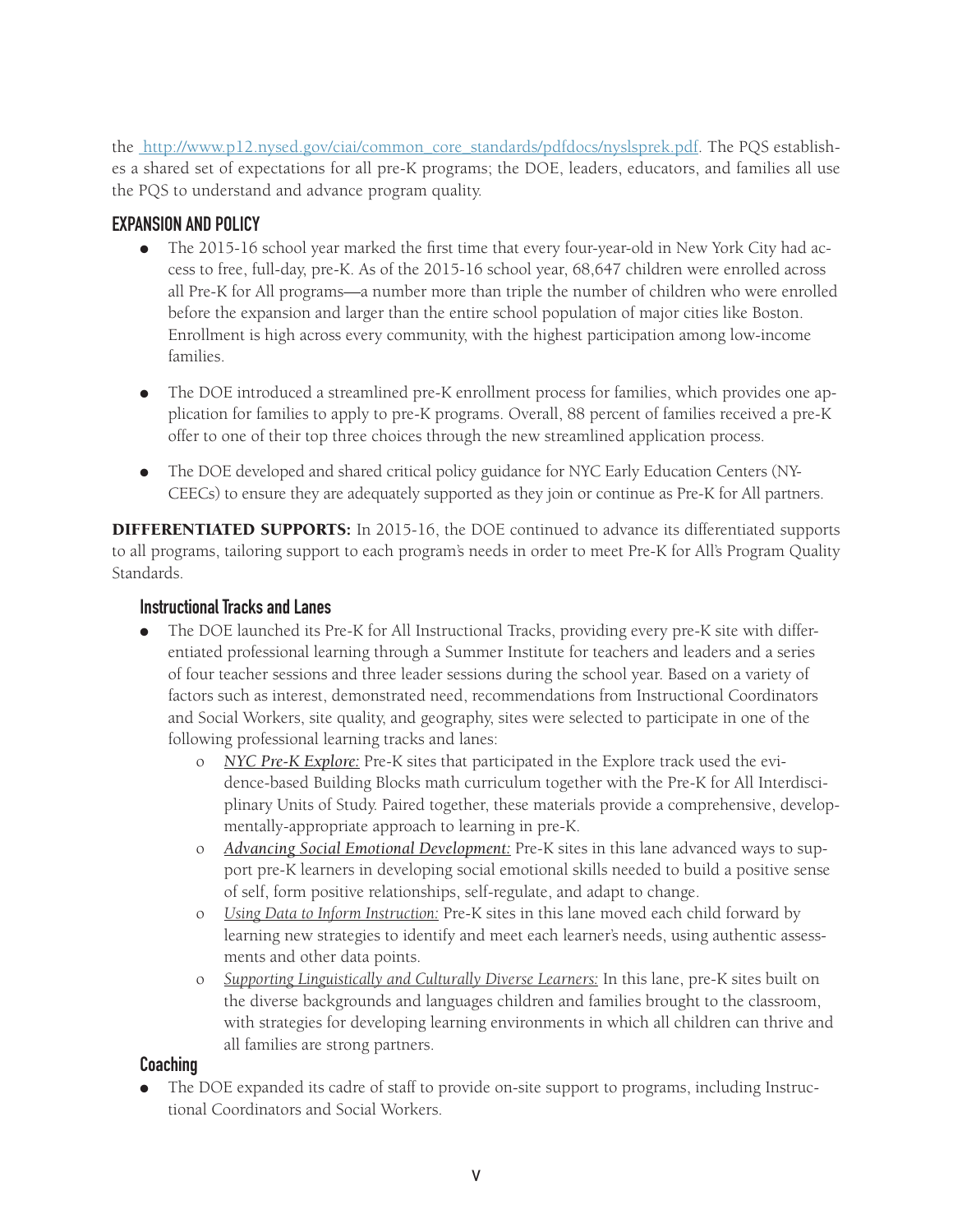- To more effectively differentiate support, in the 2015-16 school year, Instructional Coordinators and Social Workers conducted over 1,800 Foundational Support Visits (FSVs) to pre-K sites. Instructional Coordinators and Social Workers used information from these initial visits, ongoing observations, and pre-K program quality assessments to tailor their supports.
- The DOE established partnerships to provide specialized coaching for programs in targeted areas such as the Building Blocks math curriculum and using data to inform instruction.

#### **Interdisciplinary Units of Study**

● The DOE created the Pre-K for All research-based Interdisciplinary Units of Study to support student learning in all domains using developmentally appropriate practice. Throughout the year, the DOE released ten interdisciplinary units grounded in the NYS PKFCC.

#### **PROGRAM MEASUREMENT AND USE OF DATA**

● BBecause of its commitment to consistent quality measurement through program assessments, the DOE increased its capacity to provide more frequent program assessments, the Early Childhood Environmental Rating Scale-Revised (ECERS-R), and the Classroom Assessment Scoring System (CLASS). The DOE committed to a three-year cycle for each assessment by the 2016-17 school year for ECERS-R and the 2017-18 school year for CLASS.

#### **OTHER KEY INITIATIVES AND PARTNERSHIPS**

- The DOE partnered with researchers at New York University to develop a system of differentiated support that utilizes data on program needs and quality levels; the purpose of this system is to make decisions about the supports each program in our system receives across various aspects of the Pre-K Quality Standards. This is part of an ongoing partnership between DECE and NYU.
- In 2015-2016, the DECE continued its partnership with the Office of Special Education to develop resources and professional learning opportunities so that Instructional Coordinators, Social Workers, teachers, and leaders further strengthen their work to ensure that all children are successfully supported in achieving high expectations for their learning and developmental progress.
- The DOE launched a historic Teacher Incentive Program to support NYCEECs in recruiting and retaining top talent. Through the Pre-K for All Lead Teacher Incentive Program, there are two types signing incentives for certified lead teachers in Pre-K for All classrooms: the Retention Incentive Program for returning certified lead teachers and the New Hire Incentive Program for newly-hired certified lead teachers.

#### **YEAR 2 EVALUATION**

The Year 2 evaluation will produce actionable findings that will inform how the DOE can support pre-K programs to advance student learning. The Year 2 evaluation seeks to inform:

- How programs can better support students of different backgrounds and needs and how differentiated supports can serve students with special needs, students whose home language is a language other than English, and students living in poverty.
- The impact of the Pre-K for All's coaching models and professional development to understand how well the DOE is targeting sites for the right kinds and dosage of support based on the areas of growth identified in Year 1 and the Foundational Support Visit.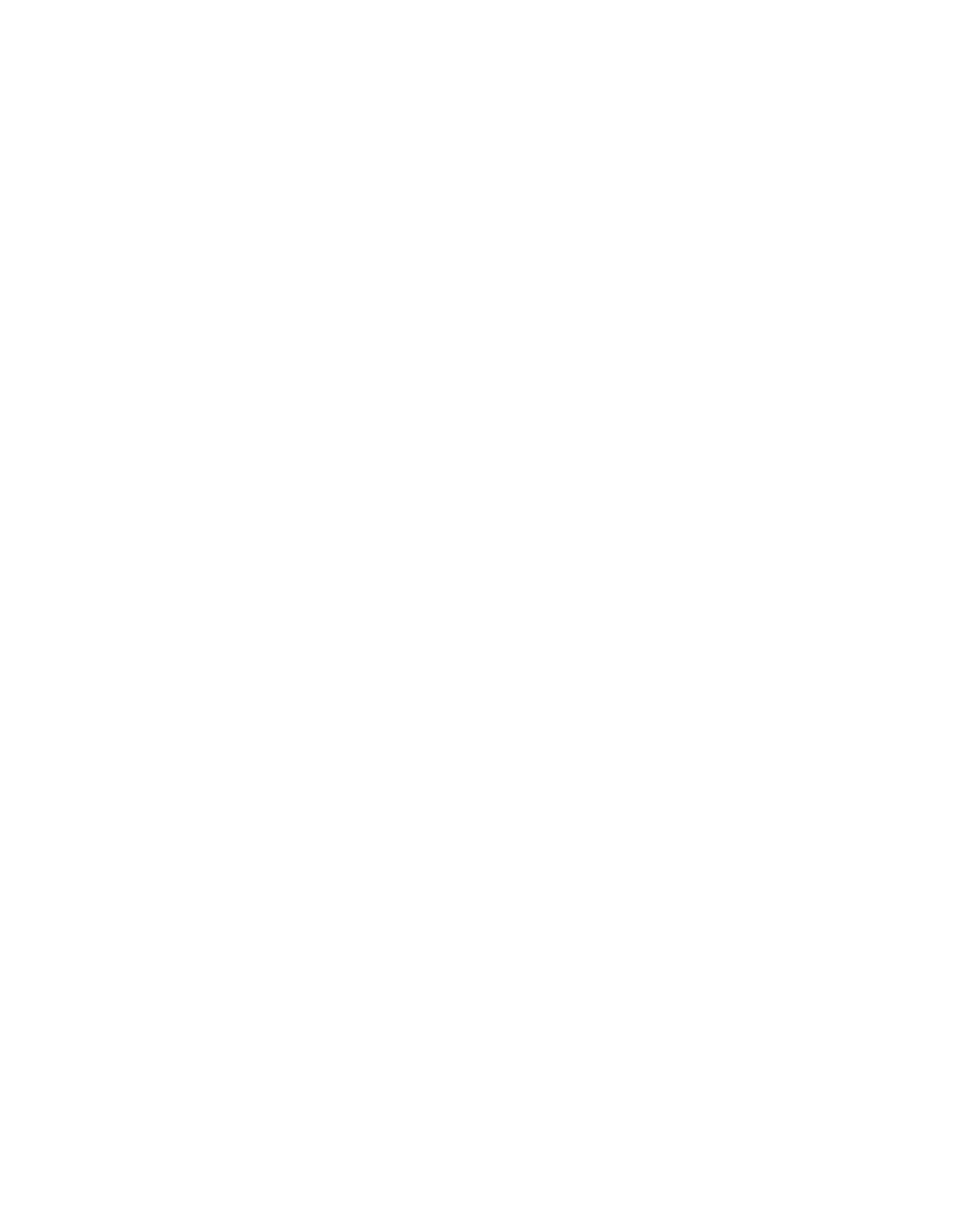Westat, Metis Associates, and Branch Associates are conducting a comprehensive evaluation to assess the implementation efforts of the *Pre-K for All* initiative in New York City (NYC). As a demonstration of its commitment to learning and quality improvement, the City—the NYC Center for Economic Opportunity (CEO) and the NYC Department of Education (DOE), in cooperation with the NYC Administration for Children's Services (ACS)—contracted this evaluation in 2014 as a means of gaining actionable information to inform implementation.

This "Pre-K for All: Snapshot of Student Learning" report is one in a series designed to provide DOE with information needed to make important policy and programmatic decisions. The study was conducted in the program's inaugural year in order to give the city a snapshot of student learning to improve the services provided and serve as an initial guidepost to ensure the City's efforts are in the right direction. Other reports in the series describe the program's implementation and effects on families.

The academic, social, and emotional benefits of high quality pre-K have already been demonstrated by a substantial body of literature. These studies have shown that high quality pre-K is cost-effective and equips children with the cognitive skills needed for success in elementary school and beyond (Campbell, Ramey, Pungella, Sparling, & Miller-Johnson, 2002; Duncan et al., 2007; Heckman, Moon, Pinto, Savelyev, & Yavitz, 2010; McCelland, Acock, & Morrison, 2006; National Early Literacy Panel 2008; Rathbun & Zhang, 2016; Reynolds, Temple, White, Ou, & Robertson, 2011; and Weiland and Yoshikawa, 2013). Therefore, the goal of this study is not to reaffirm these benefits. Instead, this study describes the first cohort of children to participate in the program, with a focus on the skills children had at entry and their growth over the 2014-2015 study period. As such, the study is formative and descriptive in nature it is designed to inform policy to help maximize child learning and growth.

### **Organization of the Report**

Chapter 1 briefly describes the methodology of the study, including a description of the sample of sites and children participating in the study, and a summary of some important design and data considerations. Chapter 2 presents the results of the analysis of children's skills, while Chapter 3 presents the results of the executive functioning analysis carried out by our research partners at New York University. Chapter 4 summarizes the key findings. Appendix A presents additional detail on the Woodcock-Johnson achievement assessments, while Appendices B and C provide the results of the analysis of children's skills in two different score metrics.

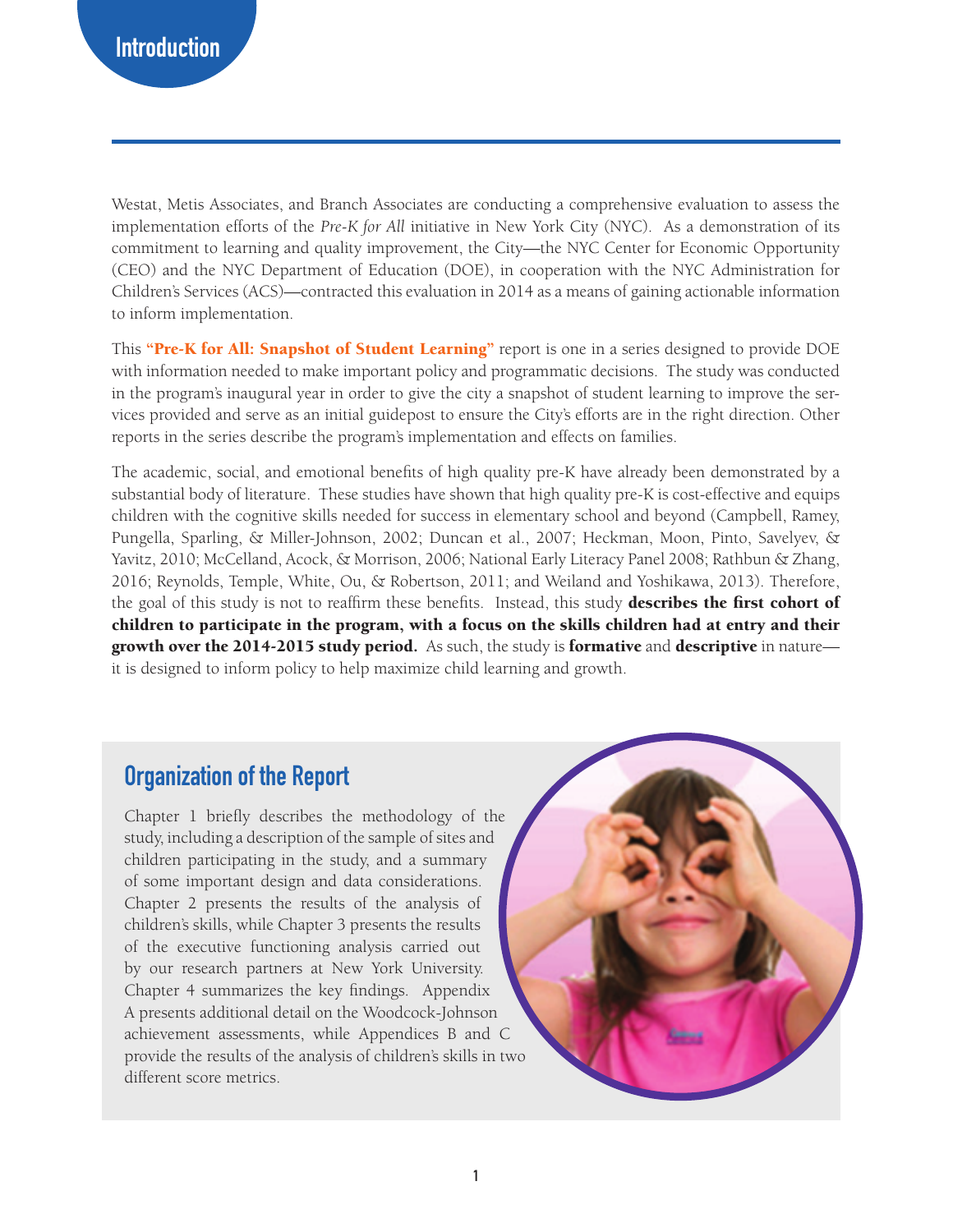# **Methodology**

From the 201 Pre-K for All sites participating in the implementation portion of the study, a citywide representative subsample of 75 sites were recruited to participate in the student learning portion of the study.

From these sites, we assessed the early learning skills and executive functioning skills of 1,145 4-year-olds. The instruments used to assess children's early learning skills were selected from the Woodcock-Johnson (Woodcock, McGrew & Mather, 2001) set of assessments. The Woodcock-Johnson is an assessment of academic skills designed for children, adolescents, and adults ranging from age 2 through 90 years (Bradley Johnson, 2004, p.1). It is individually administered by a trained examiner, and is scored using a computer program called Compuscore. The Woodcock-Johnson is widely used in the field of early childhood ed-



ucation, providing valid and reliable<sup>1</sup> information on student skills. In fact, independent reviewers have said *"The Woodcock-Johnson must be considered the premier battery for measuring both the cognitive abilities and school achievement of school-aged children and young adults. The test has been well standardized and thoughtfully developed."*  (Cizek & Sandoval, 2003, p. 1027). From the set of available Woodcock-Johnson assessments, the following subtests were selected to assess early literacy and math skills:

#### **Early literacy**

- Letter Recognition (measured by the Letter-Word Identification subtest<sup>2</sup>)
- Pre-Writing (measured by the fine motor skills/Spelling subtest<sup>3</sup>)

#### **Early math**

• Early Math (measured by the Applied Problems subtest<sup>4</sup>)

These subtests are described in more detail in Appendix A. We also selected a supplementary subtest (Passage Comprehension<sup>5</sup>) to assess conceptual matching skills, which are a precursor to reading. This measure is statistically significantly correlated (at the .01 level) with the other measures used in this study – see Appendix A for the correlation matrix.

To assess children's executive functioning skills, the Westat team partnered with researchers at New York University. Executive functioning is the ability of an individual to avoid distractions, focus attention, hold relevant information in working memory, and regulate impulsive behavior—all of which are important because they set the stage for early learning success. The Pencil Tap and Hearts and Flowers tasks were used to assess these skills.

<sup>1</sup> Test-retest reliability is reported to be around .90 for all subtests used in this study (Woodcock, McGrew & Mather, 2001).

<sup>2</sup> Letter-Word Identification assesses children's letter and word identification ability. Items include identifying and pronouncing letters and words presented to the child.

<sup>3</sup> The Woodcock-Johnson refers to this subtest as "Spelling." For four-year-olds, Spelling assesses children's pre-writing skills, such as drawing lines and tracing, and writing letters.

<sup>4</sup> Applied Problems assesses children's ability to solve numerical and spatial problems presented verbally with accompanying pictures of objects.

<sup>5</sup> Passage Comprehension assesses children's ability to match conceptually similar pictures with appropriate words that maintain the semantic properties of the stimulus.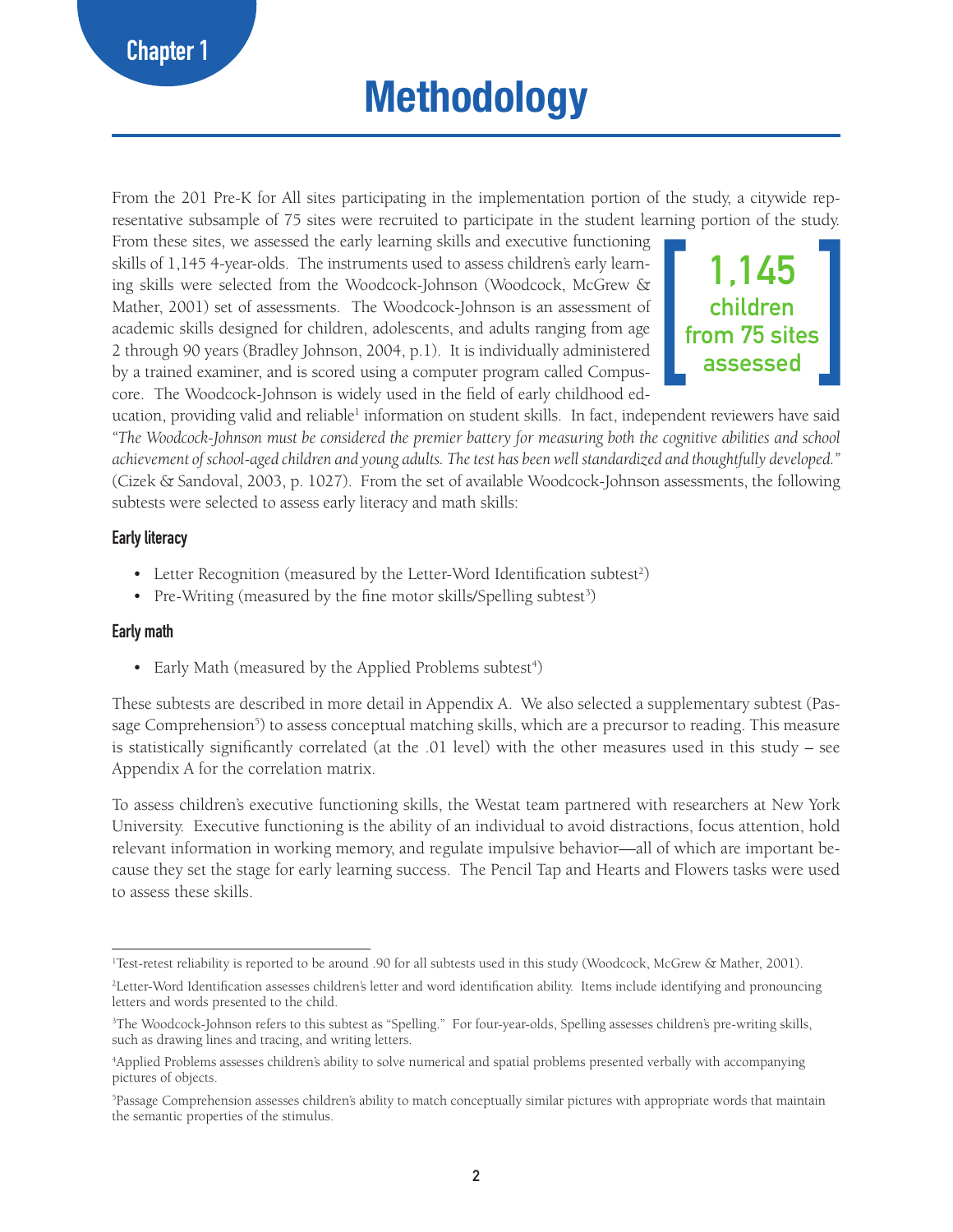# **Sample**

The Pre-K for All sites and the children participating in this study were similar to those who did not participate, as described below.

#### **Sites**

As mentioned above, a representative sample of 75 Pre-K for All sites located in each of the five boroughs was recruited to participate in the "Snapshot of Student Learning" portion of the study<sup>6</sup>. Table 1.1 compares these sites to all Pre-K for All sites in each borough and by site type.

#### **Table 1.1 Percentage of sites by borough and site type**

| <b>Borough</b>       | <b>Sites in</b><br><b>Study</b> | <b>Pre-K for All</b><br><b>Sites</b> |
|----------------------|---------------------------------|--------------------------------------|
| <b>Bronx</b>         | 21%                             | 18%                                  |
| <b>Brooklyn</b>      | 36%                             | 34%                                  |
| <b>Manhattan</b>     | 12%                             | 15%                                  |
| Queens               | 27%                             | 27%                                  |
| <b>Staten Island</b> | 4%                              | 6%                                   |

| <b>Site Type</b>   | Sites in<br><b>Study</b> | <b>Pre-K for All</b><br><b>Sites</b> |
|--------------------|--------------------------|--------------------------------------|
| <b>ACS NYCEEC*</b> | 15%                      | 22%                                  |
| <b>DOE NYCEEC*</b> | 43%                      | 39%                                  |
| DOE PS**           | 43%                      | 39%                                  |

**\* NYCEECs are New York City Early Education Centers \*\* Includes 1 charter school**

**Note: Differences are not statistically significant**

Figure 1.1. shows the geographic distribution and size of the participating sites across the five boroughs. Moreover, the figure also illustrates site location by neighborhood poverty, with the darker gray areas indicating higher proportions of households living below the poverty level.

<sup>6</sup> 201 sites participated in the implementation portion of the study.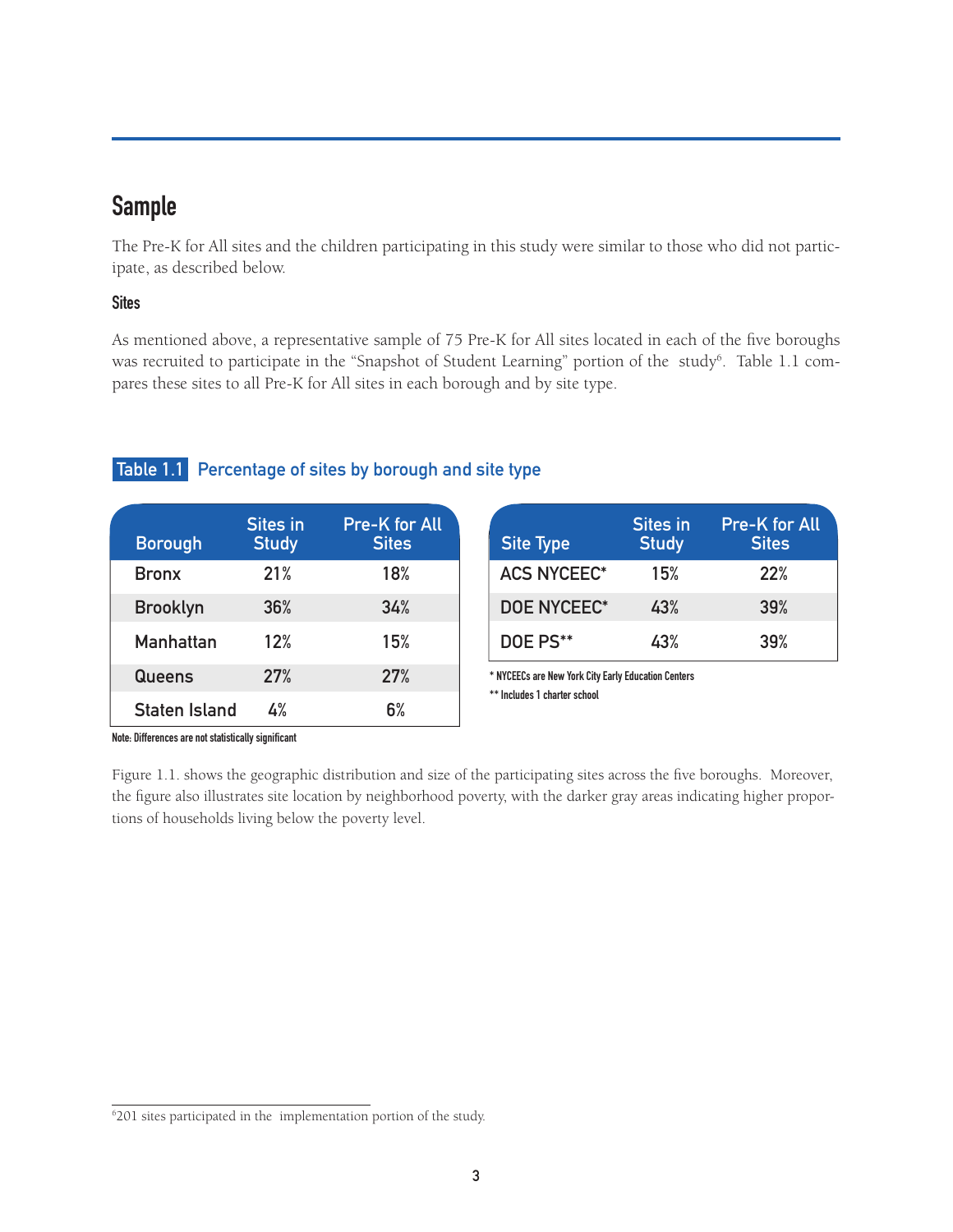

### **Figure 1.1 Location and size of participating sites**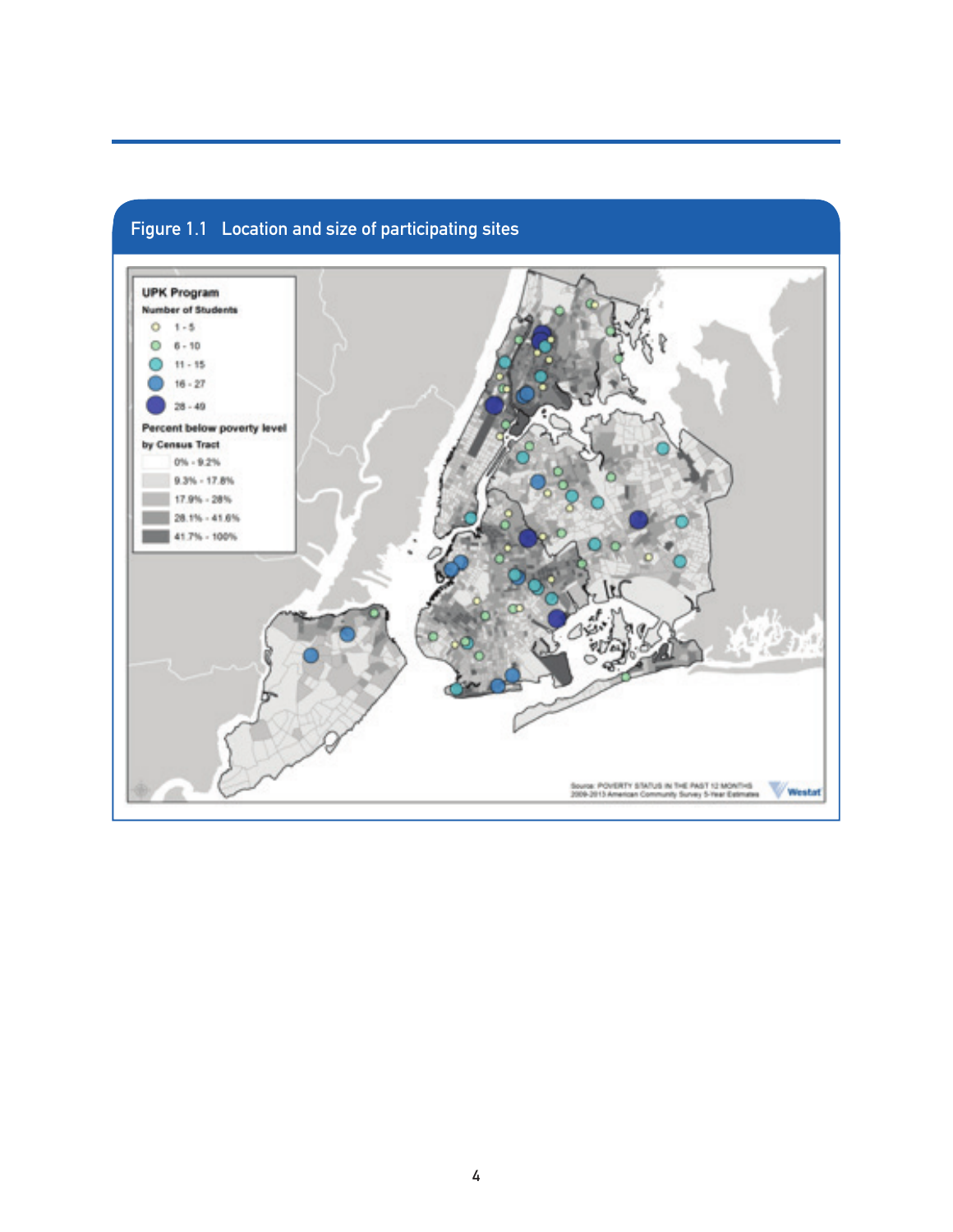#### **Children**

The  $1,145$  children who participated in our study<sup>7</sup> were demographically equivalent to other children enrolled in the Pre-K for All program in terms of race/Ethnicity, home language<sup>8</sup>, gender, and HRA eligibility<sup>9</sup>. Figure 1.2 presents the demographic characteristics of the children in our study compared to all Pre-K for All children. The two groups of children were statistically equivalent across all demographic variables, which allows study findings to be generalized to the larger Pre-K for All population.



It is important to remember that the demographic categories displayed in Figure 1.2 are not mutually exclusive. For example, of the children whose home language was a language other than English, 60 percent were Hispanic, while another 25 percent were Asian. Figures 1.3 and 1.4 present the proportions of children in each racial/ Ethnic group whose home language was a language other than English and who lived in households eligible for HRA services.

<sup>&</sup>lt;sup>7</sup> Active parental consent was obtained before children could participate in the study.

<sup>8</sup> Home language is a binary variable for which children either lived in an English-speaking household, or in a household where the primary language spoken at home was a language other than English. We do not know the level of English proficiency of these children, as that is not officially assessed until they are in Kindergarten or first grade.

<sup>9</sup> Students are HRA eligible if they qualify for free meals based on their families' receipt of Temporary Assistance to Needy Families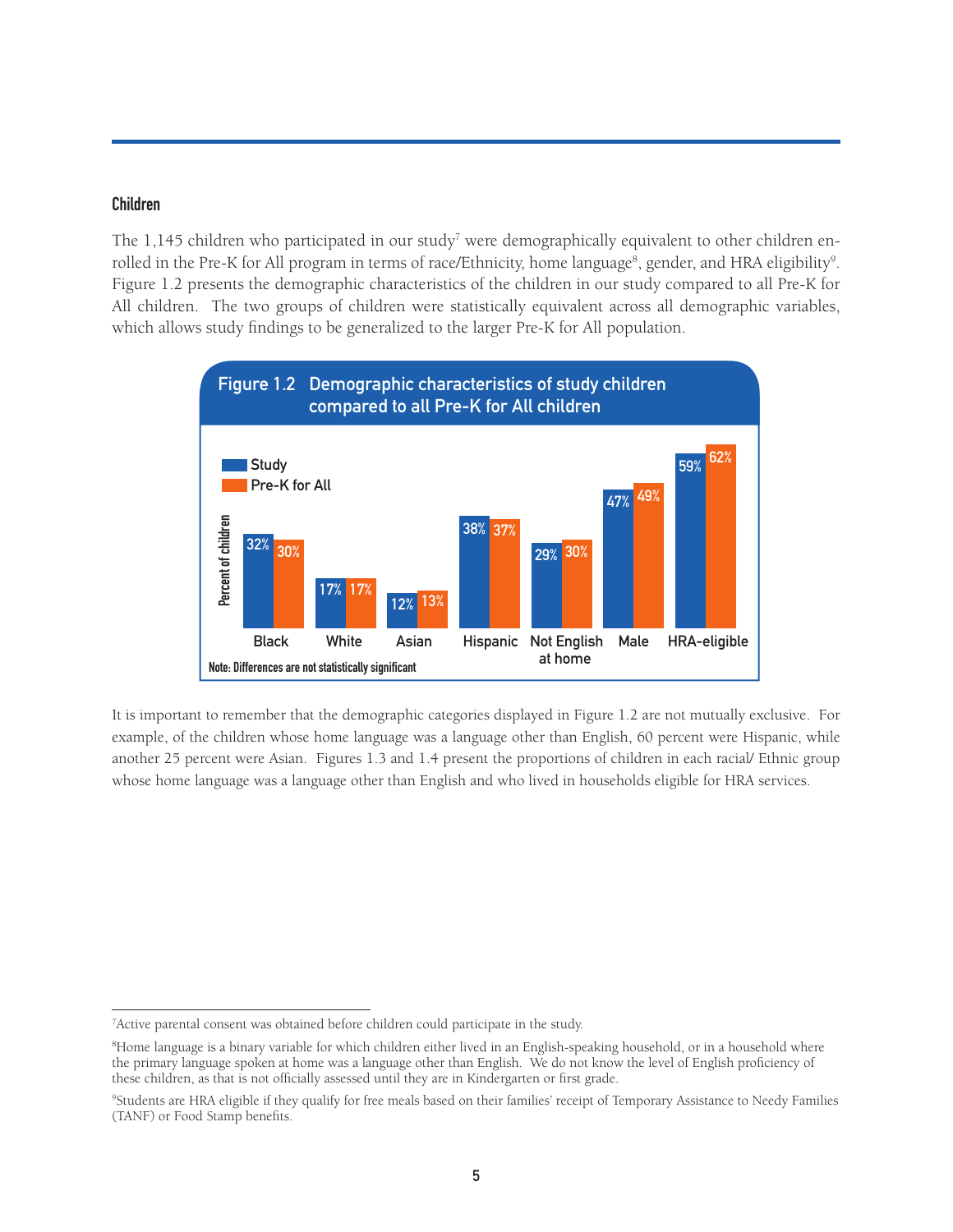

**The proportion of children living in households that were eligible for HRA services, by race/Ethnicity**



## **Considerations**

As with any study, this study has a number of considerations that must be acknowledged. These are divided into two categories: considerations associated with the design itself, and considerations associated with the data.

#### **Design Considerations**

This study features a **pre-post design without a comparison group**<sup>10</sup>, which means that observed child growth cannot be attributed solely to participation in Pre-K for All. Children naturally learn and grow over time, and the study design means that this growth is confounded with the effects of Pre-K for All and other factors. Therefore, we cannot estimate the extent to which Pre-K for All was responsible for the children's learning and growth.

Another consideration is that the timing of testing may have influenced growth. Three aspects are important here. First, the study was conducted in the **program's inaugural year** in order to give the city a snapshot of student learning to improve the services provided. Second, the average time between the **fall and spring testing** was five and a half months, which is less than a full school year. As a result of

<sup>&</sup>lt;sup>10</sup>A pre-post design examines whether participants in a program improve or become worse off during the course of the program, but any such improvement or deterioration cannot be directly attributed to the program.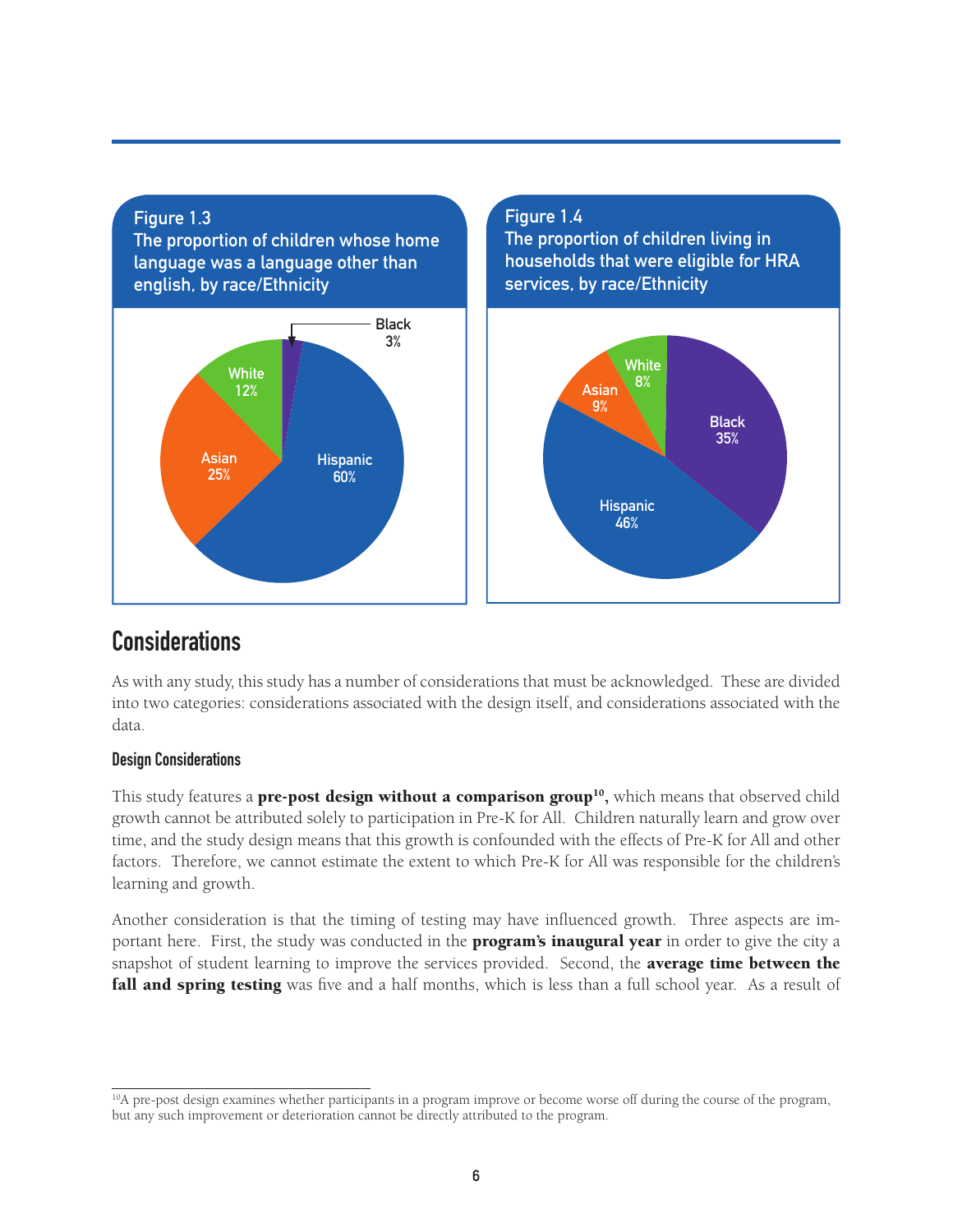these two aspects, the findings likely do not reflect the effects of a full year of participation in Pre-K for All on children's academic and executive functioning skills. Third, the **pretests were administered after the** start of the school year (November/December), so children had already been enrolled in the program for a few months prior to taking the pretest. This might have affected children's performance on the pretests.

#### **Data Considerations**

Although study sites and children were demographically representative of the Pre-K for All population, study participation was not mandatory. Site participation was voluntary and a small incentive was provided. Similarly, active parental consent was obtained for all assessed children. As a result, those sites and parents who opted not to participate in the study may have been different in some unmeasured way from those who agreed to participate.

Also, while the study children were representative of the population of children enrolled in Pre-K for All, the demographic characteristics of children in the study were significantly different from those of the Woodcock-Johnson national norming sample. The Woodcock-Johnson was normed on 8,818 children and adults (4,783 in grades kindergarten through 12) in a well-designed, nationally representative sample. While this sample accurately reflects the nation as a whole, it does not reflect the specific demographics of New York City, as shown in Figure 1.5. As such, readers should use caution when interpreting the performance of study children compared to the Woodcock-Johnson national norming sample.

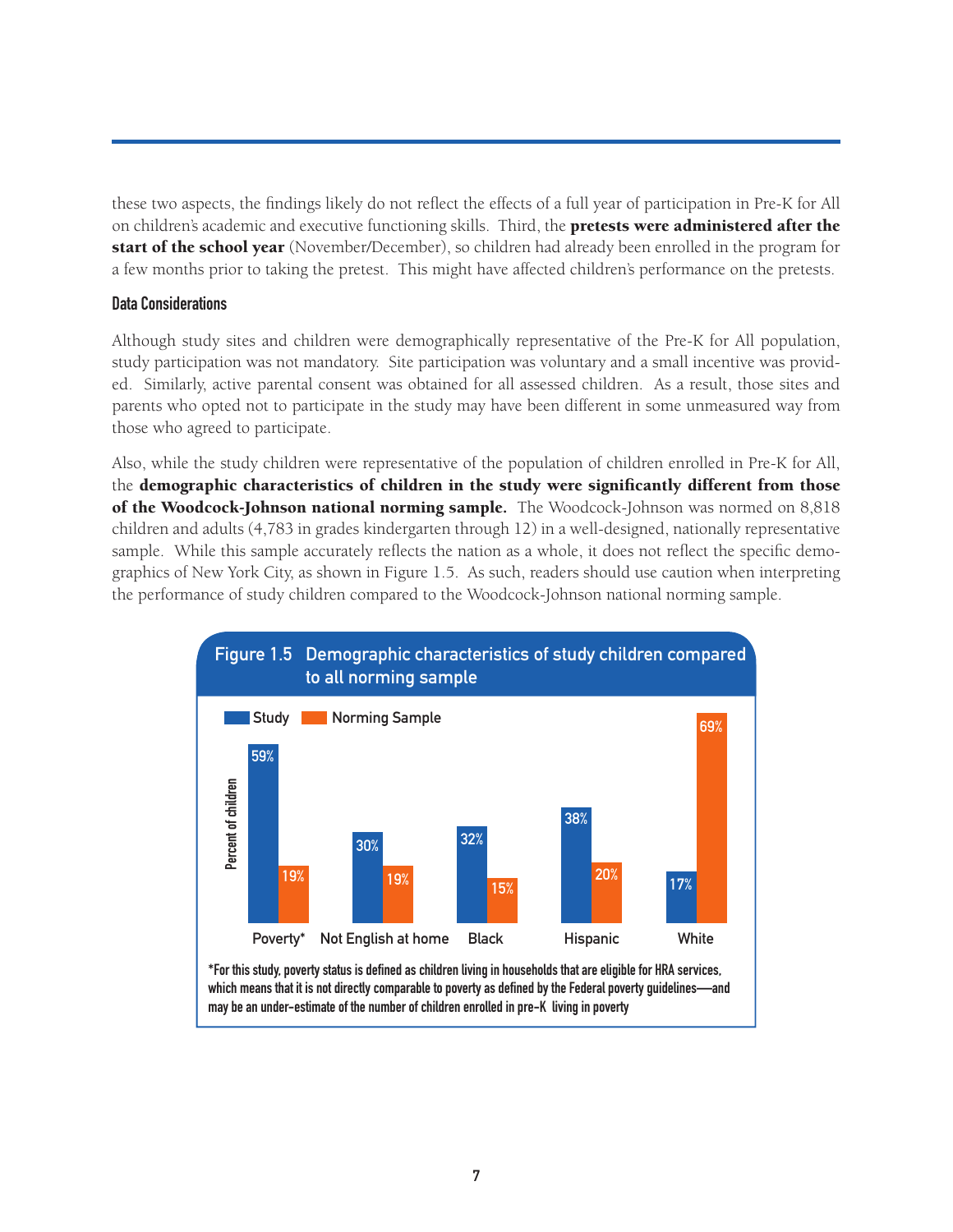Although the norming sample was not reflective of the demographics of the children tested for this study, the reliability of the Woodcock-Johnson is not called into question. In fact, test-retest reliability is reported to be around 0.9<sup>11</sup> for all subtests selected for this study (Woodcock, McGrew & Mather, 2001). Moreover, the Woodcock-Johnson has been found to be free of cultural and racial bias (Edwards & Oakland, 2006; McGrew & Woodcock, 2001). Lastly, the Woodcock-Johnson is widely used in other jurisdictions where the characteristics of the tested population diverge from that of the norming sample, with the Boston and Tulsa pre-K program evaluations being just two examples.

That said, it is important to point out that the Woodcock-Johnson norming sample is more than two decades old, having first been collected in 1996 and re-weighted in 2005. The age of the norming sample can distort the interpretation of results because people's performance on achievement tests has been found to improve over time (Silverstein & Nelson, 2000). That is, 4-year-olds in 2015 can be expected to score higher on a test that was normed 20 years ago than one that was normed more recently – this is called the "Flynn Effect" (Flynn, 2009).

As with any pre-post study, there was some **attrition** from fall to spring (12 percent) and some missing **data.** In cases where we had spring test scores but were missing fall scores,<sup>12</sup> we used multiple imputation, a statistical technique, that allowed us to infer missing fall scores.<sup>13</sup> Further, we analyzed the data with and without the statistical adjustment for missing data and found no significant differences in the results.

Lastly, the **sample size** for the subgroup analyses was considerably smaller than the total sample size of 1,145 children. With smaller samples, descriptive statistics become less reliable. Therefore, readers should use caution when interpreting subgroup results.

<sup>&</sup>lt;sup>11</sup>Test-retest reliability coefficients range from 0 to 1, and they indicate the degree to which the results of a given test are consistent over time. A reliability coefficient of 1 means that the same results would be expected each time a test was taken.

<sup>&</sup>lt;sup>12</sup>Between 35 and 54 cases, depending on the subtest.

<sup>&</sup>lt;sup>13</sup>Multiple imputation is consistent with best practice in the field (Graham, 2009).

<sup>14</sup>We conducted a sensitivity analysis, analyzing the data with and without the imputed cases, and found no significant differences in the results.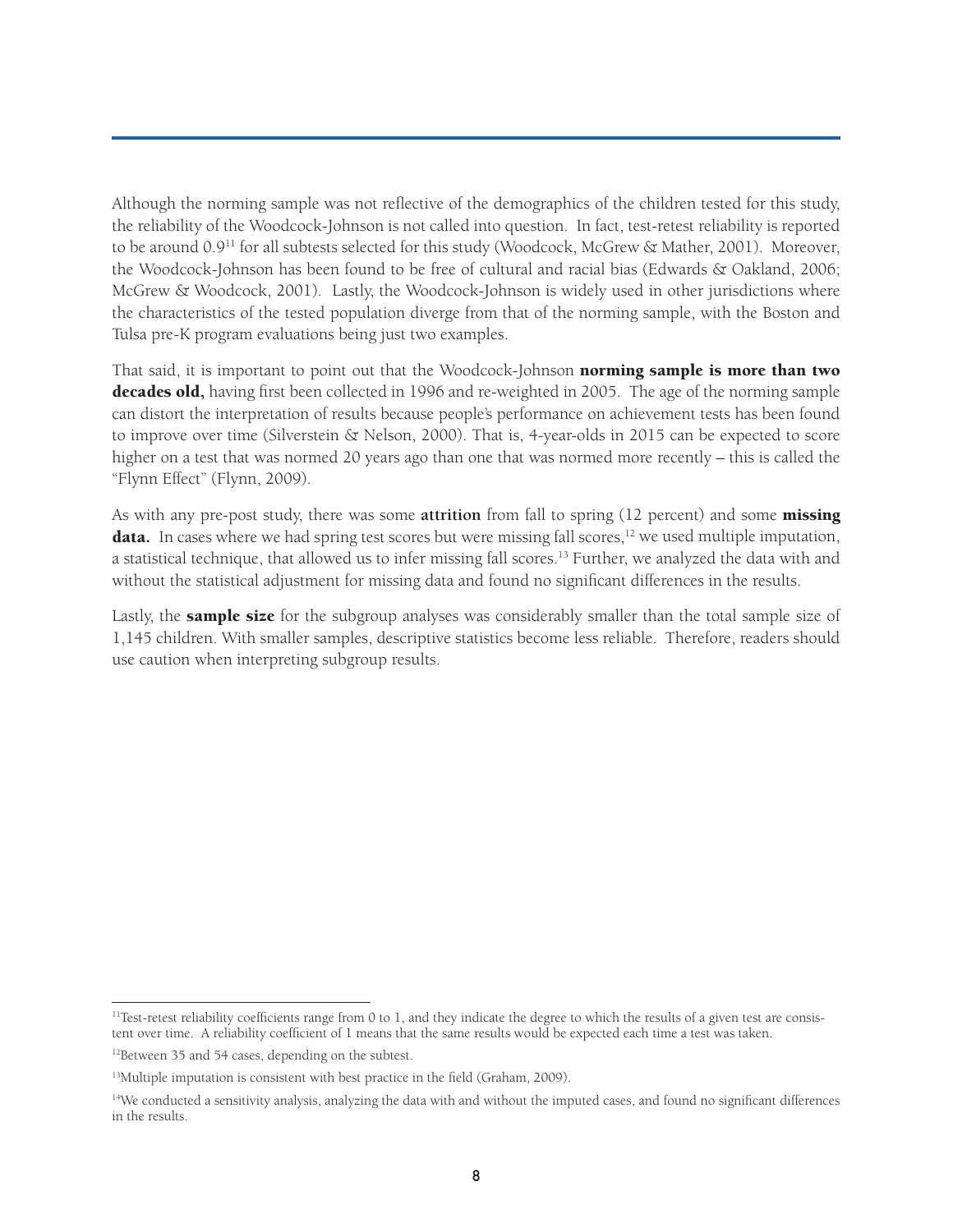# **Findings**

In this chapter we report the overall growth of Pre-K for All children in the tested academic skills (Letter Recognition, Pre-Writing, and Early Math) compared to their expected age-based level of development. The chapter concludes with the findings broken out by subgroup. Before presenting the findings, it is important to note that the Woodcock-Johnson provides a variety of score options for interpreting performance. These scores include: (1) degree of proficiency (W scores), (2) comparison with peers (scale scores), and (3) the level of development (age equivalent scores). In this report, we present the findings using age equivalent scores, while the W and scale score findings are presented in Appendix B. Age equivalent (AE) scores are highlighted in this chapter because they provide an "estimate of the chronological age at which typically developing children demonstrate the skills exhibited by the child being assessed" (Gengoux, 2013). For example, if Michael's chronological age is 4 years and 8 months (4-8) at the time of testing, and he receives an age-equivalent score of 5-2, his performance is comparable to that of an average child of 5 years and 2 months (Jaffe, 2009). According to the assessment author, these scores can be used for forming recommendations regarding instructional level and materials, and can also be used in placement decisions (Jaffe, 2009).

#### **2.1: Overall findings**

# **Early Literacy and Math**

Children in the study showed statistically significant fall-to-spring gains in all tested academic skills. Looking at the Overall Score in Figure 2.1, in the fall, these children performed at the level of an average child of 4 years and 7 months. At the time of the spring assessment, children attending Pre-K for All performed at the level of an average child of 5 years and 2 months. That is, over the five-and-a-half months between the fall and spring assessments, study children gained an average of seven months of learning—a month-anda-half more than is expected based on the national norming sample.

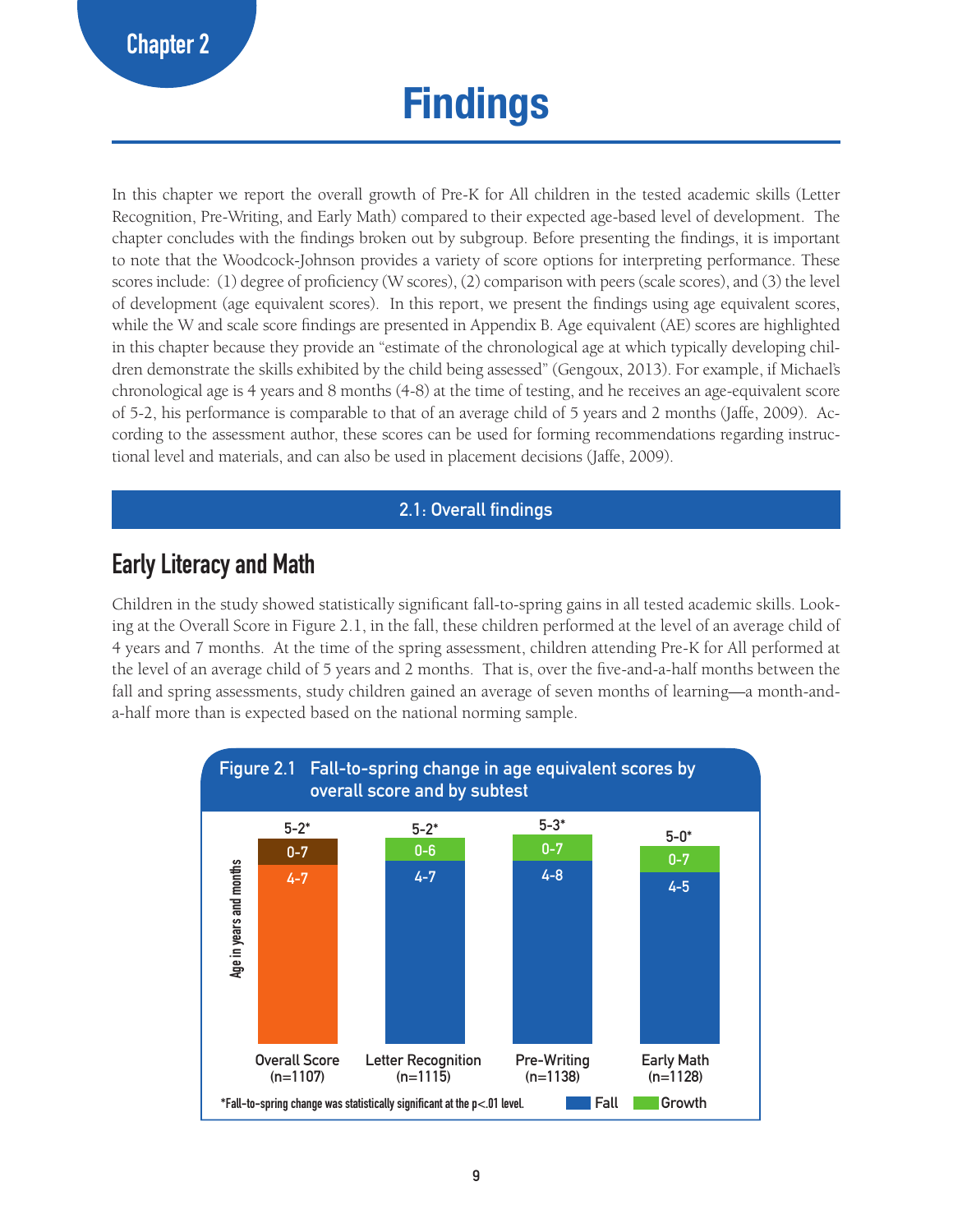Looking at this information from another perspective, we found that by the spring over 70 percent of Pre-K for All children in the study performed at or above the age-based national averages in early literacy<sup>17</sup> (as shown in Figure 2.2). The corresponding percentage for Early Math was 62 percent.



## **Supplementary Subtest**



In addition to the early literacy and early math skills described above, we administered a supplementary subtest to obtain information on Conceptual Matching skills (assessed using the Passage Comprehension subtest). This subtest measures the extent to which children can match conceptually similar pictures, in which one picture is more realistically portrayed and the other is more abstract. A sample item is presented in Figure 2.3. This subtest is not as widely used to assess pre-K children as the others, but it is statistically significantly correlated with the other three subtests used in this study. This means that there is a positive linear relationship between the conceptual matching subtest and the other subtests, so that if a child did well in one subtest, she could be expected to do well in the other subtests.

<sup>&</sup>lt;sup>17</sup>Using the age-equivalent scores. This is the same methodology used by the University of Minnesota's study of pre-K in Chicago (Revnolds et al., 2014).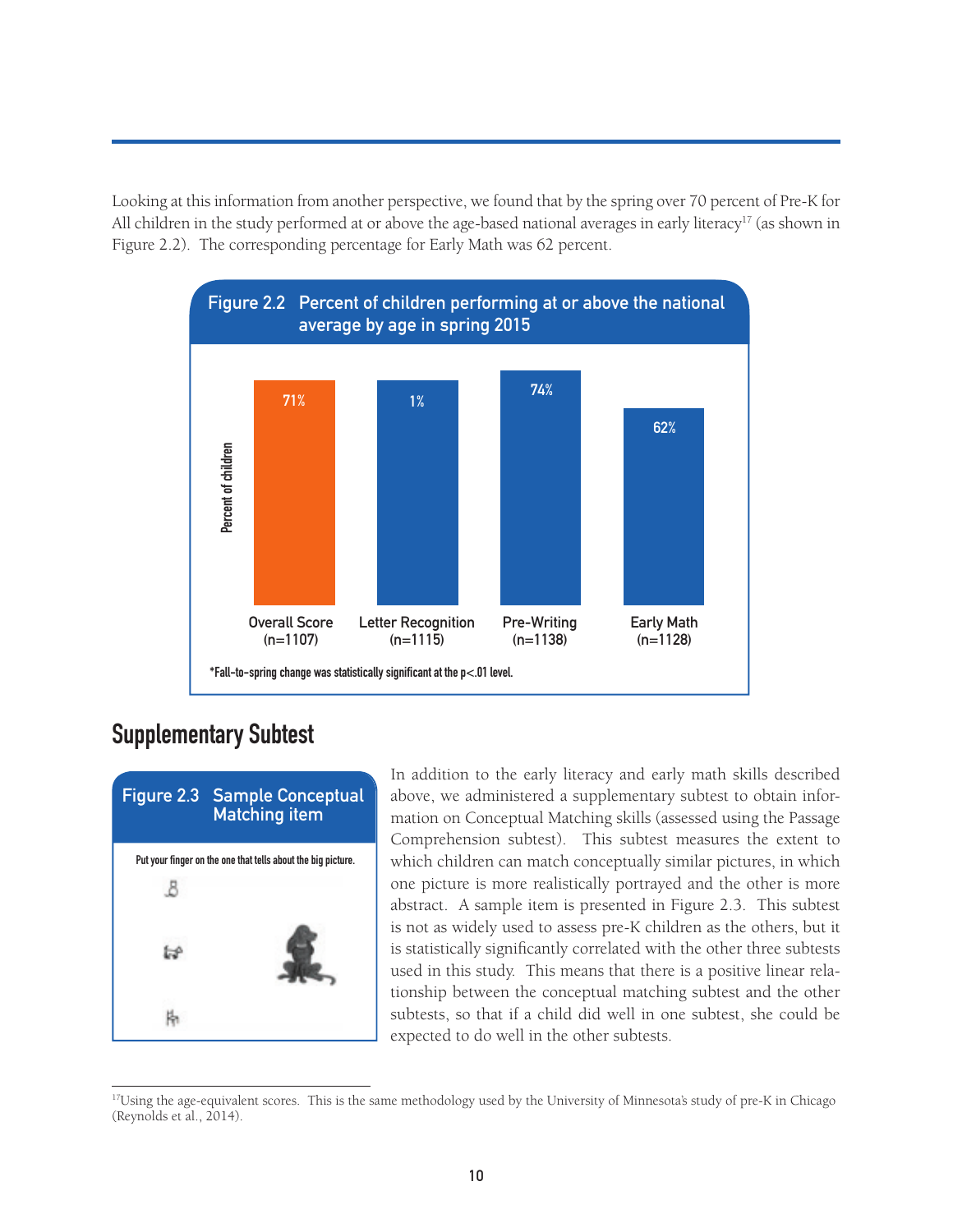For this subtest, in the fall, children in the study performed at the level of a child of 4 years and 7 months. Over the five-and-a-half months between the fall and spring assessments, these children gained an average of four months of learning—a statistically significant gain at the  $p<05$  level. However, this gain is a monthand-a-half less than might be expected based on the national norming sample.

In the next section findings are broken out by race/Ethnicity, home language, and HRA eligibility. It is important to note that the subgroup results should be interpreted with caution due to small sample sizes in many cases.

#### **2.2: Subgroup findings**

# **Race/Ethnicity**

The tables presented in this section provide two pieces of information. They first compare the growth of children in each racial/Ethnic subgroup to that of the White children in our sample. They next compare the fall-to-spring growth of each subgroup to that of the norming sample, to see if the growth is greater or less than what is expected for the nation as a whole.

In Letter Recognition, White children performed at the level of an average child of 4 years and ten months in the fall. While Asian and Black children performed similarly to White children, Hispanic children began the school year statistically significantly behind the other subgroups. In the spring, Hispanic children still scored statistically significantly lower than White children (see Table 2.1). There were no other statistically significant differences for Asian or Black children when compared to White children.

Although Hispanic children scored significantly lower than White children in both the fall and spring, their fall-to-spring growth was noteworthy. They grew by 9 months, which was 3.5 months more than expected given the timeframe of test administrations. In contrast, White children grew one-half month more than might be expected, while Asian and Black children did not meet expectations for growth. All subgroups of children experienced statistically significant fall-to-spring growth, at the p<.01 level.

| <b>Letter</b>      |     |              | Age: Years-Months |          | <b>Was growth greater</b> |  |
|--------------------|-----|--------------|-------------------|----------|---------------------------|--|
| <b>Recognition</b> | m.  | <b>Fall</b>  | <b>Spring</b>     | growth   | than expected? $\wedge$   |  |
| White              | 162 | $4 - 10$     | 5-4               | 6 months | Yes. 0.5 months           |  |
| Asian              | 114 | $5-0$ (NS)   | $5 - 3$ (NS)      | 3 months | No                        |  |
| <b>Black</b>       | 296 | $5 - 0$ (NS) | $5 - 5$ (NS)      | 5 months | No                        |  |
| <b>Hispanic</b>    | 350 | $4-2$ (Sig)  | $4 - 11$ (Sig)    | 9 months | Yes: 3.5 months           |  |

#### **Table 2.1 Age equivalent-score comparisons by racial and Ethnic group in Letter Recognition**

**NS = not significantly different from the score obtained by White children**

**Sig = statistically significantly different from the score obtained by White children**

**^5.5 months is the elapsed time between the fall and spring test administrations. Growth that is larger than 5.5 months exceeds national expectations based on the Woodcock-Johnson norming sample**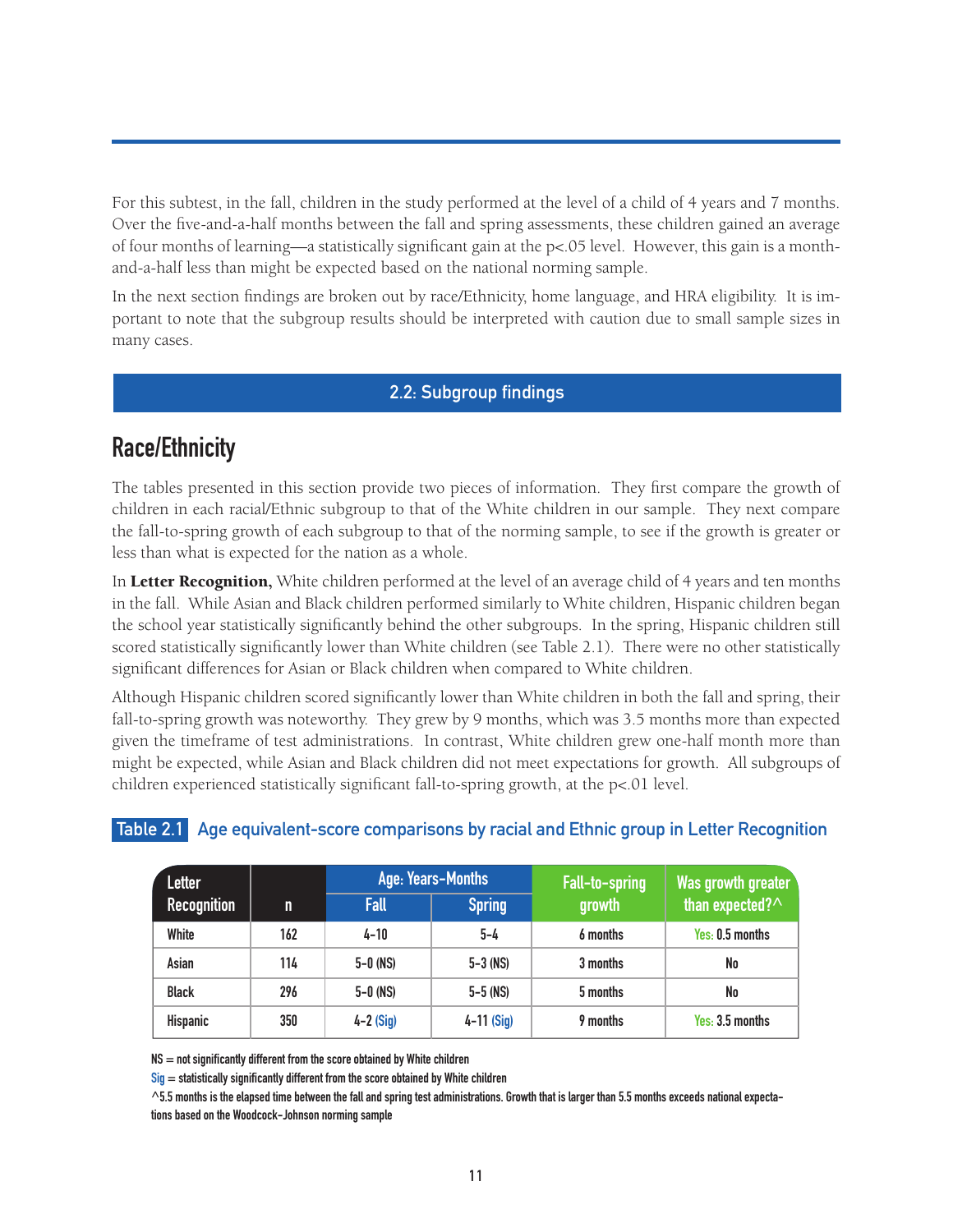In Pre-Writing, Hispanic children again scored statistically significantly lower than White children in the fall, and the gap remained statistically significant in the spring (see Table 2.2). There were no statistically significant differences for Black or Asian children when compared to White children. Unlike in Letter Recognition, all racial and Ethnic subgroups exhibited greater than expected fall-to-spring growth in Pre-Writing. Asian children exhibited the most fall-to-spring growth, with nearly double the expected 5.5 months of growth. All subgroups of children experienced statistically significant fall-to-spring growth, at the p<.01 level.

|                    |     |              | Age: Years-Months | Fall-to-spring | Was growth greater |
|--------------------|-----|--------------|-------------------|----------------|--------------------|
| <b>Pre-Writing</b> | n   | <b>Fall</b>  | <b>Spring</b>     | growth         | than expected? ^   |
| White              | 165 | 4-8          | $5 - 5$           | 9 months       | Yes: 3.5 months    |
| Asian              | 114 | $4 - 9$ (NS) | $5 - 7$ (NS)      | 10 months      | Yes: 4.5 months    |
| <b>Black</b>       | 304 | 4–10 (NS)    | $5 - 5$ (NS)      | 7 months       | Yes: 1.5 months    |
| <b>Hispanic</b>    | 360 | $4-6$ (Sig)  | $5-1$ (Sig)       | 7 months       | Yes. 1.5 months    |

#### **Table 2.2 Age equivalent-score comparisons by racial and Ethnic group in Pre-Writing**

**NS = not significantly different from the score obtained by White children**

**Sig = statistically significantly different from the score obtained by White children**

**^5.5 months is the elapsed time between the fall and spring test administration. Growth that is larger than 5.5 months exceeds expectations based on the Woodcock-Johnson norming sample**

In **Early Math,** White children had statistically significantly higher age equivalent scores than all other racial/Ethnic groups in both the fall and spring (see Table 2.3). However, looking at the fall-to-spring growth, both Asian and Hispanic children grew more (8 and 7 months, respectively) than White children (6 months). Black children grew only slightly less than might be expected based on the norming sample. All subgroups of children experienced statistically significant fall-to-spring growth, at the  $p<01$  level.

#### **Table 2.3 Age equivalent-score comparisons by racial and Ethnic group in Early Math**

|                   |     |             | Age: Years-Months |                          | <b>Was growth greater</b> |
|-------------------|-----|-------------|-------------------|--------------------------|---------------------------|
| <b>Early Math</b> | n   | <b>Fall</b> | <b>Spring</b>     | Fall-to-spring<br>growth | than expected? $\wedge$   |
| White             | 164 | $4 - 10$    | $5 - 4$           | 6 months                 | Yes. 0.5 months           |
| Asian             | 113 | $4-5$ (Sig) | $5-1$ (Sig)       | 8 months                 | Yes: 2.5 months           |
| <b>Black</b>      | 301 | $4-7$ (Sig) | $5-0$ (Sig)       | 5 months                 | No                        |
| Hispanic          | 357 | $4-2$ (Sig) | $4-9$ (Sig)       | 7 months                 | Yes: 1.5 months           |

**NS = not significantly different from the score obtained by White children**

**Sig = statistically significantly different from the score obtained by White children**

**^5.5 months is the elapsed time between the fall and spring test administration. Growth that is larger than 5.5 months exceeds expectations based on the Woodcock-Johnson norming sample**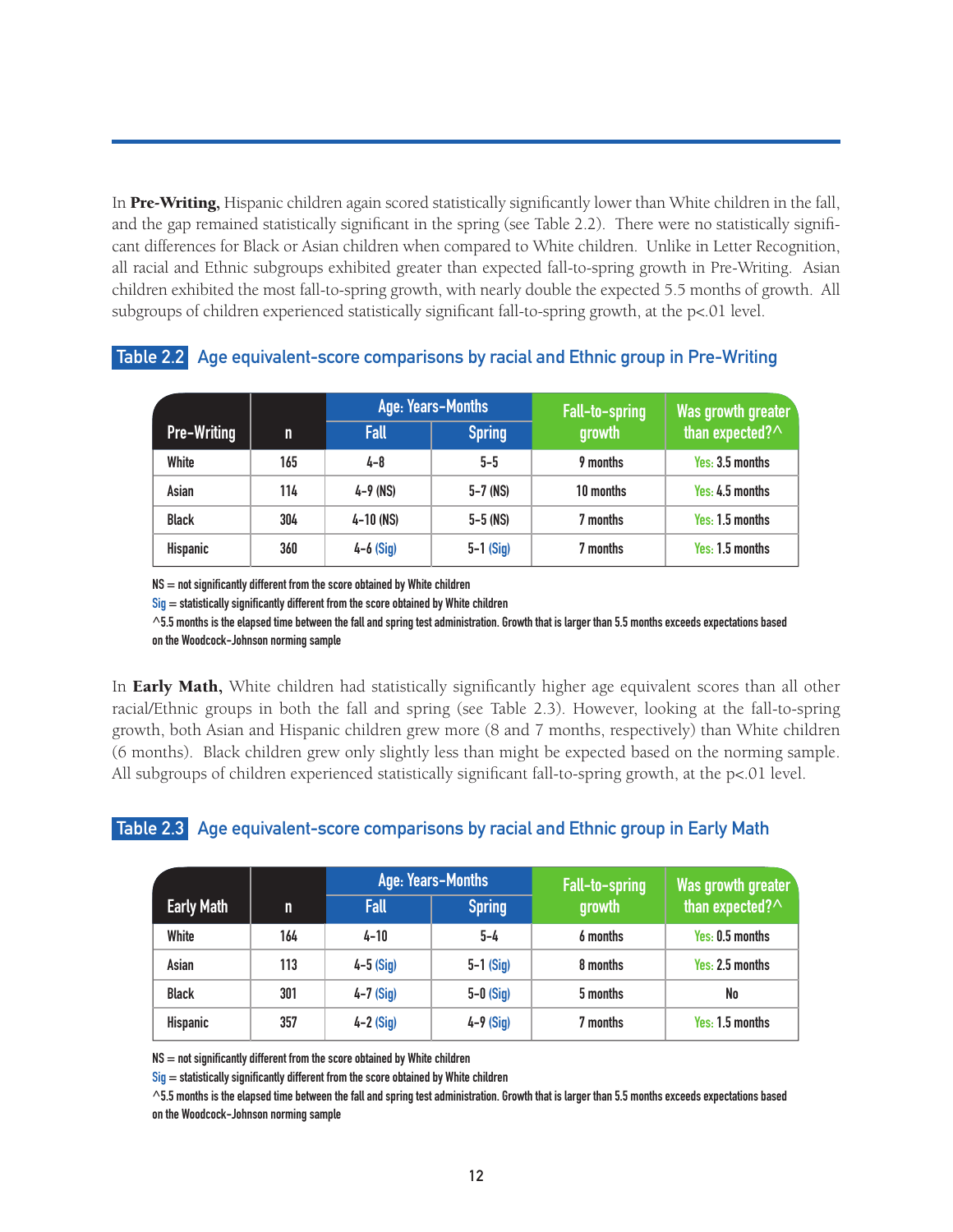### **Home Language**

In the fall, across all tested academic skills, children whose home language was a language other than English<sup>18</sup> had significantly lower age-equivalent scores than children whose home language was English. In the spring, this gap remained statistically significant (see Table 2.4). However, the fall-to-spring growth was greater than might be expected for both groups across all three content areas, with children whose home language was a language other than English growing more than children whose home language was English in two of the three content areas (Letter Recognition and Early Math). Both subgroups of children experienced statistically significant fall-to-spring growth, at the p<.01 level.

#### **Table 2.4 Age equivalent-score comparisons by home language in all tested academic skills**

|                                                    |     | Age: Years-Months |               | Fall-to-spring | Was growth greater      |
|----------------------------------------------------|-----|-------------------|---------------|----------------|-------------------------|
| <b>Letter Recognition</b>                          | n   | <b>Fall</b>       | <b>Spring</b> | growth         | than expected? $\wedge$ |
| Home Language was English                          | 678 | $4 - 10$          | $5 - 4$       | 6 months       | Yes: 0.5 months         |
| Home language was a language<br>other than English | 261 | $4-4$ (Sig)       | $5-0$ (Sig)   | 8 months       | Yes. 2.5 months         |
| <b>Pre-Writing</b>                                 |     |                   |               |                |                         |
| Home Language was English                          | 693 | $4 - 9$           | $5 - 5$       | 8 months       | Yes: 2.5 months         |
| Home language was a language<br>other than English | 268 | $4-6$ (Sig)       | $5-1$ (Sig)   | 7 months       | Yes: 1.5 months         |
| <b>Early Math</b>                                  |     |                   |               |                |                         |
| Home Language was English                          | 688 | $4 - 8$           | $5 - 2$       | 6 months       | Yes. 0.5 months         |
| Home language was a language<br>other than English | 264 | $4-0$ (Sig)       | $4-7$ (Sig)   | 7 months       | Yes: 1.5 months         |

**NS = not significantly different from the score obtained by children whose home language was English**

**Sig = statistically significantly different from the score obtained by children whose home language was English**

**^5.5 months is the elapsed time between the fall and spring test administration. Growth that is larger than 5.5 months exceeds expectations based on the Woodcock-Johnson norming sample**

<sup>&</sup>lt;sup>18</sup>While the home language was a language other than English, we do not know the extent to which the children themselves spoke English.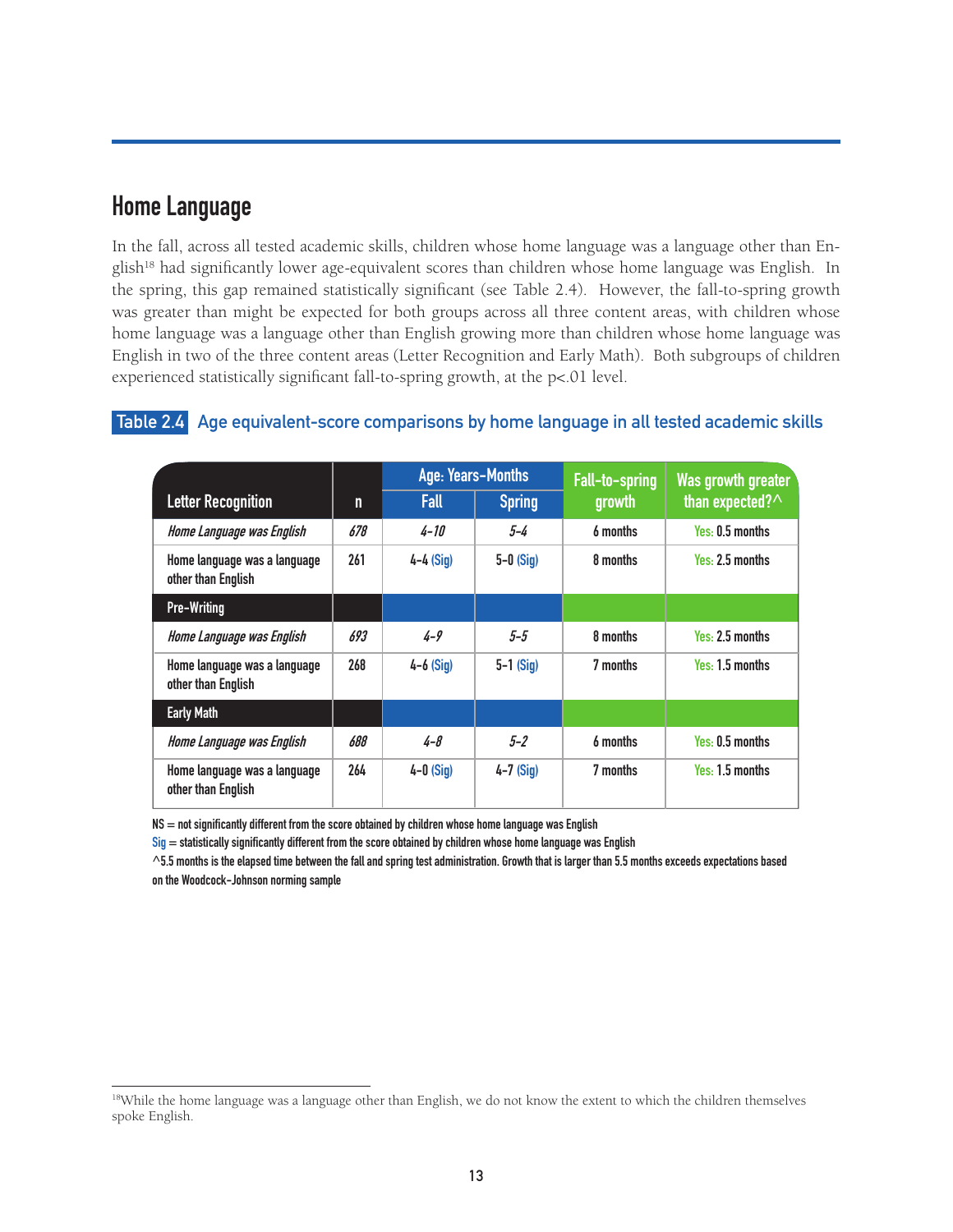# **HRA Eligibility**

When we look at the fall performance of children who lived in households that were eligible for HRA services (see Table 2.5 below), we see that they scored significantly behind their peers living in households that were not eligible for HRA services in all tested academic skills. Further, the gap between HRA-eligible and non-HRA-eligible children remained significant in the spring. Again, the fall-to-spring growth was greater than might be expected for both groups, with HRA-eligible children making greater growth than non-HRA-eligible children in Early Math. Both subgroups of children experienced statistically significant fall-to-spring growth, at the p<.01 level.

|                             |     | Age: Years-Months |               | Fall-to-spring | Was growth greater |
|-----------------------------|-----|-------------------|---------------|----------------|--------------------|
| <b>Letter Recognition</b>   | n   | Fall              | <b>Spring</b> | growth         | than expected? ^   |
| <b>NOT eligible for HRA</b> | 389 | $4 - 11$          | $5 - 5$       | 6 months       | Yes: 0.5 months    |
| HRA-eligible                | 550 | $4-7$ (Sig)       | $5-1$ (Sig)   | 6 months       | Yes: 0.5 months    |
| <b>Pre-Writing</b>          |     |                   |               |                |                    |
| <b>NOT eligible for HRA</b> | 397 | $4 - 9$           | $5 - 4$       | 7 months       | Yes: 1.5 months    |
| HRA-eligible                | 564 | $4-8$ (Sig)       | $5-3$ (Sig)   | 7 months       | Yes: 1.5 months    |
| <b>Early Math</b>           |     |                   |               |                |                    |
| <b>NOT eligible for HRA</b> | 688 | $4 - 8$           | $5 - 2$       | 6 months       | Yes: 0.5 months    |
| <b>HRA-eligible</b>         | 264 | $4-0$ (Sig)       | $4-7$ (Sig)   | 7 months       | Yes: 1.5 months    |

#### **Table 2.5 Age equivalent-score comparisons by HRA eligibility in all tested academic skills**

**NS = not significantly different from the score obtained by children who lived in households that were not eligible for HRA services**

**Sig = statistically significantly different from the score obtained by children who lived in households that were not eligible for HRA services ^5.5 months is the elapsed time between the fall and spring test administration. Growth that is larger than 5.5 months exceeds expectations based on the Woodcock-Johnson norming sample**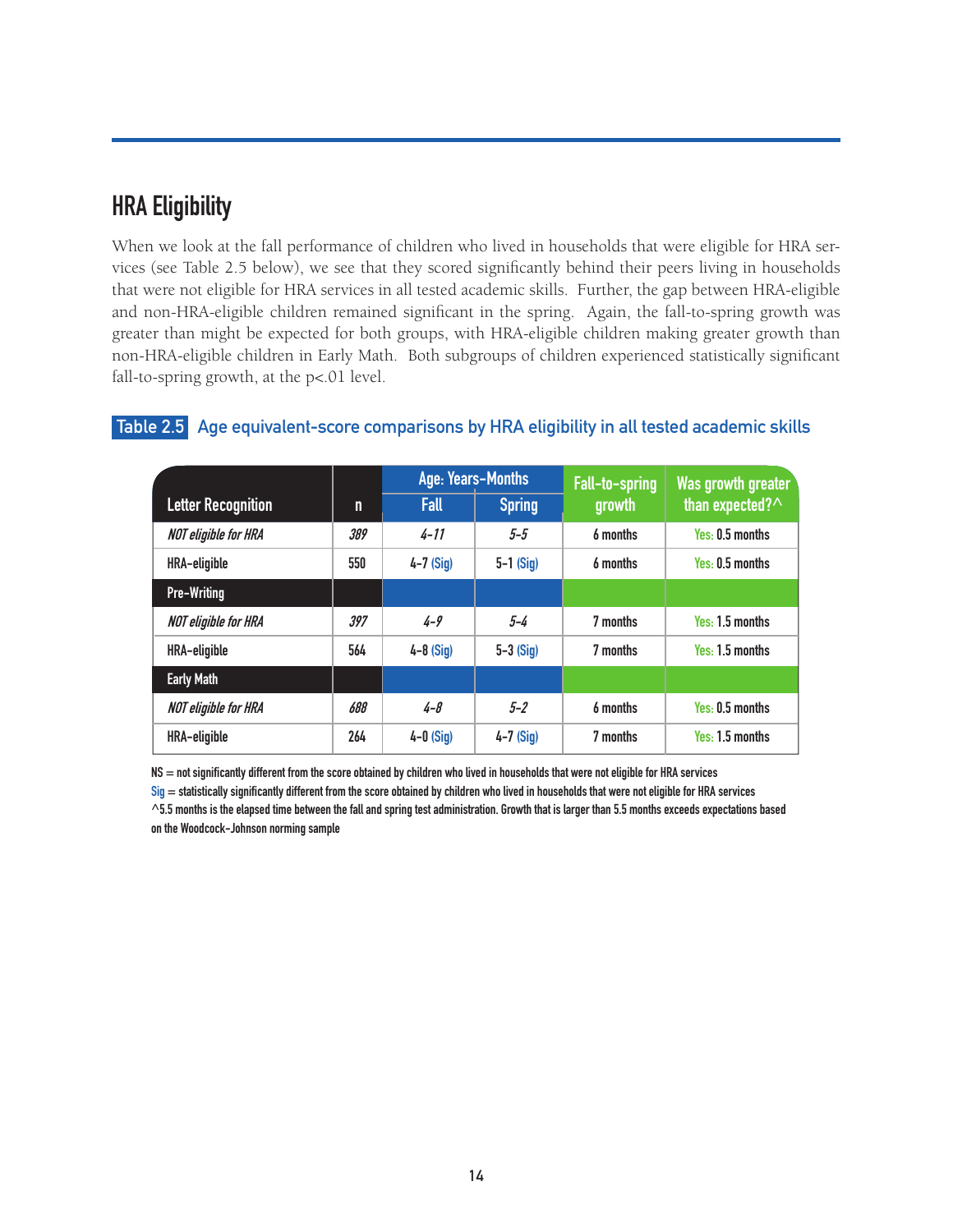# **Executive Functioning Results**

#### **Authors: Cybele Raver and Pamela Morris, New York University**

A growing empirical research base clearly documents the relevance of executive functioning to short and long term educational outcomes (Hamre & Pianta, 2001; Rimm-Kaufmann et al., 2009), including Kindergarten readiness (Blair & Razza, 2007). "Executive Function" is a term used to describe key higher-order thinking skills (including the ability to delay or inhibit behavior and the ability to retain and manipulate distinct pieces of information) that serve as the cornerstone of children's self-regulation. For this study, executive functioning skills are measured by two short assessments, the Pencil Tap and Hearts and Flowers.

The Pencil Tap measure (Diamond & Taylor, 1996) requires children to delay or inhibit behavior according to a pre-established rule. For example, when the assessor taps her pencil (eraser side down) on the table two times (tap, tap), the child is supposed to tap his pencil on the table one time (tap). When the assessor taps her pencil on the table one time (tap), the child is supposed to tap his pencil two times (tap, tap). Children completed a total of 16 trials in the Pencil Tap task and scores represent the percentage of correct trials.

The Hearts and Flowers task (Diamond et al., 2007) also measures children's inhibitory control and working memory, using a touch-screen task administered on tablet PCs. Like the Pencil Tap, children have to inhibit behavior according to pre-established rules. However, this task is more complex, as there are two rules that children have to follow (one for Heart stimuli and one for Flower stimuli). As such, children complete three phases: (a) congruent, in which they follow the Hearts rule; (b) incongruent, in which they follow the Flowers rule; and (c) mixed, in which children must follow both the Hearts and the Flowers rules. The Hearts and Flowers task measures two components of children's performance including speed and accuracy. We report accuracy rather than speed because, for young children, accuracy is the more sensitive measure (Diamond & Kirkham, 2005). The reported scores in the Hearts and Flowers task represent the percentage of correct trials.

The fall-to-spring gain in the percentage of correct responses to the Pencil Tap measure is provided in Figure 6.1. The nearly 20 percent increase in children's average correct performance is statistically significant. This suggests that, on average, children shifted from limited understanding of and performance on the task to greater mastery of these key self-regulatory skills (inhibiting their impulses and remembering and using the rules of the "game") over the course of the study period.

On the Hearts and Flowers task, children also demonstrated substantial improvement. For example, in the fall, most students were able to demonstrate basic understanding of the rules of the task, but just over half of students were able to perform at higher levels of proficiency, which required greater impulse control, memory, and higher-order thinking skill. By spring, children had gained substantial levels of proficiency in mastering the more complex levels of the task (See Figure 3.1). For example, over three-quarters of children who were assessed could remember and use more the complex rules of the task (mastering the "incongruent" trials) and the majority of children (64 percent) could use impulse control and memory to perform well on the "mixed" trials of the task.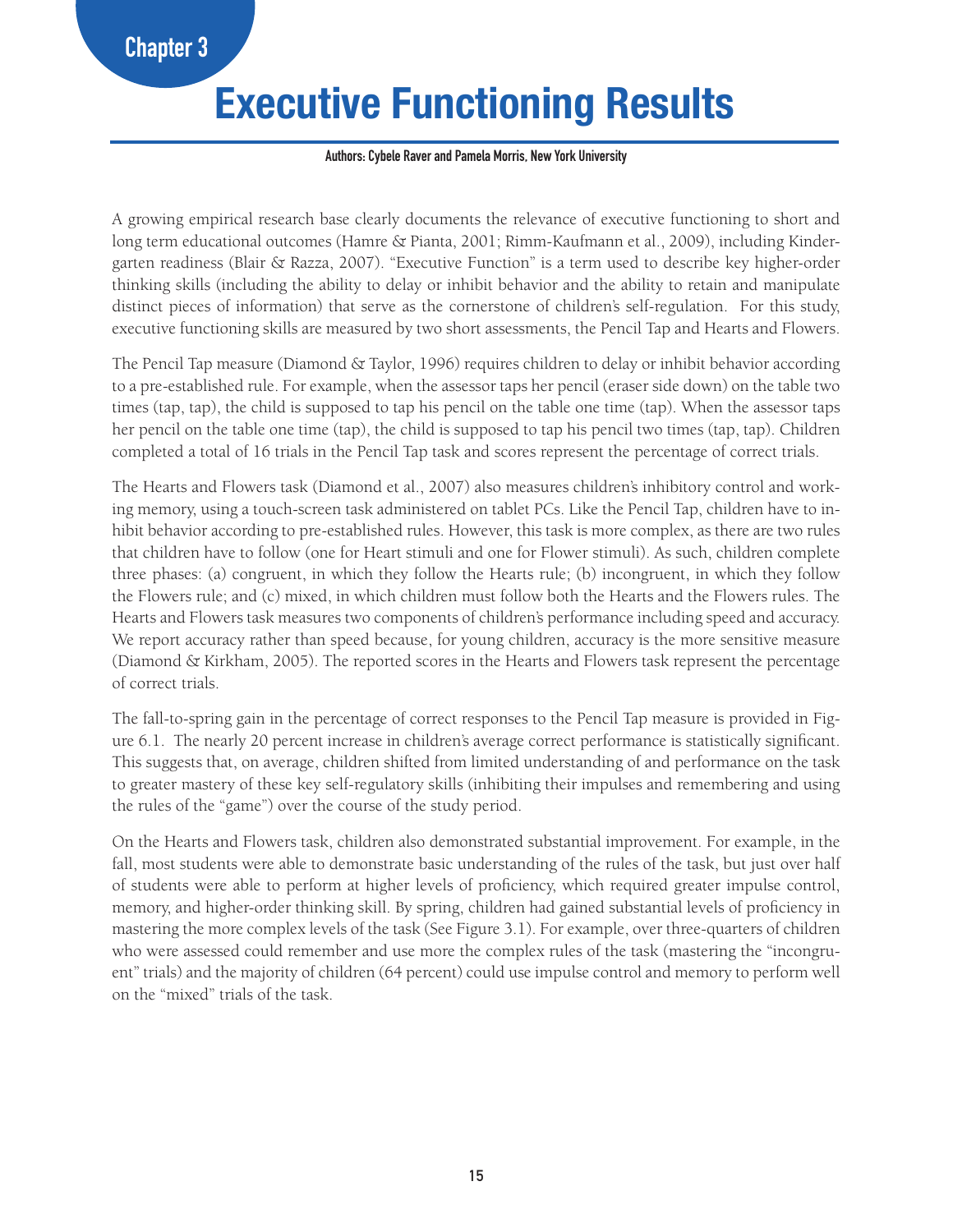

These findings are similar to results reported in other studies, including the Boston pre-K evaluation, with the majority of 3- and 4-year-old children demonstrating similar levels of working memory, inhibitory control, and cognitive flexibility when given the opportunity to enroll in pre-Kindergarten (Raver et al., 2011; Weiland et al., 2013).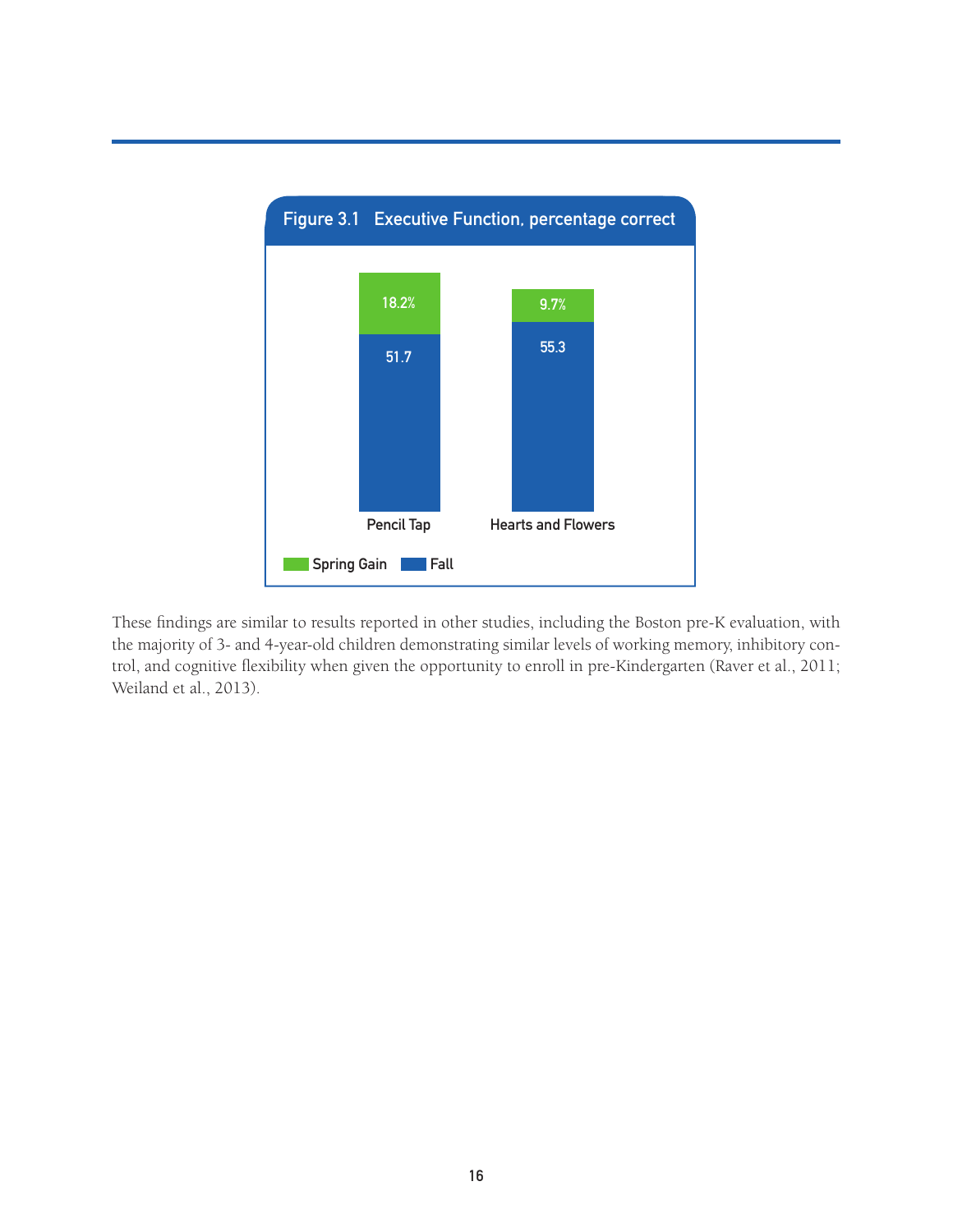# **Summary**

This report describes the growth of a sample of children who participated in the Pre-K for All program, outlining the academic and executive functioning skills they had when assessed in the fall of 2014, as well as their growth in these skills over a five-and-a-half month period of time.

The literature has demonstrated that children who attend formal pre-K programs have higher achievement test scores<sup>19</sup> at kindergarten entry than demographically similar children who did not attend pre-K (Rathbun & Zhang, 2016). And these effects have been found to be larger among children from economically disadvantaged backgrounds (Camilla, Vargas, Ryan, & Barnett, 2010; Magnuson, Ruhm & Waldfogel, 2007). While the current study was not designed to replicate those results, the children participating in Pre-K for All also showed meaningful and important gains in academic and executive functioning skills over the course of a five-anda-half month study period.

**The fact that [Pre-K for All] is universal, I believe, lifts all boats. It means children of all backgrounds learn together** 



**and, in many cases, come together in a school setting that brings them together like no other part of their life does. And all children benefit.** 

**-Mayor de Blasio on National Public Radio**

A sample of 1,145 children attending Pre-K for All were assessed in the fall of the program's inaugural year. These assessment scores were within the 'normal' range and were consistent with findings from studies of other pre-K programs across the country (Barnett, 2013; Gormley, Gayer, Phillips, & Dawson, 2005; Hustedt, Barnett, Jung, & Figueras, 2008; Weiland & Yoshikawa, 2013). While comparisons to these other studies are not perfect, they provide a framework for interpreting the findings from this study. For example, as seen in Figure 4.1, compared to other studies that administered the Woodcock-Johnson Early Math (Applied Problems) subtest, the average fall score for Pre-K for All is towards the lower end of the distribution.

<sup>19</sup>Using a wide variety of assessment instruments, including the Woodcock-Johnson

<sup>20</sup>Defined as a scale score between 85 and 115.

 $21$ Comparisons are imperfect for a number of reasons: populations may be different demographically, assessments were given in different years, and results are presented in different metrics. For the comparisons presented in Figure 4.1, assessments for all studies were administered to 4 year olds in the fall of the given year.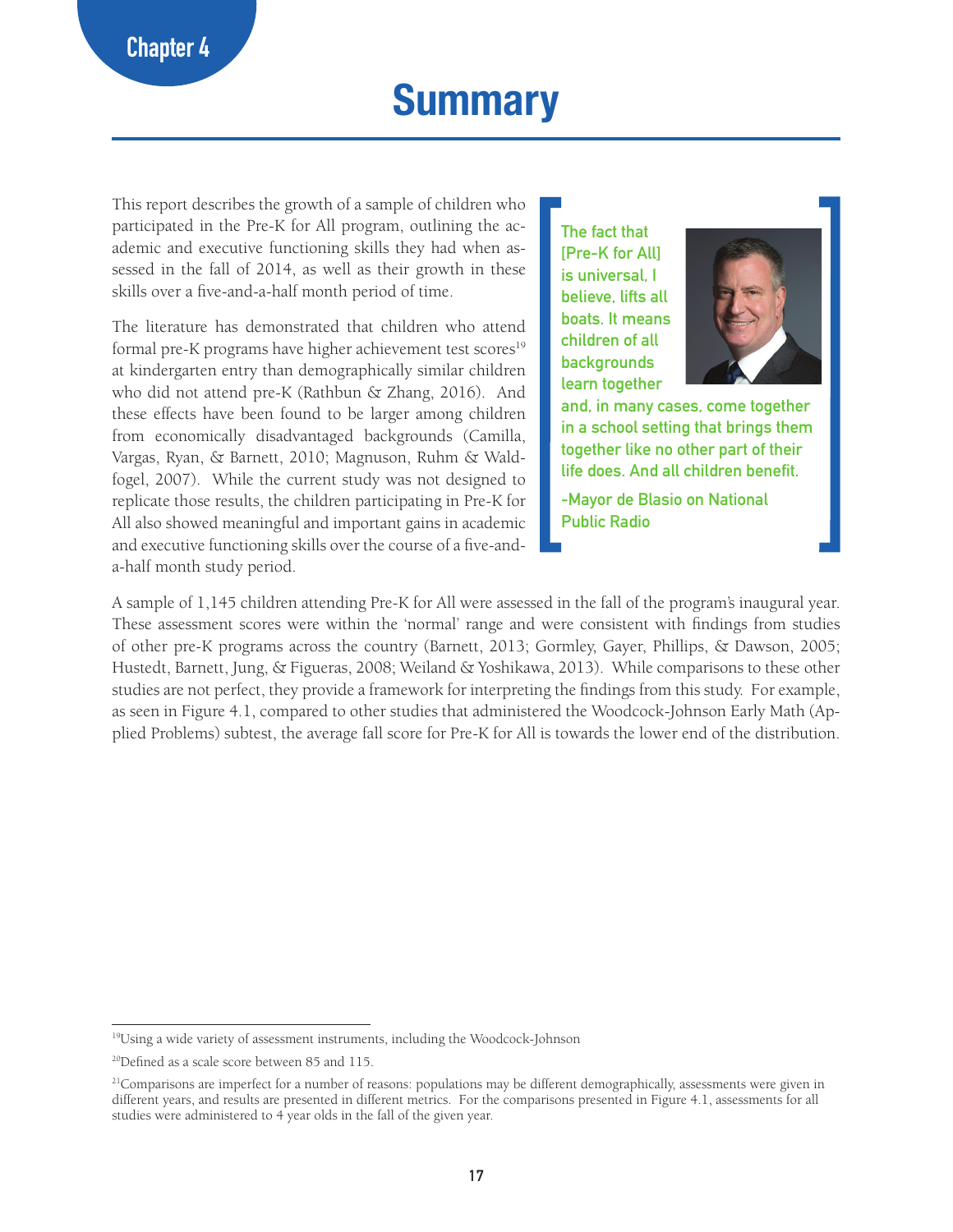

Looking at the studies that administered the Letter Recognition subtest, the fall average raw scores for Pre-K for All children were very similar to those found in Boston (Raver et al., 2011; Weiland & Yoshikawa, 2013), whose sample was demographically similar to that of New York (see Figure 4.2).

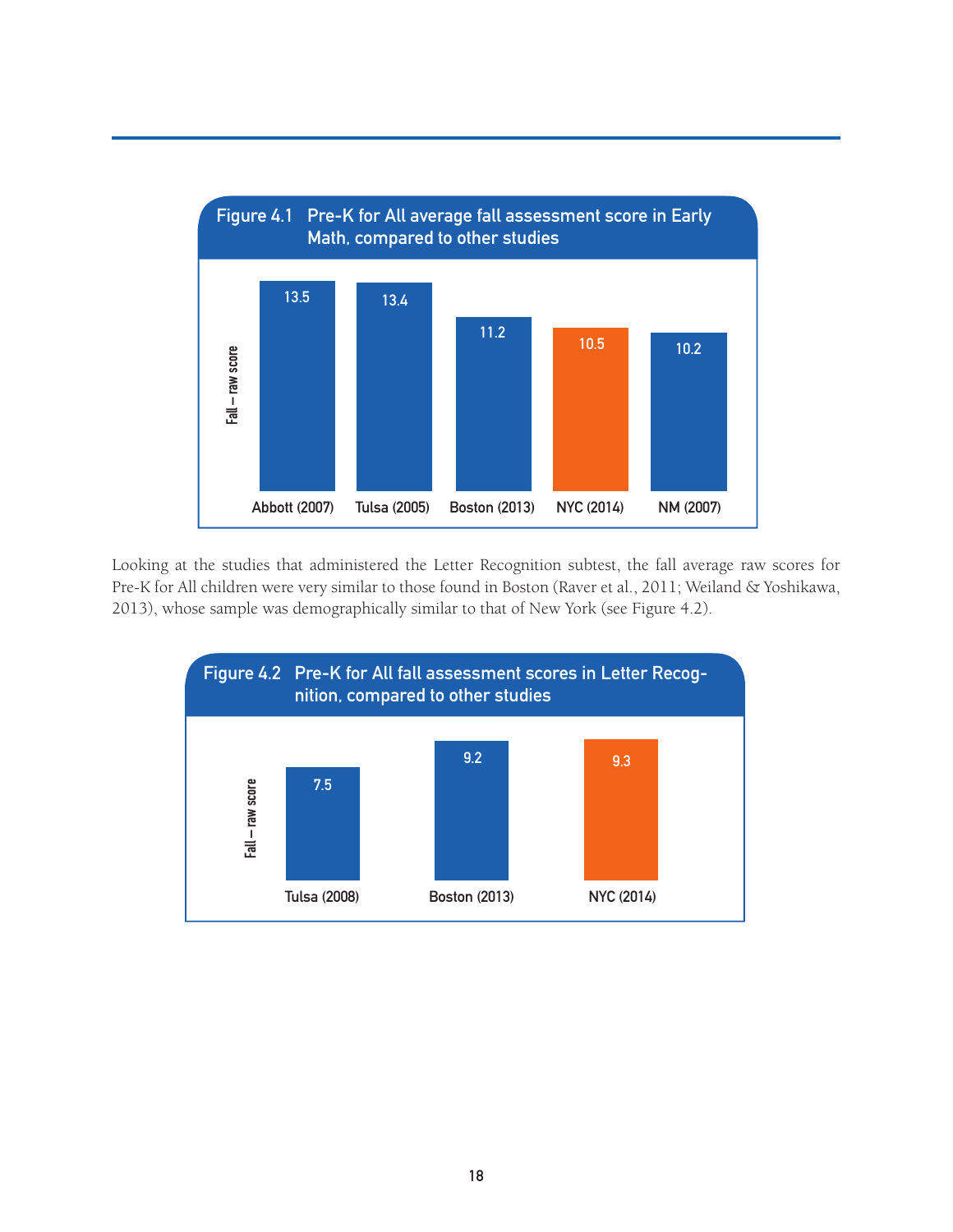Pre-K for All children in the study made statistically significant gains across all academic skills (Letter Recognition, Pre-Writing, and Early Math) over the course of a five-and-a-half month testing period. By the spring, children were still classified as being in the 'normal' range<sup>22</sup> in all of the academic content areas assessed, and were performing at the level of five year-olds nationally. Moreover, as shown in Figure 4.3, 71 percent of children were performing at or above the national average on the Overall Score (a composite of the three subtests). These are all important findings, given that the population of children in this study (and in New York City as a whole) is more diverse than the norming sample—with higher percentages of Black, Hispanic and Asian children, children whose home language was a language other than English, and children who lived in households that were eligible for HRA services.



Among the different subgroups of children, Hispanic children, children whose home language was a language other than English<sup>23</sup>, and children living in households eligible for HRA services scored significantly behind their peers when tested in the fall. While these subgroups of children made statistically significant progress by the spring and were still performing within the "average" range nationally, these disparities remained statistically significant.

<sup>22</sup>Defined as a scale score between 85 and 115.

 $^{23}$ It is important to remember that of the children whose home language is a language other than English, 60 percent are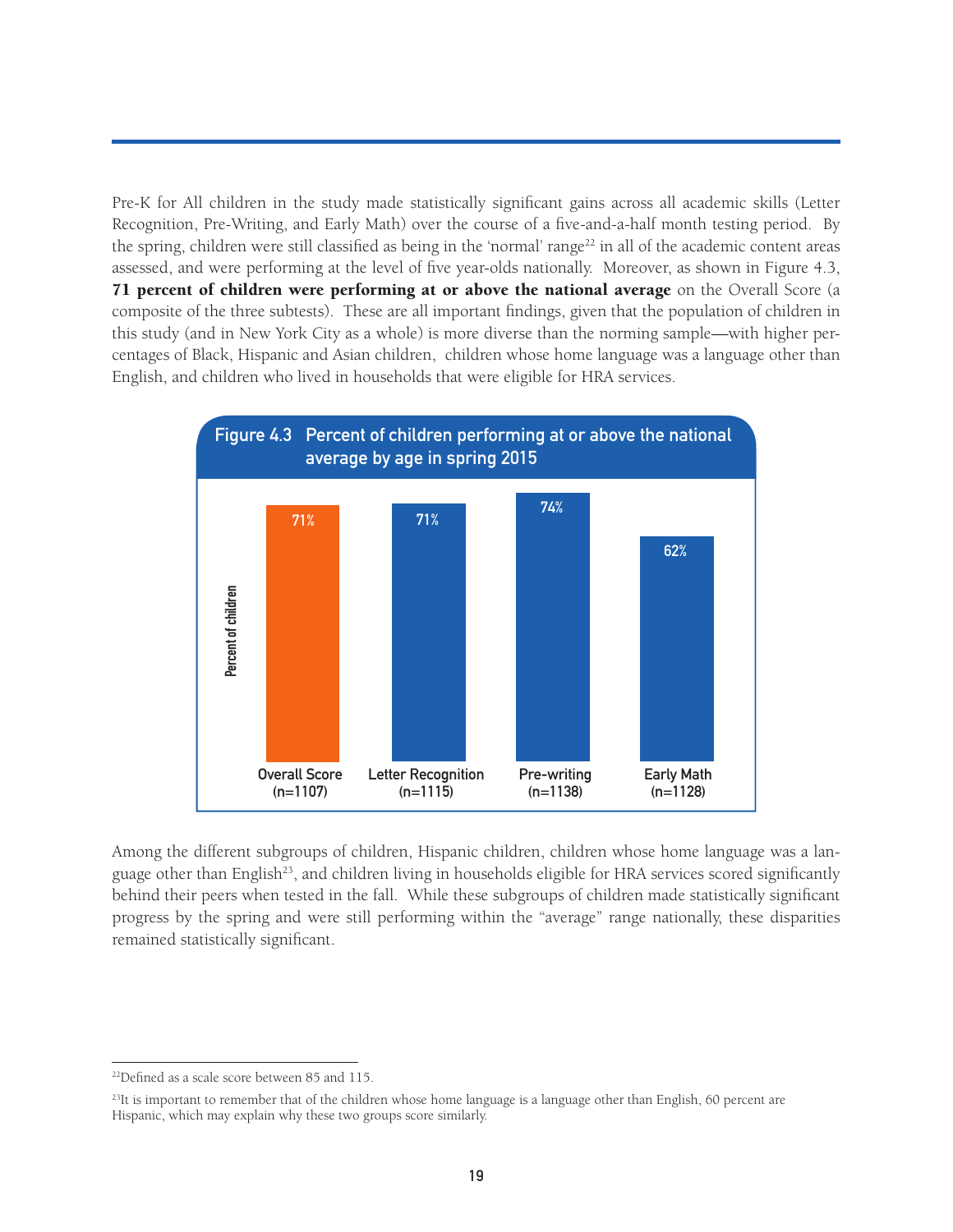Growth was also observed in the two assessments of executive functioning. The gains in the percentage of correct responses to the Pencil Tap and Hearts and Flowers tasks were 10 percent and 18 percent, respectively. While these gains were also confounded with maturation effects, other studies have typically found executive functioning gains to be non-significant or very small (Gormley et al., 2011; Magnuson et al., 2007; Weiland & Yoshikawa, 2013).

It is important to remind the reader that the performance of study children on these assessments of academic and executive functioning skills cannot be solely attributed to their participation in Pre-K for All. Because the study design did not include a comparison group, we cannot know how much children might have grown in these skills had they not participated in the program. Moreover, comparisons based on the Woodcock-Johnson norming sample should be viewed descriptively and interpreted with caution.

As one of a series of seven reports describing the first year of Pre-K for All, this report focused on how children participating in Pre-K for All grew during a five-and-a-half month testing period in the 2014-15 school year. We found that children performed very well when initially tested in the fall and made statistically significant and meaningful gains over time. As a snapshot of student learning, these findings serve as an initial guidepost into the City's efforts and will inform the City's commitment to continuously improve program quality.

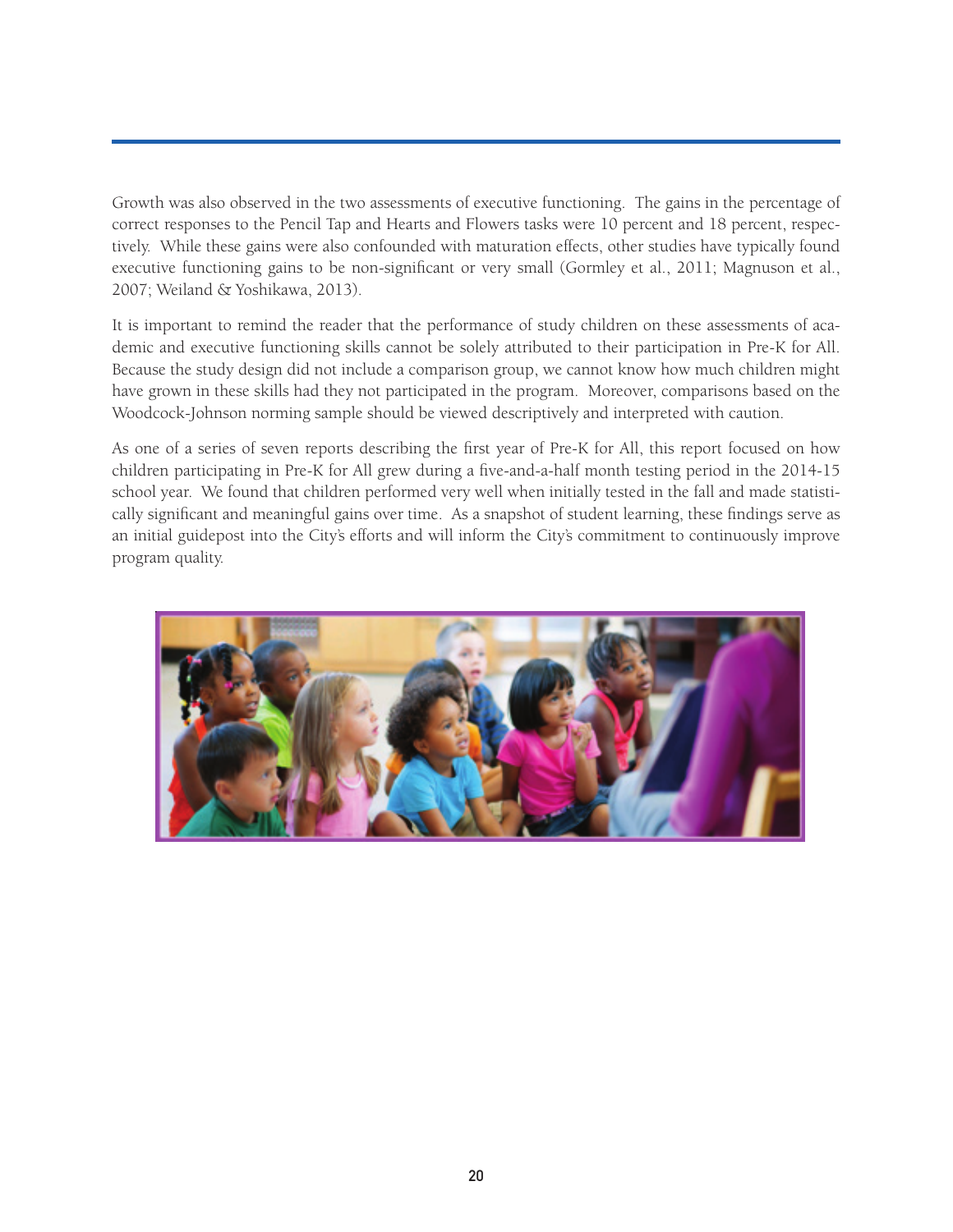# **References**

Blair, C. & Razza, R.P. (2007) Relating effortful control, executive function, and false belief understanding to emerging math and literacy ability in kindergarten. *Child Development, 78*(2), 647-663.

Bradley-Johnson, S., (2004). Review of the Woodcock-Johnson Test of Achievement: Third Edition. *Journal of Psychoeducational Assessment, 22*(3).

Camilla, G., Vargas, S., Ryan, S., & Barnett, W.S. (2010). Meta-analysis of the effects of early education interventions on cognitive and social development. *Teachers College Record, 112,* 579-620.

Campbell, F.A., Ramey, C. T., Pungella, E., Sparling, J., & Miller-Johnson, S. (2002).Early childhood education: Young adult outcomes from the Abecedarian Project. *Applied Developmental Science, 6*, 42-57.

Cizek, G. J., & Sandoval, J. (2003). Review of the Woodcock-Johnson III. In B. S. Plake, J. C. Impara, & R. A. Spies (Eds.), *The fifteenth mental measurements yearbook* (pp. 1019-1028). Lincoln, NE: Buros Institute of Mental Measurements.

Clark, C.A. C., Pritchard, V. E., Woodward, L.J. (2010). Preschool executive functioning abilities predict early mathematics achievement. *Developmental Psychology, Vol 46*(5), 1176-1191.

Diamond A., Barnett S., Thomas J., Munro S. (2007). Preschool program improves cognitive control. *Science 318,* 1387–1388.

Diamond, A., & Kirkham, N. (2005). Not Quite as Grown-Up as We Like to Think: Parallels Between Cognition in Childhood and Adulthood. *Psychological Science,* 16:291

Diamond, A., & Taylor, C. (1996). Development of an aspect of executive control: Development of the ability to remember what I sai and to "do what I say, not what I do". *Developmental Psychology, 29,* 315-334.

Duncan, G.J., Claessens, A., Huston, A.C., Pagani, L.S., Engel, M., Sexton, H., et al. (2007). School readiness and later achievement. *Development Psychology, 43,* 1428-1446.

Edwards, O. and Oakland, T. (2006). Factorial Invariance of Woodcock-Johnson III Scores for African Americans and Caucasian Americans. Journal of P*sychoeducational Assessment* Volume 24 Number 4 December 2006 358-366.

Flynn, James R. (2009). *What Is Intelligence: Beyond the Flynn Effect* (expanded paperback ed.). Cambridge: Cambridge University Press.

Gengoux, G. (2013). *Age Equivalents.* Springer: NY. Accessed online on February 12, 2016: http://rd.springer.com/ referenceworkentry/10.1007%2F978-1-4419-1698-3\_282.

Gormley, W.T., Gayer, T., Phillips, D., & Dawson, B. (2005). The effects of universal preK on cognitive development. *Developmental Psychology, 41*(6), 872-884

Gormley, W.T., Phillips, D., Newmark, K., Perper, K., & Adelstein, S. (2011). *Social-emotional effects of early childhood education programs in Tulsa.* Center for Research on Children in the United States.

Graham, J.W. (2009). Missing data analysis: Making it work in the real world. *Annual Review of Psychology, 60,* 549- 576.

Hamre. B.K. & Pianta, R.C. (2001). Early teacher-child relationships and the trajectory of children's school outcomes through eighth grade. *Child Development 72*(2):625-38.

Heckman, J.J., Moon, S.H., Pinto, R., Savelyev, P.A., & Yavitz, A. (2010). The rate of return to the High Scope Perry Preschool Program. *Journal of Public Economics, 94,* 114-128.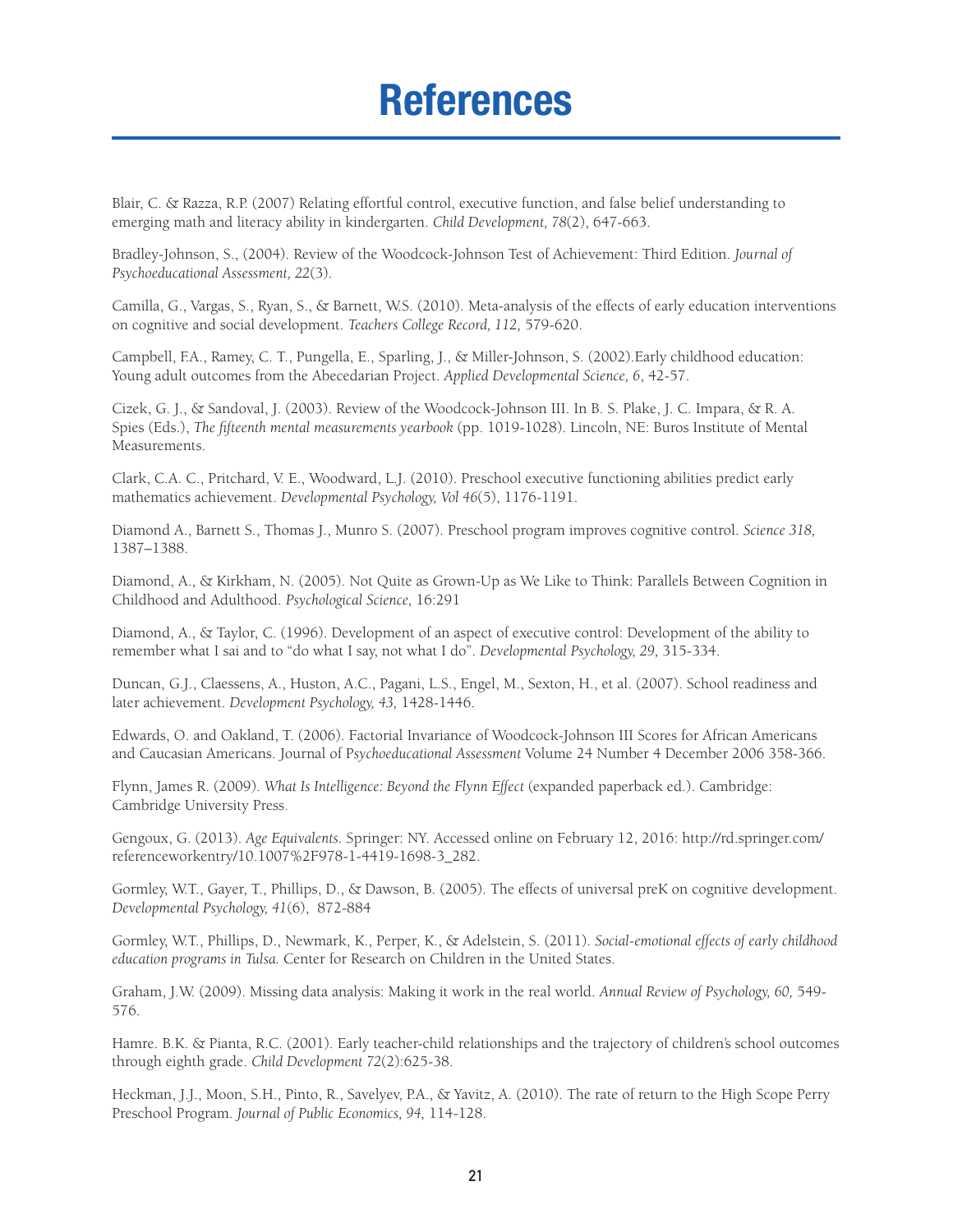Hustedt, J.T., Barnett, W.S., Jung, K., & Figueras, A. (2008). Impacts of New Mexico PreK on Children's School Readiness at Kindergarten Entry: Results from the Second Year of a Growing Initiative. The National Institute for Early Education Research Rutgers University

Jaffe, L.E. (2009) Woodcock-Johnson Publisher documentation. Itasca IL: Riverside Publishing.

Magnuson, K.A., Ruhm, C., & Waldfogel, J. (2007b). Does Pre-Kindergarten improve school preparation and performance? *Economics of Education Review, 26,* 33-51.

McCelland, M.M., Acock, A.C., & Morrison, F.J., (2006).The impact of kindergarten learning-related skills on academic trajectories at the end of elementary school. *Early Childhood Research Quarterly, 21* 471-490.

McGrew, K.S., & Woodcock, R.W. (2001).*Technical Manual: Woodcock-Johnson III.* Itasca, IL: Riverside Publishing.

National Early Literacy Panel (2008). *Developing early literacy: Report of the National Early Literacy Panel.* Washington DC: National Institute for Literacy.

Rathbun, A., & Zhang, A. (2016). *Primary Early Care and Education Arrangements and Achievement at Kindergarten Entry* (NCES 2016-070). National Center for Education Statistics, U.S. Department of Education. Washington, DC.

Raver, C. C., Jones, S. M., Li-Grining, C. P., Zhai, F., Bub, K, & Pressler, E. (2011). CSRP's impact on low-income preschoolers' pre-academic skills: Self-regulation and teacher-student relationships as two mediating mechanisms. *Child Development, 82*(1), 362–378.

Reynolds, A.J., Temple, J.A., White, B., Ou, S., & Robertson, D.L. (2011). Age-26 cost benefit analysis of the Child-Parent Center Early Education Program. *Child Development, 82*, 379-404.

Reynolds A.J., Richardson B.A., Hayakawa M., et al. (2014). Association of a full-day vs part-day preschool intervention with school readiness, attendance, and parent involvement. *Journal of the American Medical Association; 312*(20):2126-2134.

Rimm-Kaufman, S.E.; Curby, T.W.; Grimm, K. J.; Nathanson, L.; Brock, Laura L. (2009). The contribution of children's self-regulation and classroom quality to children's adaptive behaviors in the kindergarten classroom. *Developmental Psychology, 45*(4), 958-972.

Silverstein, M. L., & Nelson, L. D. (2000). Clinical and Research Applications of Revising Psychological Tests. *Psychological Assessment,* 298-303.

Welsh, JA., Nix, RL., Blair, C., Bierman, KL., Nelson, KE. (2010). The development of cognitive skills and gains in academic school readiness for children from low-income families. *Journal of Educational Psychology,* Vol 10*2*(1), 43-53.

Weiland, C. & Yoshikawa, H. (2013). Impacts of a Pre-Kindergarten program on children's mathematics, language, literacy, executive function, and emotional skills. *Child Development,* Vol 84, No 6, pp. 2112-2130.

Weiland, C., Ulvestad, K., Sachs, J., & Yoshikawa, H. (2013). Associations between classroom quality and children's vocabulary and executive function skills in an urban public Pre-Kindergarten program, *Early Childhood Research Quarterly, 28:* 199-209.

Woodcock, R.W., McGrew, K.S., & Mather, N. (2001). *Woodcock-Johnson test of Achievement.* Ithaca NY: Riverside.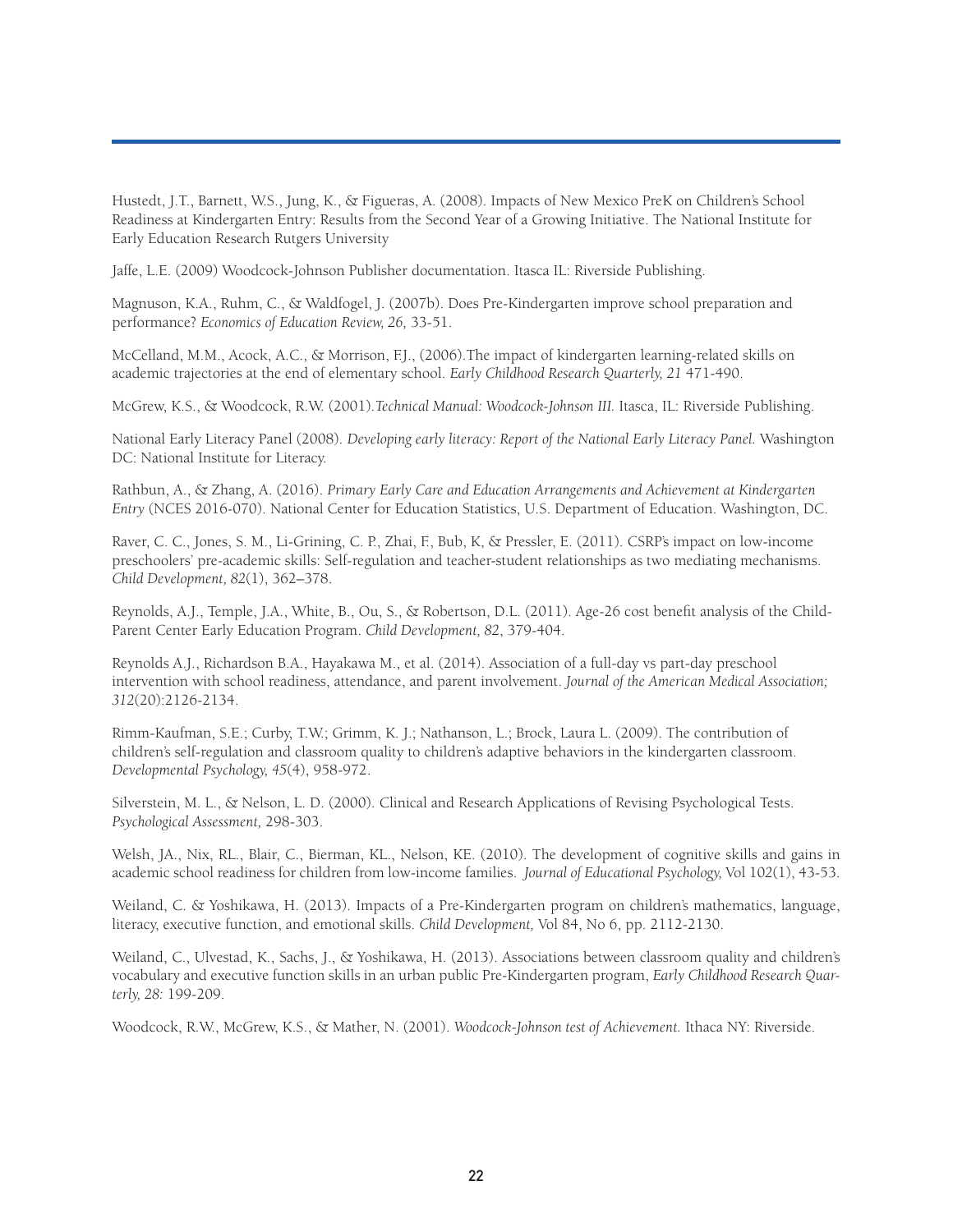# **Assessment Details**

The Woodcock-Johnson provides a variety of score options for interpreting performance. These include the standard score(SS) , age equivalents (AE) , raw score, and the W score. The raw score is converted into a W score, which is the foundational index on which the SS and AE scores are based. The W score is a measure of an individual's level of proficiency on the test (W ability) compared to the level of difficulty of the test, and is a transformation of the Rasch analytic model using item response theory. In calculating the W score, the median ability level for each age group on a test is calculated. This corresponds to the difficulty level at which 50 percent responded correctly and 50 percent responded incorrectly. Thus the median W ability represents the average difficulty level that each group can manage—this is defined as the reference W. This reference W is the score against which a W ability is compared. The difference between an individual's W ability and their peer group reference W is termed the W difference. The W difference is the value from which the age equivalent (AE) scores are derived. Most importantly, the W score puts the raw score on an equal interval scale. This characteristic allows the differences between two sets of scores situated anywhere along the scale to be compared. Equal interval scores are the most appropriate for statistical calculations. Because the W score is an equal-interval scale, it is particularly useful for reporting an individual's growth. An increase in a person's W ability represents actual growth in the measured skill. The W scale is constructed so that an increase in 10 W units represents the individual's ability to perform with75 percent success tasks that he or she had previously performed with 50 percent success. This is true for any 10 point increase on the W scale regardless of what is being measured or the difficulty level of the task (Woodcock, 1999). Accordingly, if a person's ability increases from one time to the next, the W score will increase also. This is not the case with AE scores. Age equivalent scores describe the general level of development of a skill compared with others of the same age in the norming sample. If a person improves in a trait at the same rate as his or her peers, the AE will not change from one testing occasion to **the next.** However, according to the assessment author (Jaffe, 2009), these scores can be used for forming recommendations regarding instructional level and materials, and can also be used in placement decisions based on a criterion of significantly advanced or delayed performance.

Next, examples of each of the subtests in the assessment battery are provided. First, we present the core subtests and then the supplemental subtest.

# **ASSESSMENT BATTERY**

#### **Letter Recognition (Letter-Word Identification)**

Letter-Word Identification assesses children's letter and word identification ability. Items include identifying and pronouncing letters and words presented to the child.

**Sample instructions to assessor: Point to the letter at top of subject's page and say "This is letter P" Run your hand across the four letters and say "Find the 'P' down here"**

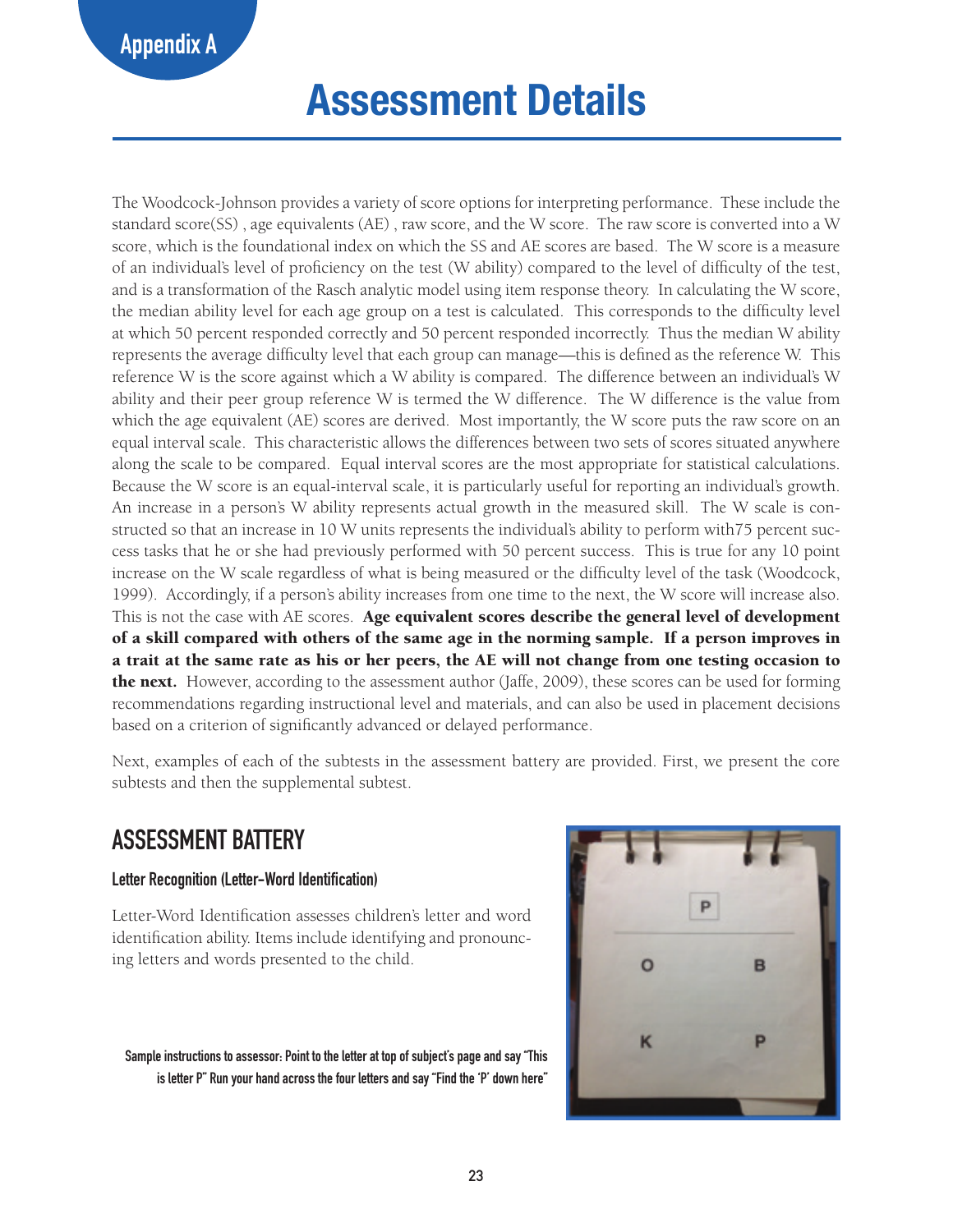#### **Pre-Writing (Spelling)**

Spelling assesses children's prewriting skills, such as drawing lines and tracing, writing letters, and spelling orally presented words.



**Sample instructions to assessor: Say "Watch me." make single vertical pencil mark 1 to 2 inches long in left side of box for item 1. Hand pencil to subject and say "Now you do it right here" (point to the right side of the box for item 1). Collect pencil when subject has finished.**

#### **Early Math (Applied Problems)**

Applied Problems assesses children's ability to solve numerical and spatial problems presented verbally with accompanying pictures of objects.

> **Sample instructions to assessor: Point to top picture and say "How many dogs are there in this picture?" Point to middle picture and say "How many crayons are there in this picture?"**

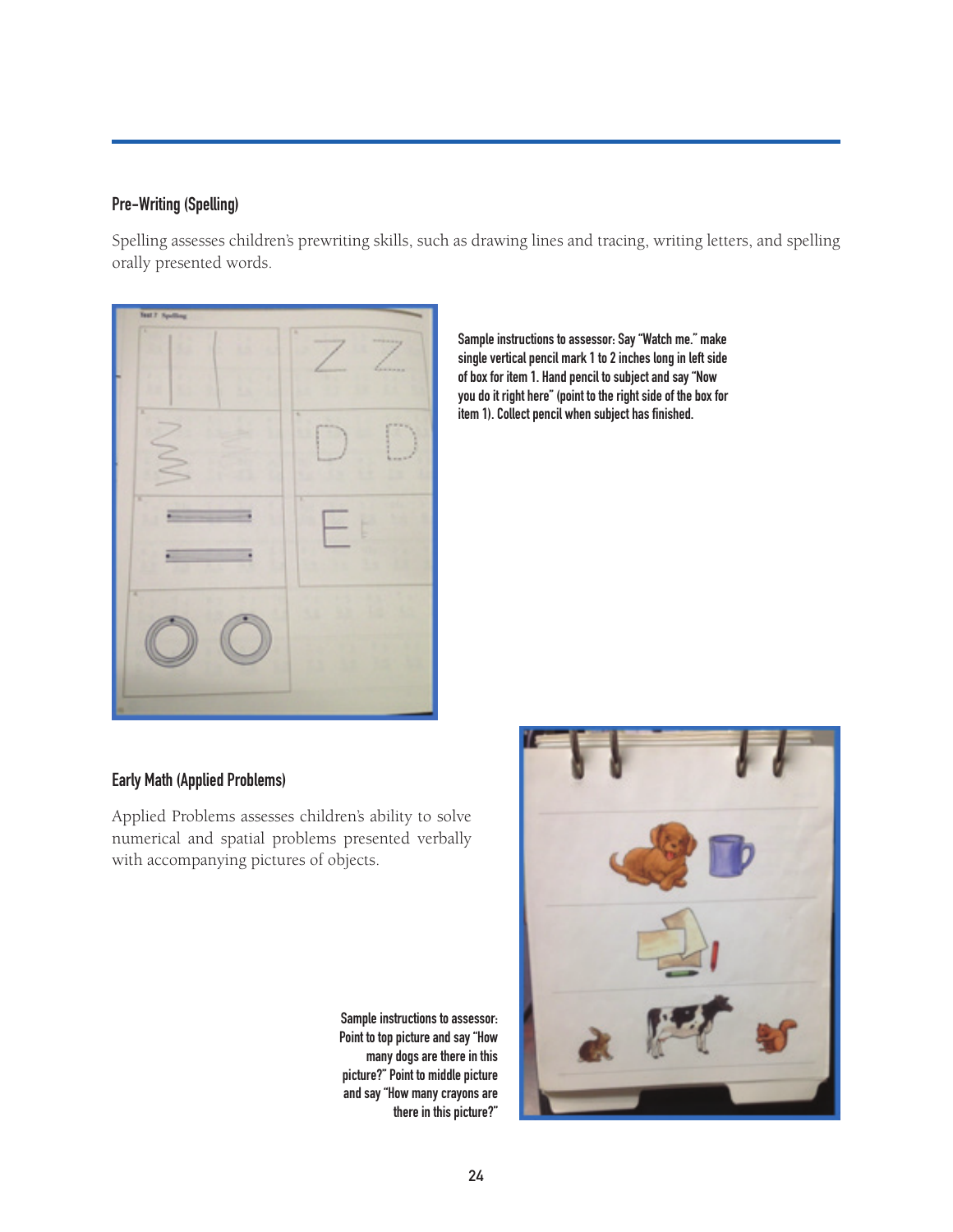#### **SUBTEST CORRELATIONS**

| <b>Pearson Correlation</b><br>Sig (2-tailed)<br>N | <b>Letter Recognition</b>  | <b>Pre-Writing</b>         | <b>Early Math</b>          | <b>Conceptual Matching</b> |
|---------------------------------------------------|----------------------------|----------------------------|----------------------------|----------------------------|
| <b>Letter Recognition</b>                         | 1,115                      |                            |                            |                            |
| <b>Pre-Writing</b>                                | $.595***$<br>.000<br>1,111 | 1,138                      |                            |                            |
| <b>Early Math</b>                                 | $.542**$<br>.000<br>1,111  | $.534***$<br>.000<br>1,124 | 1,128                      |                            |
| <b>Conceptual Matching</b>                        | $.323**$<br>.000<br>1,106  | $.278***$<br>.000<br>1,131 | $.257***$<br>.000<br>1,120 | 1,132                      |

**\*\* Correlation is significant at the p<.01 level \*\* Correlation is significant at the p<.01 level**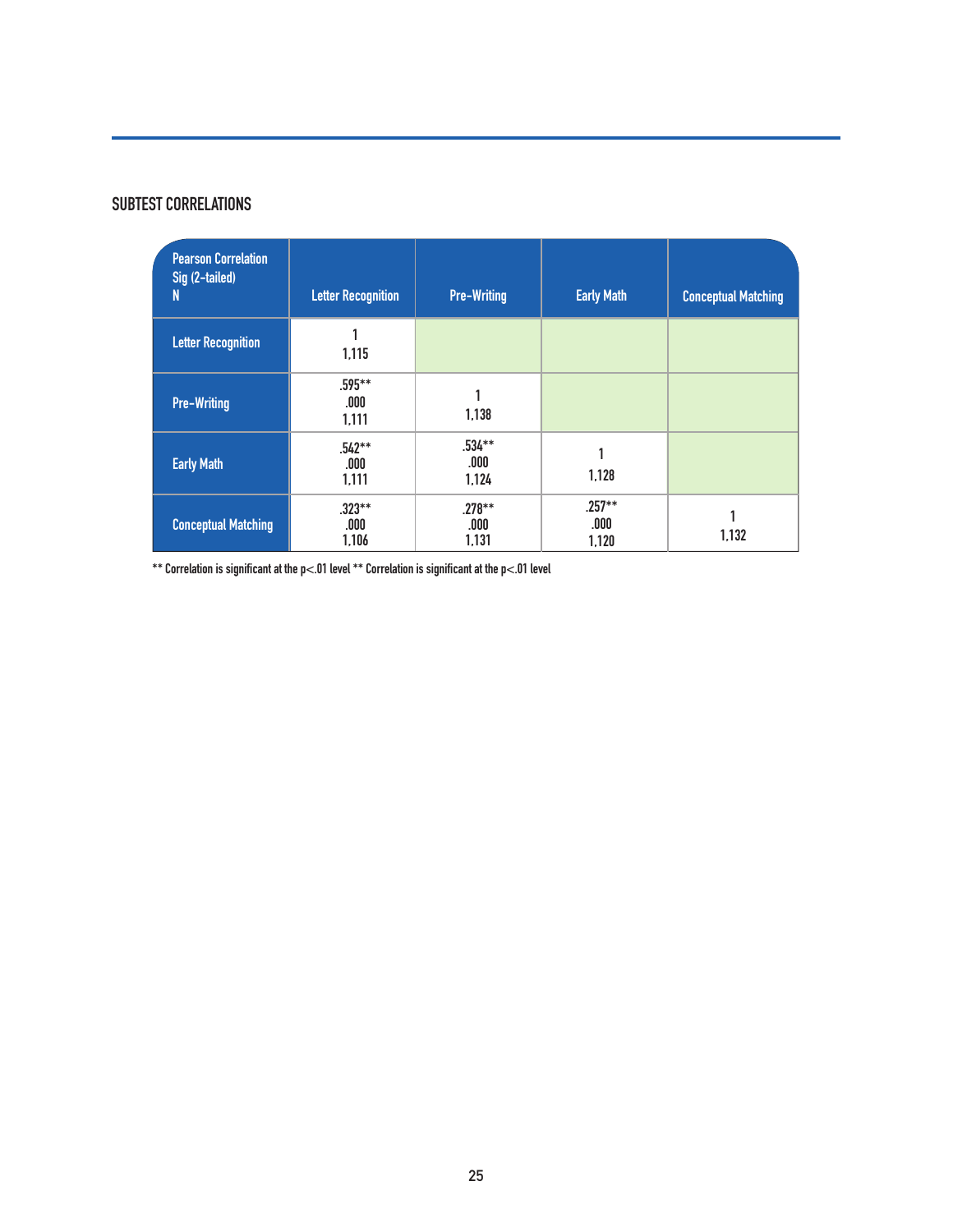# **Findings by Degree of Proficiency (W Score)**

W scores represent a common scale of measurement that represents a child's ability to accurately complete the given task, given the level of difficulty of the task. An increase in a child's W score represents improved proficiency in the trait measured<sup>24</sup>, making it particularly useful for reporting growth over time. If a child's ability increases from one time to the next, the W score will also increase (Woodcock & Dahl, 1971; Woodcock, 1999). This differentiates the W score from Peer Comparisons (Scale scores)–reported in appendix C, and the Age Equivalent (AE) scores—reported in Chapter 2.

In this appendix we report the proficiency scores of Pre-K for All children in the tested academic skills (Letter Recognition, Pre-Writing, and Early Math). The appendix concludes with the findings broken out by subgroups (race/Ethnicity, home language, and HRA eligibility status).

**Example: Michael was tested in the Fall and again in the spring. Although his W score increased by 2 points, his scale score and AE score remained the same. Michael made progress, but he did so at the same rate as his peers of the same age. Thus, the scale and AE scores did not change. It is the W score that demonstrates the absolute change in proficiency.**

#### **B.1: Overall findings reported in proficiency (W) scores**

Children attending Pre-K for All made statistically significant<sup>25</sup> fall-to-spring gains in all tested academic skills (Letter Recognition, Pre-Writing, and Early Math). While children started with the highest proficiency levels in Early Math, the largest gains were in Pre-Writing (see Figure 1.1). The Overall Score (which is a composite of Pre-Writing, Letter Recognition, and Early Math scores) demonstrates that by the end of the 2014-2015 school year, Pre-K for All children made meaningful gains in proficiency.

> **Children attending Pre-K for All made statistically significant fall-to-spring gains in all tested academic skills**

<sup>&</sup>lt;sup>24</sup>The W-J publisher uses item response theory to convert the raw score into an ability score (W score) (Hambleton and Swaminathan, 1991).

<sup>&</sup>lt;sup>25</sup>Statistically greater than zero, or what would have been expected due to chance alone.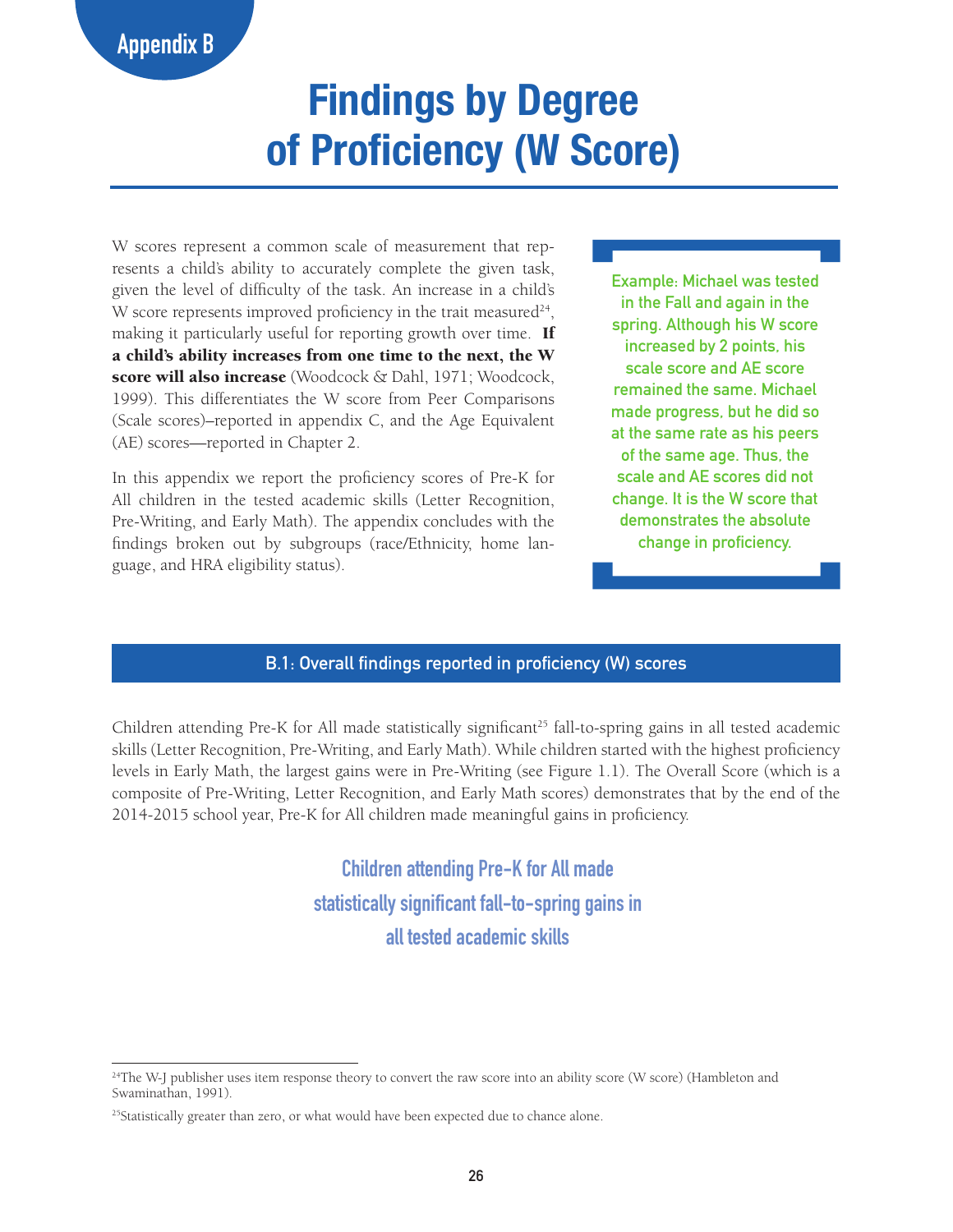

<sup>&</sup>lt;sup>26</sup>Passage Comprehension assesses children's ability to match conceptually similar pictures with appropriate words that maintain the semantic properties of the stimulus.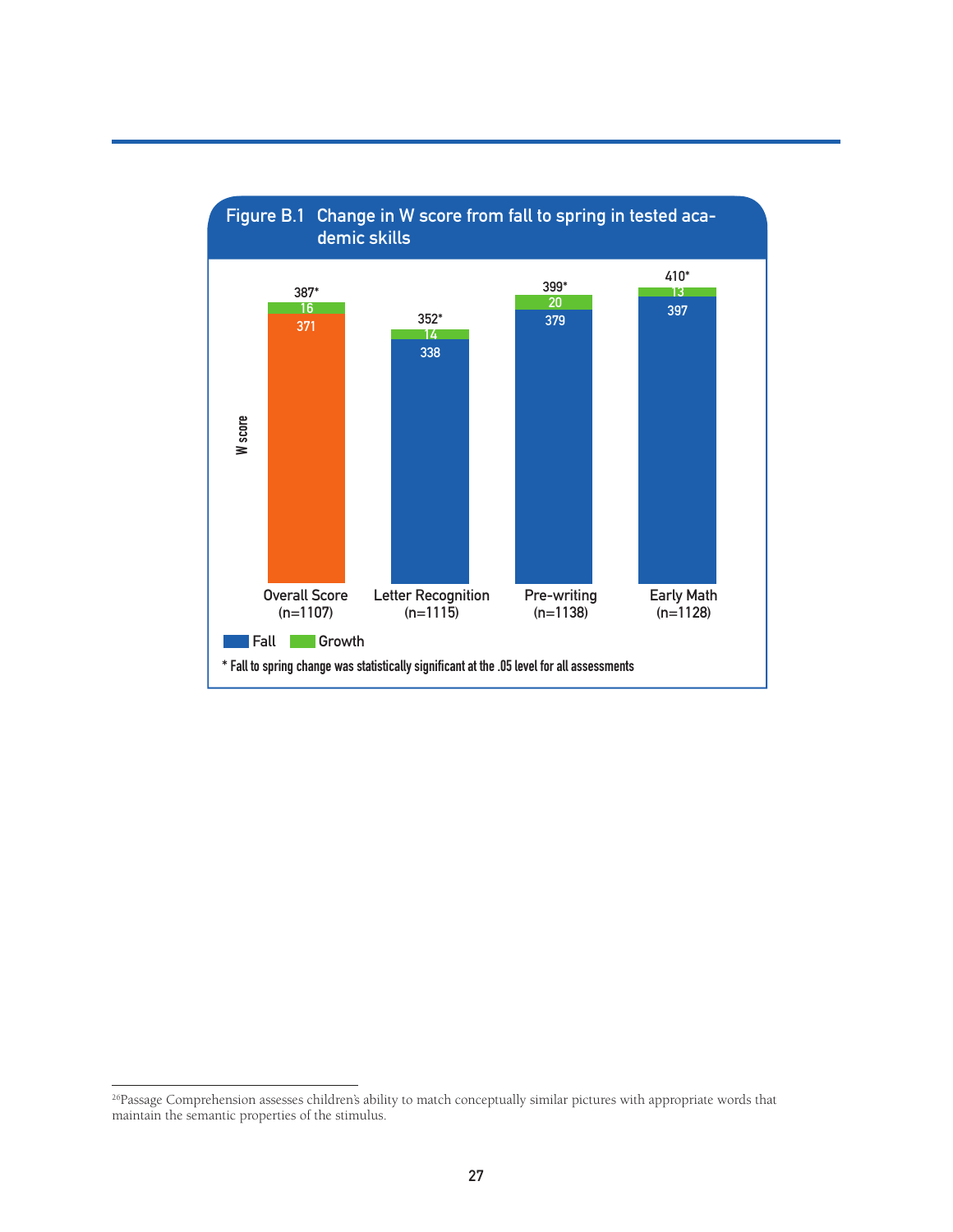#### **B.2: Subgroup findings reported in proficiency scores**

### **Race and Ethnicity**

Hispanic children had Letter Recognition proficiency scores statistically significantly below that of White children in the fall and this gap remained significant in the spring (see Table B.1). There were no other statistically significant differences for Asian or Black children when compared to White children. Children of all races made statistically significant learning gains from fall to spring in Letter Recognition<sup>27</sup>. Asian, Black, White, and Hispanic children gained 13, 12, 14 and 15 points, respectively.

| <b>Letter</b>   |     | <b>W</b> Scores | Fall-to-spring | Was growth |                             |
|-----------------|-----|-----------------|----------------|------------|-----------------------------|
| Recognition     | n   | <b>Fall</b>     | <b>Spring</b>  | growth     | statistically significant?* |
| White           | 162 | 342             | 356            | 14         | Yes                         |
| Asian           | 114 | 349 (NS)        | 361 (NS)       | 12         | Yes                         |
| <b>Black</b>    | 296 | 347 (NS)        | 359 (NS)       | 12         | Yes                         |
| <b>Hispanic</b> | 350 | 330 (Sig)       | 345 (Sig)      | 15         | Yes                         |

#### **Table B.1 W score comparisons by racial and Ethnic group in Letter Recognition**

**NS = not significantly different from the score obtained by White children**

**Sig = statistically significantly different from the score obtained by White children**

**\*Growth was statistically significantly greater than zero, measured at the .05 level**

Looking at Pre-Writing skills, Black, Asian, and White children had statistically equivalent fall scores. Hispanic children entered Pre-K for All with Pre-Writing proficiency levels statistically significantly below that of White children and also ended the year with significantly lower proficiency in the subtest (see Table B.2). Children of all races made statistically significant learning gains from fall to spring28. Asian children made the largest gains with 26 points, followed by White, Black, and Hispanic children with 23, 21, and 19 points, respectively.

<sup>&</sup>lt;sup>27</sup>The fall-to-spring gain was significantly greater than zero, and therefore unlikely to have occurred by chance alone. <sup>28</sup>The fall-to-spring gain was significantly greater than zero, and therefore unlikely to have occurred by chance alone.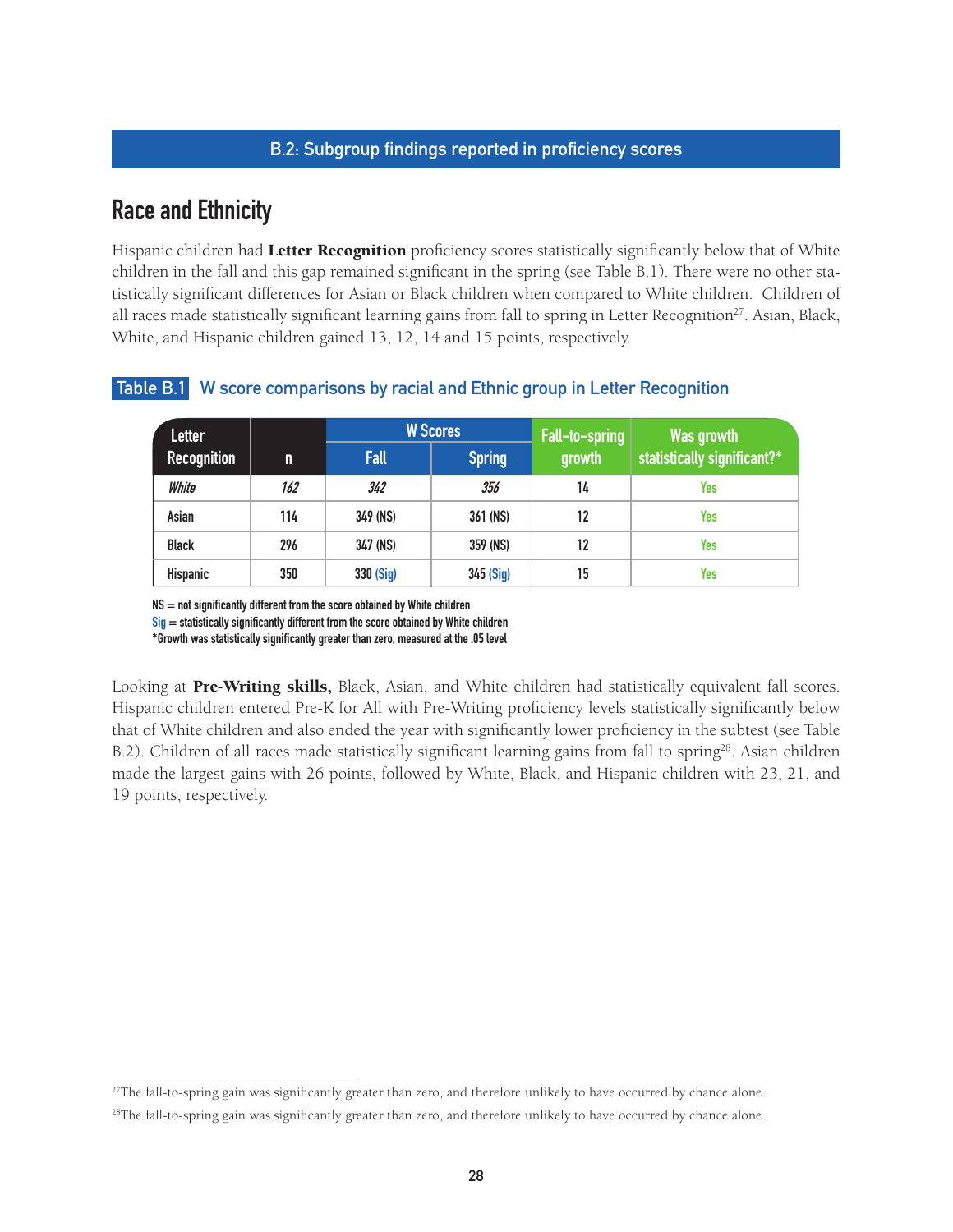|                    |     | <b>W</b> Scores   |               | Fall-to-spring | Was growth                  |
|--------------------|-----|-------------------|---------------|----------------|-----------------------------|
| <b>Pre-Writing</b> | n   | <b>Fall</b>       | <b>Spring</b> | growth         | statistically significant?* |
| White              | 165 | <i><b>380</b></i> | 403           | 23             | Yes                         |
| Asian              | 114 | 382 (NS)          | 408 (NS)      | 26             | Yes                         |
| <b>Black</b>       | 304 | 384 (NS)          | 405 (NS)      | 21             | Yes                         |
| Hispanic           | 360 | 374 (Sig)         | 393 (Sig)     | 19             | Yes                         |

#### **Table B.2 W score comparisons by racial and Ethnic group in Pre-Writing**

**NS = not significantly different from the score obtained by White children**

**Sig = statistically significantly different from the score obtained by White children**

**\*Growth was statistically significantly greater than zero, measured at the .05 level**

In **Early Math**, all non-White racial and Ethnic groups had proficiency levels statistically significantly below that of White children, and this gap remained in the spring (see Table B.3). Children of all races and Ethnicities made statistically significant learning gains from fall to spring<sup>29</sup>. Asian children made the largest gains, increasing 15 points from fall to spring. Hispanic, White, and Black children followed with gains of 14, 12, and 10 points respectively.

#### **Table B.3 W score comparisons by racial and Ethnic group in Early Math**

|                   |     | <b>W</b> Scores |               | Fall-to-spring | Was growth                  |
|-------------------|-----|-----------------|---------------|----------------|-----------------------------|
| <b>Early Math</b> | n   | <b>Fall</b>     | <b>Spring</b> | growth         | statistically significant?* |
| White             | 164 | 406             | 418           | 12             | Yes                         |
| Asian             | 113 | 397 (Sig)       | 412 (Sig)     | 15             | Yes                         |
| <b>Black</b>      | 301 | 401 (Sig)       | 411 (Sig)     | 10             | Yes                         |
| Hispanic          | 357 | 392 (Sig)       | 406 (Sig)     | 14             | Yes                         |

**NS = not significantly different from the score obtained by White children**

**Sig = statistically significantly different from the score obtained by White children**

<sup>&</sup>lt;sup>29</sup>The fall-to-spring gain was significantly greater than zero, and therefore unlikely to have occurred by chance alone.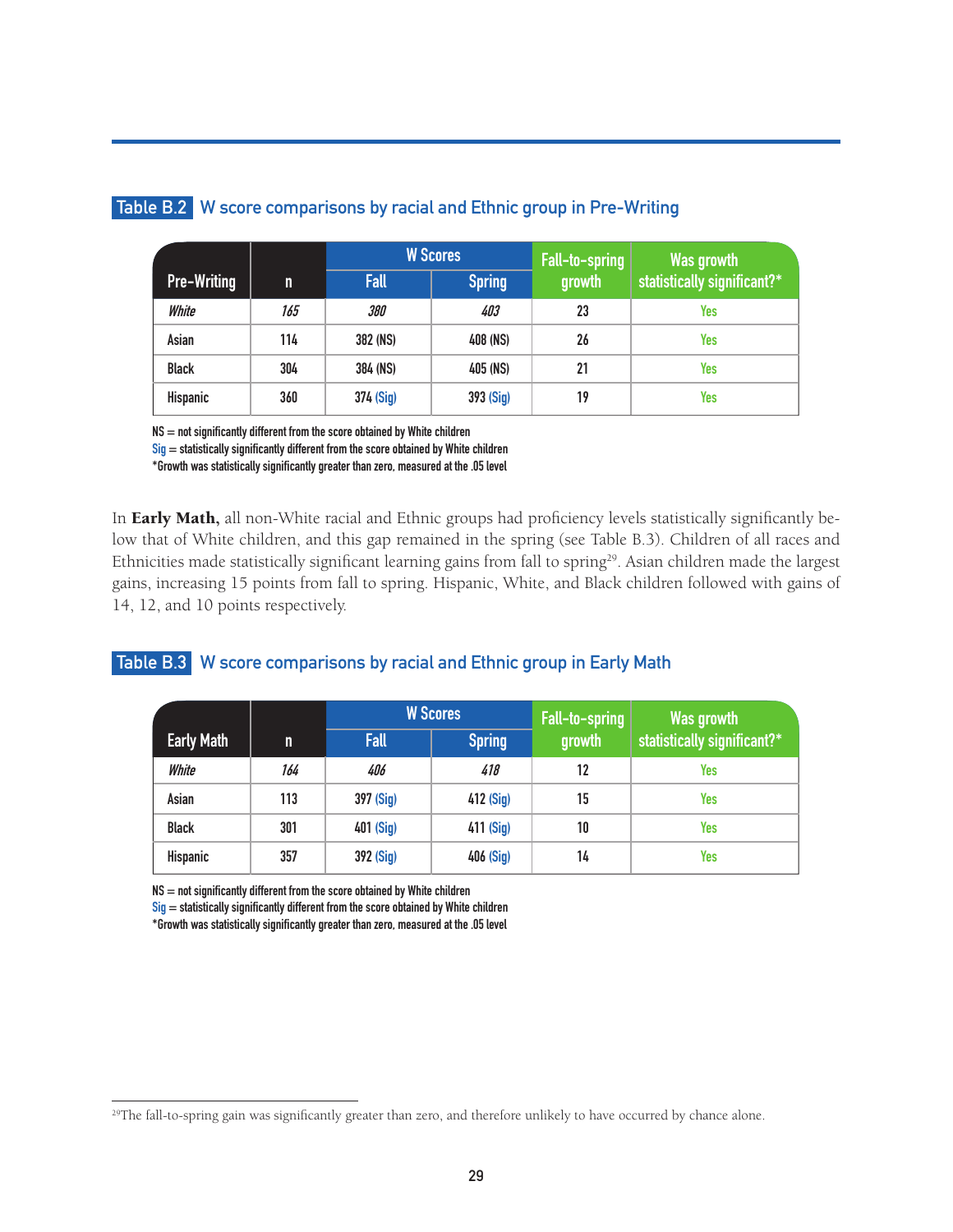# **Home Language**

In the fall, children whose home language was a language other than English<sup>30</sup> exhibited significantly lower scores than children in English-speaking homes across all tested academic skills. In the spring this gap remained statistically significant (see table B.4). Both groups made statistically significant learning gains from fall to spring.<sup>31</sup>

|                                                    |     | W score     |               | Fall-to-spring | Was growth                  |
|----------------------------------------------------|-----|-------------|---------------|----------------|-----------------------------|
| <b>Letter Recognition</b>                          | n   | <b>Fall</b> | <b>Spring</b> | growth         | statistically significant?* |
| Home Language was English                          | 678 | 344         | 356           | 12             | Yes                         |
| Home language was a language<br>other than English | 261 | $4-4$ (Sig) | 346 (Sig)     | 17             | Yes                         |
| <b>Pre-Writing</b>                                 |     |             |               |                |                             |
| Home Language was English                          | 693 | 382         | 403           | 21             | Yes                         |
| Home language was a language<br>other than English | 268 | 373 (Sig)   | 393 (Sig)     | 20             | Yes                         |
| <b>Early Math</b>                                  |     |             |               |                |                             |
| Home Language was English                          | 688 | 403         | 414           | 11             | Yes:                        |
| Home language was a language<br>other than English | 264 | 386 (Sig)   | 402 (Sig)     | 16             | <b>Yes</b>                  |

#### **Table B.4 W score comparisons by home language in all tested academic skills**

**NS = not significantly different from the score obtained by children whose home language was English**

**Sig = statistically significantly different from the score obtained by children whose home language was English**

<sup>30</sup>While the home language is not English, we do not know the extent to which the children themselves are fluent in English.

<sup>&</sup>lt;sup>31</sup>The fall-to-spring gain was significantly greater than zero, and therefore unlikely to have occurred by chance alone.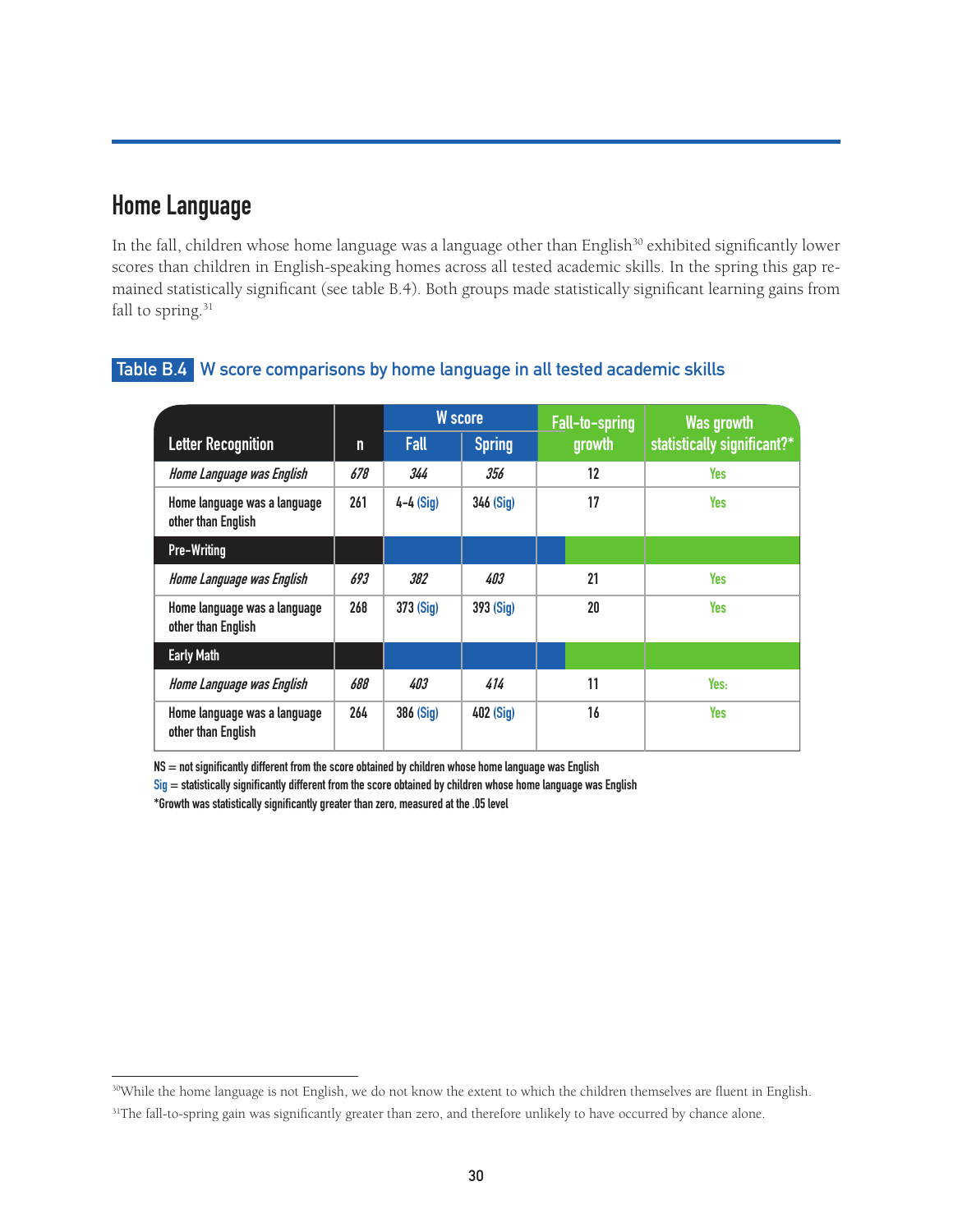# **HRA Eligibility**

When we look at children who live in households that are eligible for HRA assistance (see Table 1.5 below), we see that they are significantly behind their non-HRA-eligible peers in all tested academic skills in the fall. Further, the gap between HRA-eligible and non-HRA-eligible children remained significant in the spring. Again, the fall to spring growth was greater than expected for both groups, across all three content areas, with HRA-eligible children making the same or greater growth than non-eligible children.

|                             |     | Age: Years-Months |               | Fall-to-spring | Was growth greater          |
|-----------------------------|-----|-------------------|---------------|----------------|-----------------------------|
| <b>Letter Recognition</b>   | n   | Fall              | <b>Spring</b> | growth         | statistically significant?* |
| <b>NOT eligible for HRA</b> | 389 | 346               | $5 - 5$       | 13             | <b>Yes</b>                  |
| HRA-eligible                | 550 | 335 (Sig)         | $5-1$ (Sig)   | 22             | Yes                         |
| <b>Pre-Writing</b>          |     |                   |               |                |                             |
| <b>NOT eligible for HRA</b> | 397 | 382               | $5 - 4$       | 22             | Yes                         |
| HRA-eligible                | 564 | 378 (Sig)         | $5-3$ (Sig)   | 20             | Yes                         |
| <b>Early Math</b>           |     |                   |               |                |                             |
| <b>NOT eligible for HRA</b> | 393 | 404               | 416           | 12             | Yes                         |
| HRA-eligible                | 559 | 394 (Sig)         | 407 (Sig)     | 13             | <b>Yes</b>                  |

#### **Table B.5 W score comparisons by HRA eligibility in all tested academic skills**

**NS = not significantly different from the score obtained by children who lived in households that were not eligible for HRA services**

**Sig = statistically significantly different from the score obtained by children who lived in households that were not eligible for HRA services \*Growth was statistically significantly greater than zero, measured at the .05 level**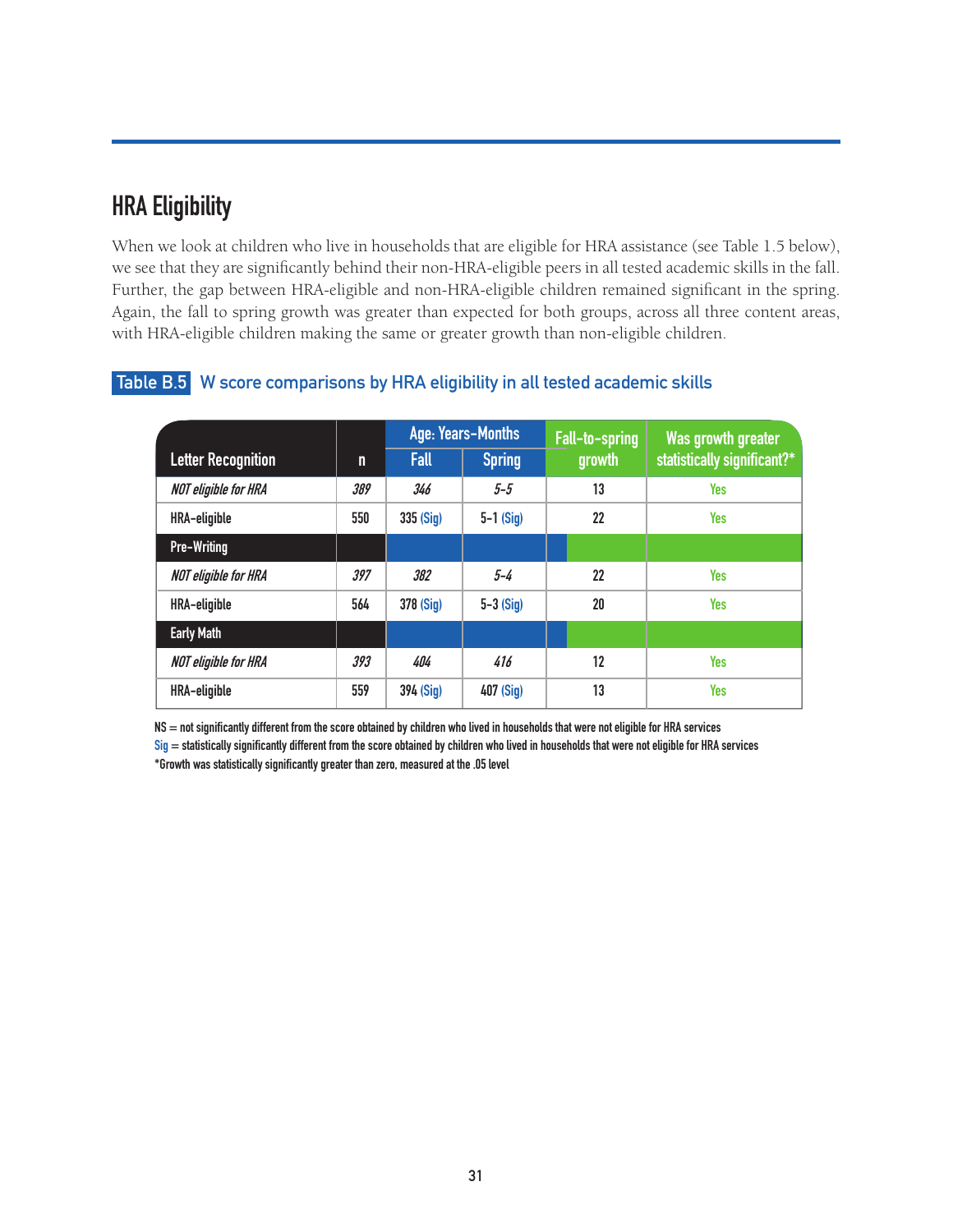# **Appendix C**

# **Findings by Comparison with Peers (Scale Score)**

In this appendix we report the growth of Pre-K for All children in the tested academic skills (Letter Recognition, Pre-Writing, and Early Math) in comparison to the Woodcock-Johnson national norming sample. The scale score describes a child's performance relative to the average performance of the norming sample. The average is a scale score of 100. A scale score of 100 means that the child scored in the middle of the distribution – the average of the norming sample. The "Score Ranges" row in Figure C.1 indicates that

#### **Figure C.1 Distribution of scale scores**



scores within a standard deviation<sup>32</sup> on either side of the mean are considered "average." A standard score of 115 indicates that the child scored one standard deviation above the mean of the norming sample (high average), while a score of 130 is two standard deviations above the mean (superior). Given the different method of calculating the these scores and their statistical properties, the significance test results may differ slightly from those presented in Chapter 2.

 $32$ The standard deviation is an average of individual differences from the mean of a group of scores. One standard deviation away from the mean in either direction accounts for approximately 68 percent of the people in the sample. Two standard deviations away from the mean account for roughly 95 percent of the people. And three standard deviations account for about 99 percent of the people.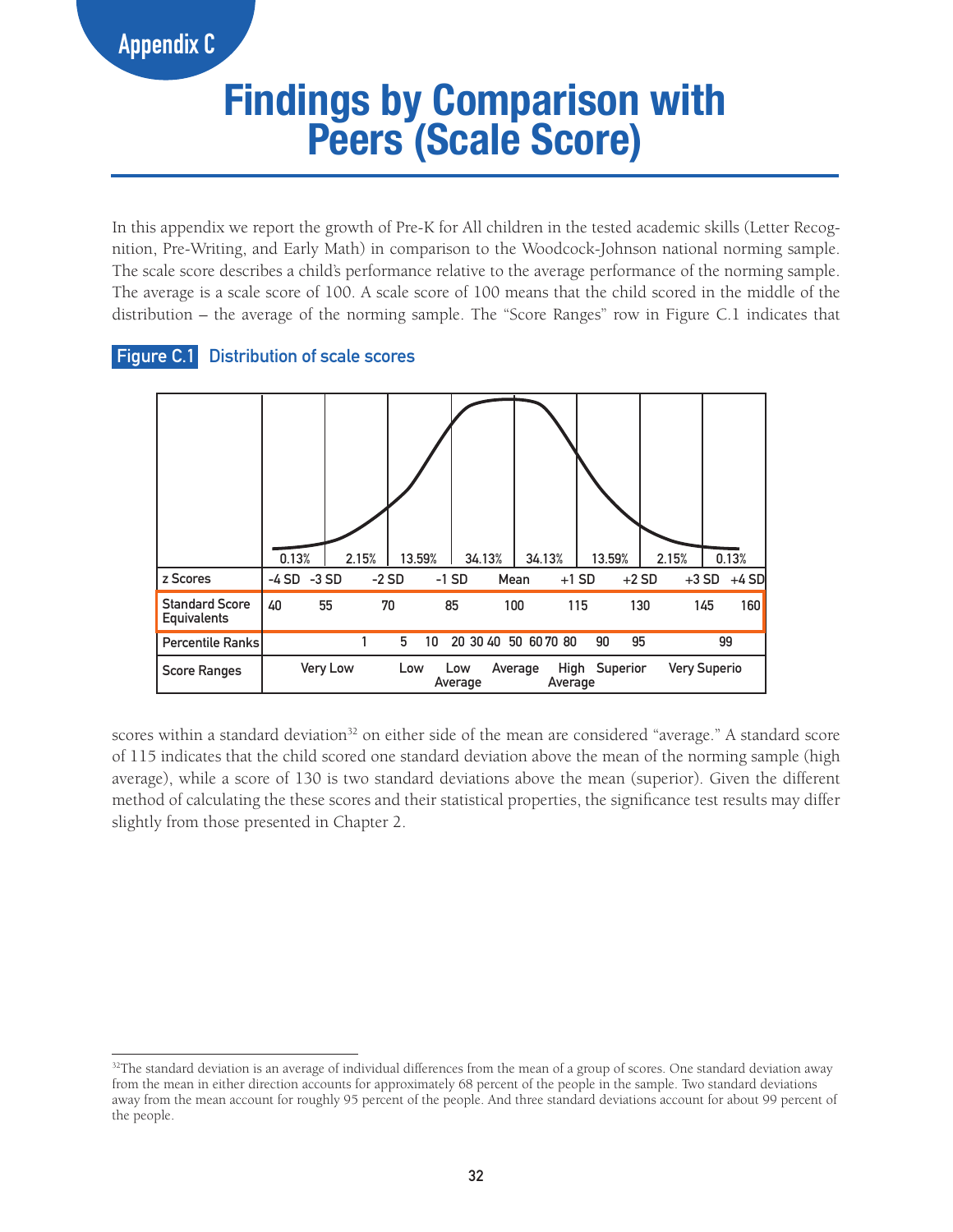#### **C.1: Overall findings reported in scale-score metric**

Figure C.2 presents the scale scores for each of the tested academic skills in the fall of 2014 (blue bars). These scores are all slightly higher than the national average of 100, ranging from102 to 104--all of which are still considered to be in the "average" range. Over the course of the school year, children experienced statistically significant growth--between 2 and 4 points (the green bars), with Spring scale scores between 103 and 108--still in the "average" range based on the norming sample.

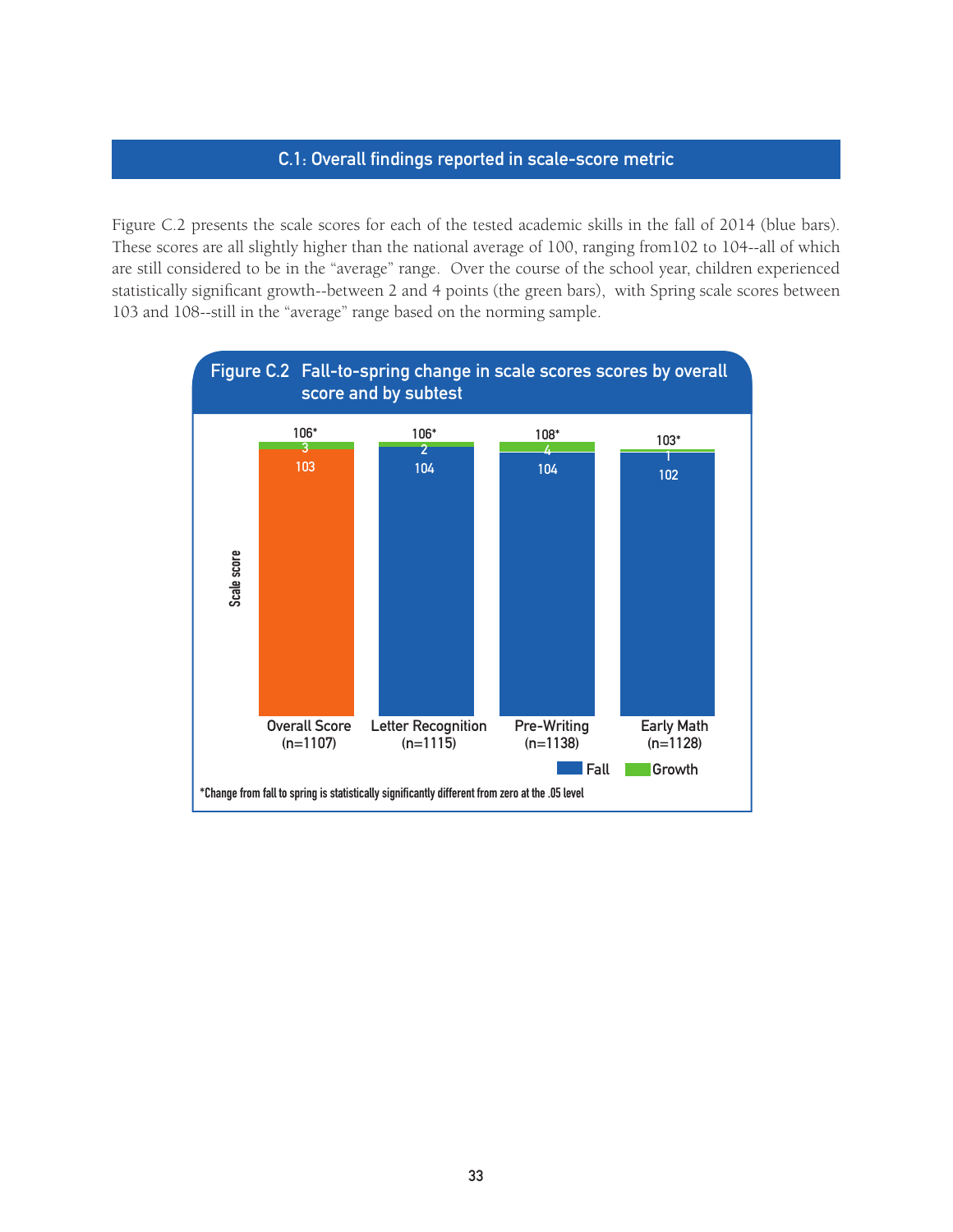#### **C.2: Subgroup findings reported in scale-scores**

### **Race and Ethnicity**

Asian children tested significantly higher than White children in the fall with Letter Recognition, but by the spring, this gap had been eliminated (see Table C.1). Hispanic children had scale scores statistically significantly lower than those of White children in the fall and this gap persisted into the spring. There were no statistically significant differences for Black children when compared to White children. The fall to spring growth was statistically significant for White and Hispanic children, but not for Asian and Black children.

| Letter             |     |           | <b>Scale Scores</b> | Fall-to-spring | Was growth<br>statistically significant?* |
|--------------------|-----|-----------|---------------------|----------------|-------------------------------------------|
| <b>Recognition</b> | m   | Fall      | <b>Spring</b>       | growth         |                                           |
| White              | 162 | 106       | 107                 |                | Yes                                       |
| Asian              | 114 | 109 (Sig) | 110 (NS)            |                | No                                        |
| <b>Black</b>       | 296 | 108 (NS)  | 108 (NS)            | 0              | No                                        |
| Hispanic           | 350 | 100 (Sig) | 102 (Sig)           | 2              | Yes                                       |

#### **Table C.1 Scale score comparisons by racial and Ethnic group in Letter Recognition**

**NS = not significantly different from the score obtained by White children**

**Sig = statistically significantly different from the score obtained by White children**

**\*Growth was statistically significantly greater than zero, measured at the .05 level**

Looking at Pre-Writing skills, Black children scored statistically significantly higher than White children in the fall (see Table C.2). There were no statistically significant differences in the fall. By the spring, this difference between Black and White children was no longer statistically significant. Asian children scored statistically significantly higher than White children in the spring. Conversely, Hispanic children scored statistically significantly lower than White children in the spring. The fall to spring growth was statistically significant for all racial/Ethnic subgroups.

#### **Table C.2 Scale score comparisons by racial and Ethnic group in Pre-Writing**

|                    |     |             | <b>Scale Scores</b> | Fall-to-spring | Was growth                  |
|--------------------|-----|-------------|---------------------|----------------|-----------------------------|
| <b>Pre-Writing</b> | n   | <b>Fall</b> | <b>Spring</b>       | growth         | statistically significant?* |
| White              | 165 | 104         | 109                 | 5              | Yes                         |
| Asian              | 114 | 106 (NS)    | 113 (Sig)           |                | Yes                         |
| <b>Black</b>       | 304 | 106 (Sig)   | 110 (NS)            | 4              | Yes                         |
| Hispanic           | 360 | 101 (NS)    | 104 (Sig)           | 3              | Yes                         |

**NS = not significantly different from the score obtained by White children**

**Sig = statistically significantly different from the score obtained by White children**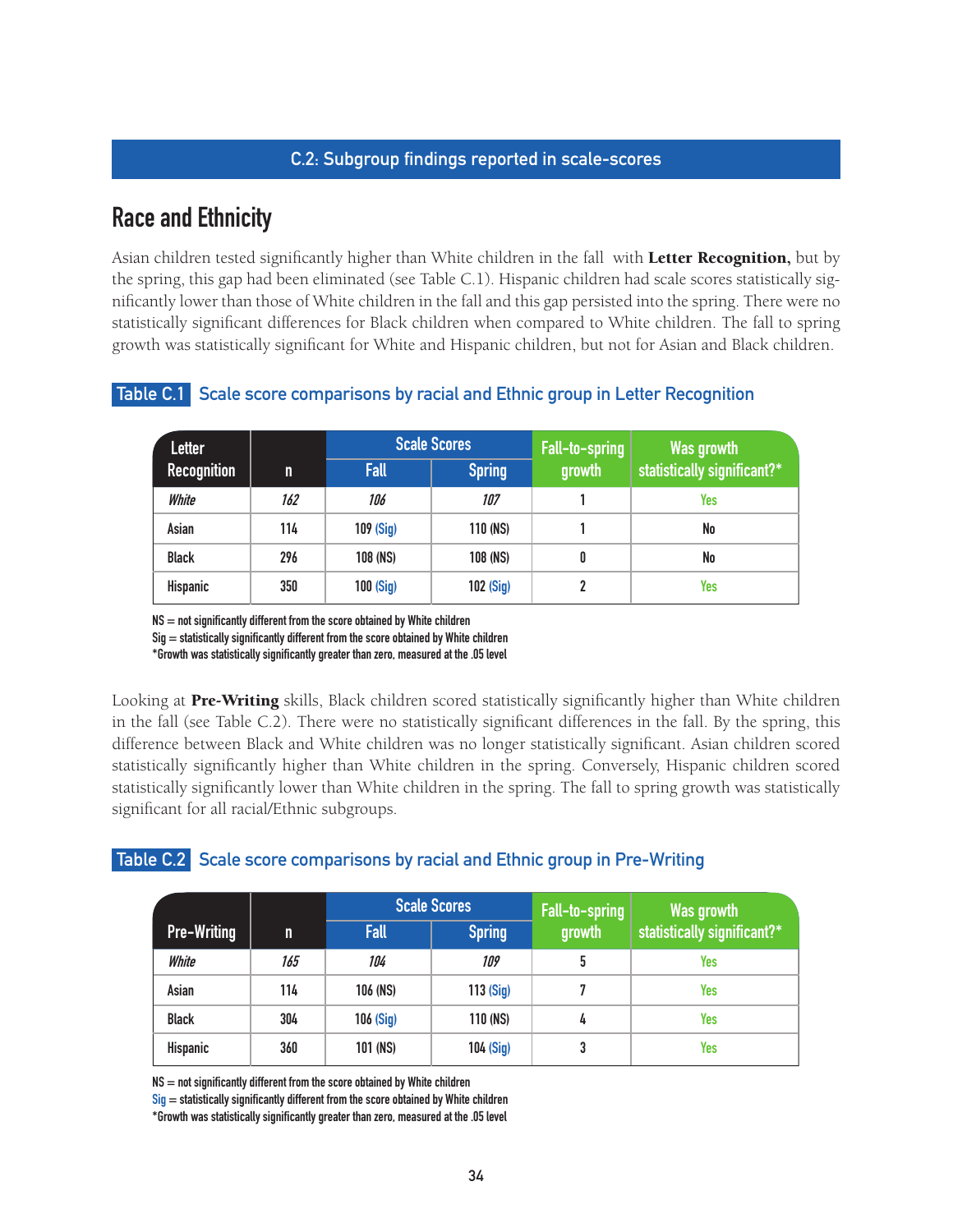In Early Math the fall scale scores for Asian, Black and Hispanic children were all significantly lower than White children (see Table C.3). However, by the spring this gap was eliminated for Asian children, while scale scores for Black and Hispanic children remained significantly lower than those of White children. The fall to spring growth was statistically significant for Hispanic and Asian children, but not for White and Black children.

|                   |     |             | <b>Scale Scores</b> | Fall-to-spring | Was growth                  |
|-------------------|-----|-------------|---------------------|----------------|-----------------------------|
| <b>Early Math</b> | n   | <b>Fall</b> | <b>Spring</b>       | growth         | statistically significant?* |
| White             | 164 | 107         | 108                 |                | No                          |
| Asian             | 113 | 106 (Sig)   | 106 (Sig)           | 3              | Yes                         |
| <b>Black</b>      | 301 | 106 (Sig)   | 104 (Sig)           |                | No                          |
| <b>Hispanic</b>   | 357 | 101 (Sig)   | <b>98 (Sig)</b>     | 3              | Yes                         |

#### **Table C.3 Scale score comparisons by racial and Ethnic group in Early Math**

**NS = not significantly different from the score obtained by White children**

**Sig = statistically significantly different from the score obtained by White children**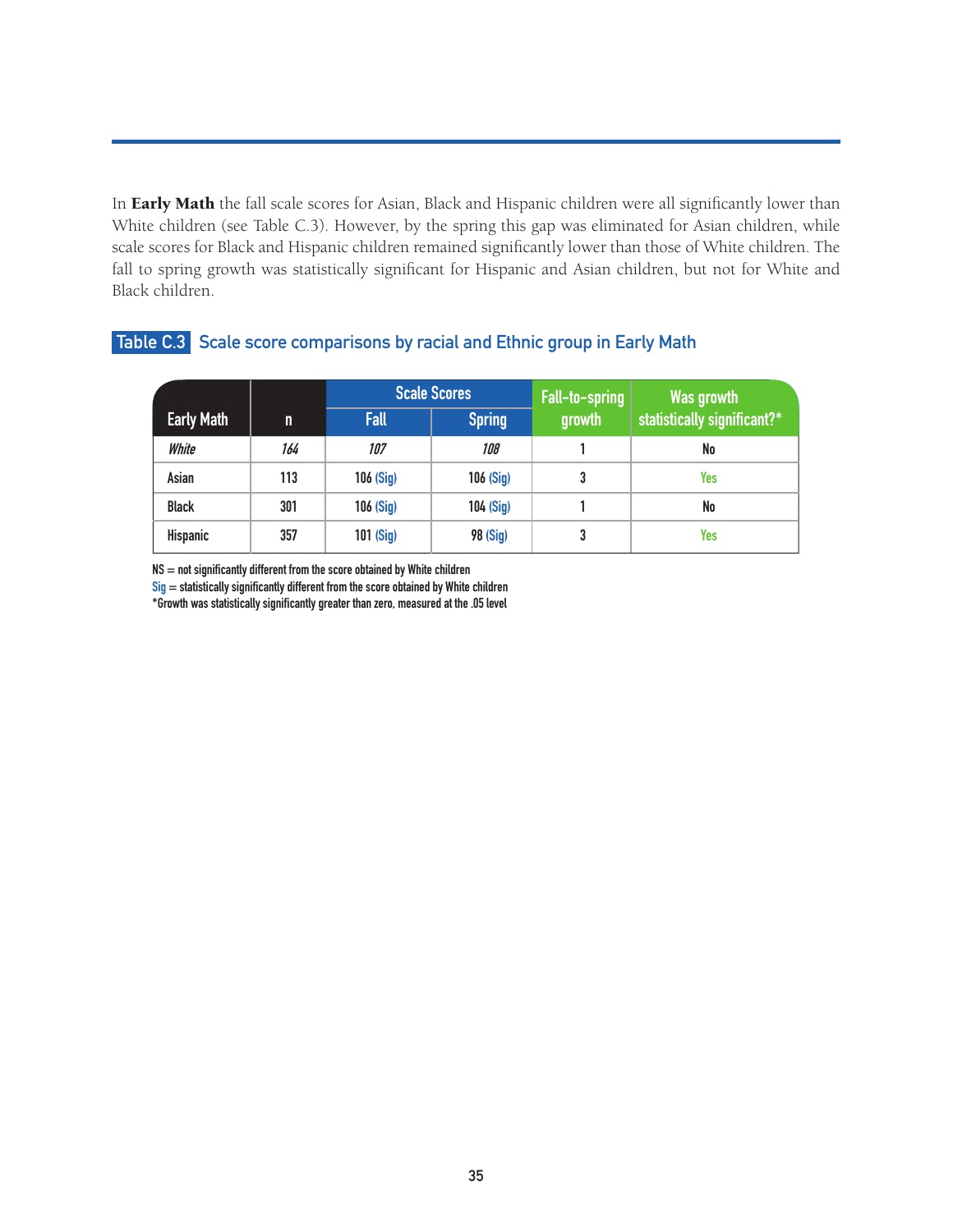# **Home Language**

In the fall, children whose home language was a language other than English scored significantly lower than children in English-speaking homes across all tested academic skills. In the Spring this difference remained statistically significant. Children from both groups made statistically significant learning gains from fall to spring.

|                                                    |     | <b>Scale Scores</b> |                 | Fall-to-spring | Was growth                  |
|----------------------------------------------------|-----|---------------------|-----------------|----------------|-----------------------------|
| <b>Letter Recognition</b>                          | n   | <b>Fall</b>         | <b>Spring</b>   | growth         | statistically significant?* |
| Home Language was English                          | 678 | 107                 | 108             |                | Yes                         |
| Home language was a language<br>other than English | 261 | <b>99 (Sig)</b>     | 103(Siq)        | 4              | Yes                         |
| <b>Pre-Writing</b>                                 |     |                     |                 |                |                             |
| Home Language was English                          | 693 | 105                 | <i>110</i>      | 5              | <b>Yes</b>                  |
| Home language was a language<br>other than English | 268 | 100(Siq)            | 104 (Sig)       | 4              | <b>Yes</b>                  |
| <b>Early Math</b>                                  |     |                     |                 |                |                             |
| Home Language was English                          | 688 | 105                 | 106             |                | Yes                         |
| Home language was a language<br>other than English | 264 | 95(Siq)             | <b>98 (Sig)</b> | 3              | <b>Yes</b>                  |

#### **Table C.4 Scale score comparisons by home language in all tested academic skills**

**NS = not significantly different from the score obtained by children whose home language was English**

**Sig = statistically significantly different from the score obtained by children whose home language was English**